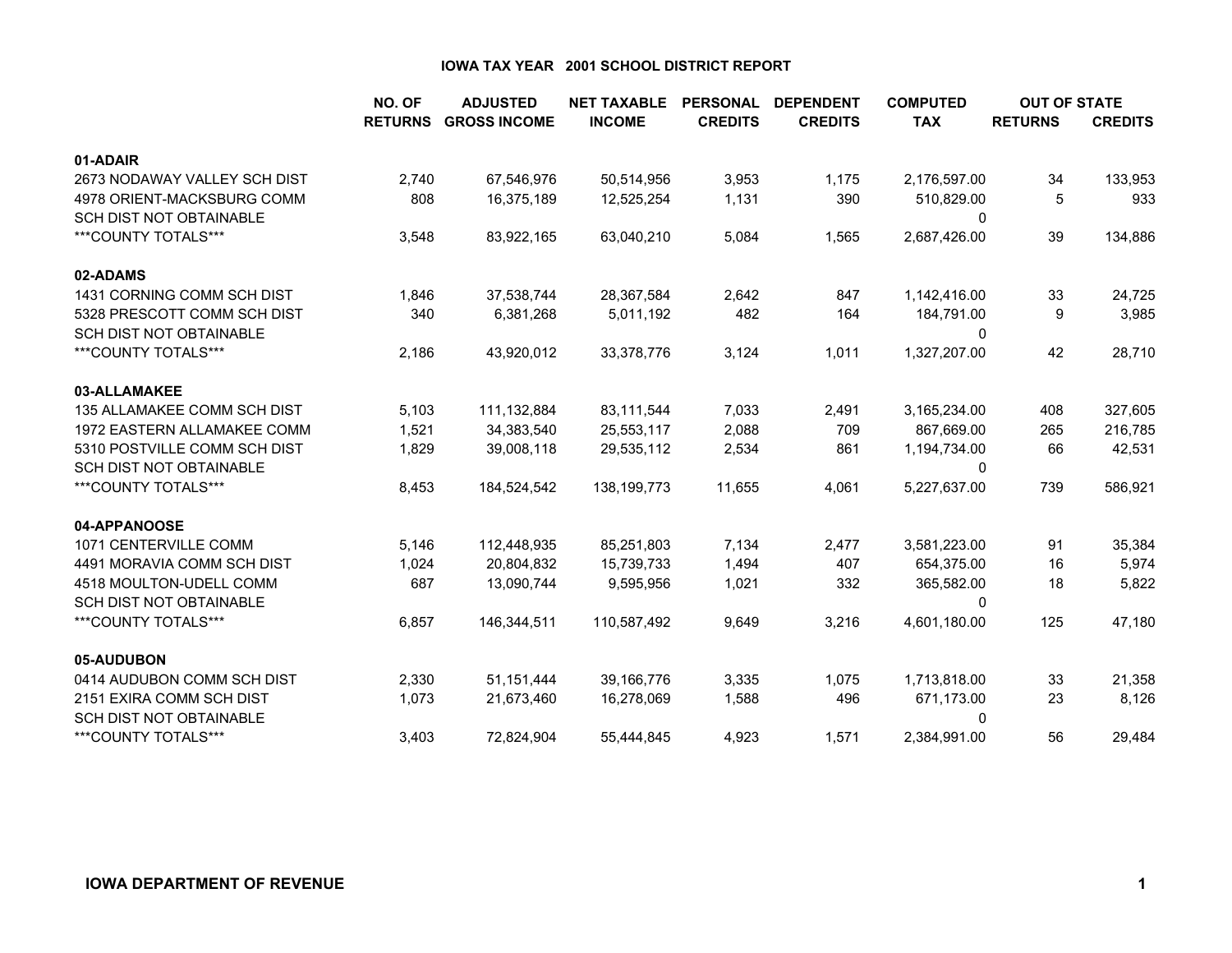|                                | NO. OF         | <b>ADJUSTED</b>     | <b>NET TAXABLE</b> | <b>PERSONAL</b> | <b>DEPENDENT</b> | <b>COMPUTED</b> | <b>OUT OF STATE</b> |                |
|--------------------------------|----------------|---------------------|--------------------|-----------------|------------------|-----------------|---------------------|----------------|
|                                | <b>RETURNS</b> | <b>GROSS INCOME</b> | <b>INCOME</b>      | <b>CREDITS</b>  | <b>CREDITS</b>   | <b>TAX</b>      | <b>RETURNS</b>      | <b>CREDITS</b> |
| 06-BENTON                      |                |                     |                    |                 |                  |                 |                     |                |
| 0576 BELLE PLAINE COMM         | 2,262          | 54, 134, 348        | 41,155,836         | 3,074           | 1,067            | 1,834,834.00    | 8                   | 1,459          |
| 0609 BENTON COMM SCH DIST      | 5,578          | 151,121,729         | 114, 161, 570      | 7,258           | 2,699            | 5,324,380.00    | 46                  | 22,838         |
| 6660 VINTON-SHELLSBURG         | 5,870          | 157,944,168         | 117,884,744        | 7,756           | 2,773            | 5,499,788.00    | 62                  | 36,130         |
| SCH DIST NOT OBTAINABLE        |                |                     |                    |                 |                  | 0               |                     |                |
| ***COUNTY TOTALS***            | 13,710         | 363,200,245         | 273,202,150        | 18,088          | 6,539            | 12,659,002.00   | 116                 | 60,427         |
| 07-BLACK HAWK                  |                |                     |                    |                 |                  |                 |                     |                |
| 1044 CEDAR FALLS COMM          | 19,023         | 627,233,254         | 446,323,454        | 24,640          | 7,528            | 22,963,478.00   | 356                 | 181,467        |
| 1908 DUNKERTON COMM SCH DIST   | 1,336          | 33,549,954          | 25,901,302         | 1,728           | 722              | 1,170,650.00    | 10                  | 3,527          |
| <b>1935 UNION</b>              | 3,570          | 95,389,914          | 71,366,378         | 4,888           | 1,678            | 3,421,079.00    | 22                  | 17,380         |
| 3042 HUDSON COMM SCH DIST      | 1,926          | 62,266,447          | 45,698,320         | 2,458           | 955              | 2,353,031.00    | 19                  | 10,324         |
| 6795 WATERLOO COMM SCH DIST    | 43,433         | 1,195,237,279       | 874,672,293        | 58,414          | 19,983           | 40,640,130.00   | 444                 | 208,261        |
| <b>SCH DIST NOT OBTAINABLE</b> |                |                     |                    |                 |                  | 0               |                     |                |
| ***COUNTY TOTALS***            | 69,288         | 2,013,676,848       | 1,463,961,747      | 92,128          | 30,866           | 70,548,368.00   | 851                 | 420,959        |
| 08-BOONE                       |                |                     |                    |                 |                  |                 |                     |                |
| 0729 BOONE COMM SCH DIST       | 8,973          | 245,701,168         | 181,104,541        | 11,832          | 3,855            | 8,600,333.00    | 120                 | 30,610         |
| 2570 GRAND COMM SCH DIST       | 482            | 10,303,276          | 7,901,448          | 697             | 210              | 329,096.00      | 3                   | 614            |
| 3942 MADRID COMM SCH DIST      | 2,045          | 54,687,105          | 40,993,734         | 2,670           | 984              | 1,881,452.00    | 20                  | 5,988          |
| 4878 OGDEN COMM SCH DIST       | 2,264          | 59,189,035          | 44,449,077         | 3,085           | 1,096            | 2,069,175.00    | 20                  | 4,804          |
| 6561 UNITED COMM SCH DIST      | 1,029          | 31,774,032          | 23,742,342         | 1,332           | 508              | 1,183,932.00    | 16                  | 2,796          |
| <b>SCH DIST NOT OBTAINABLE</b> |                |                     |                    |                 |                  | 0               |                     |                |
| ***COUNTY TOTALS***            | 14,793         | 401,654,616         | 298, 191, 142      | 19,616          | 6,653            | 14,063,988.00   | 179                 | 44,812         |
| 09-BREMER                      |                |                     |                    |                 |                  |                 |                     |                |
| 1719 DENVER COMM SCH DIST      | 2,210          | 73,720,405          | 52,886,324         | 2,842           | 1,089            | 2,740,521.00    | 37                  | 18,616         |
| 3186 JANESVILLE COMM SCH DIST  | 1,245          | 37,349,695          | 27,513,507         | 1,616           | 508              | 1,374,854.00    | 18                  | 6,160          |
| 6273 SUMNER COMM SCH DIST      | 2,177          | 51,270,214          | 38,265,765         | 2,970           | 1,027            | 1,692,366.00    | 13                  | 2,108          |
| 6471 TRIPOLI COMM SCH DIST     | 1,490          | 34,521,389          | 26,521,407         | 1,973           | 720              | 1,173,215.00    | 7                   | 2,735          |
| 6762 WAPSIE VALLEY COMM        | 2,120          | 51,349,183          | 39,301,419         | 2,820           | 1,173            | 1,782,204.00    | 13                  | 2,114          |
| 6840 WAVERLY-SHELL ROCK COMM   | 7,398          | 211,558,675         | 154,851,240        | 9,710           | 3,156            | 7,466,048.00    | 81                  | 21,049         |
| SCH DIST NOT OBTAINABLE        |                |                     |                    |                 |                  | 0               |                     |                |
| ***COUNTY TOTALS***            | 16.640         | 459,769,561         | 339,339,662        | 21,931          | 7,673            | 16,229,208.00   | 169                 | 52,782         |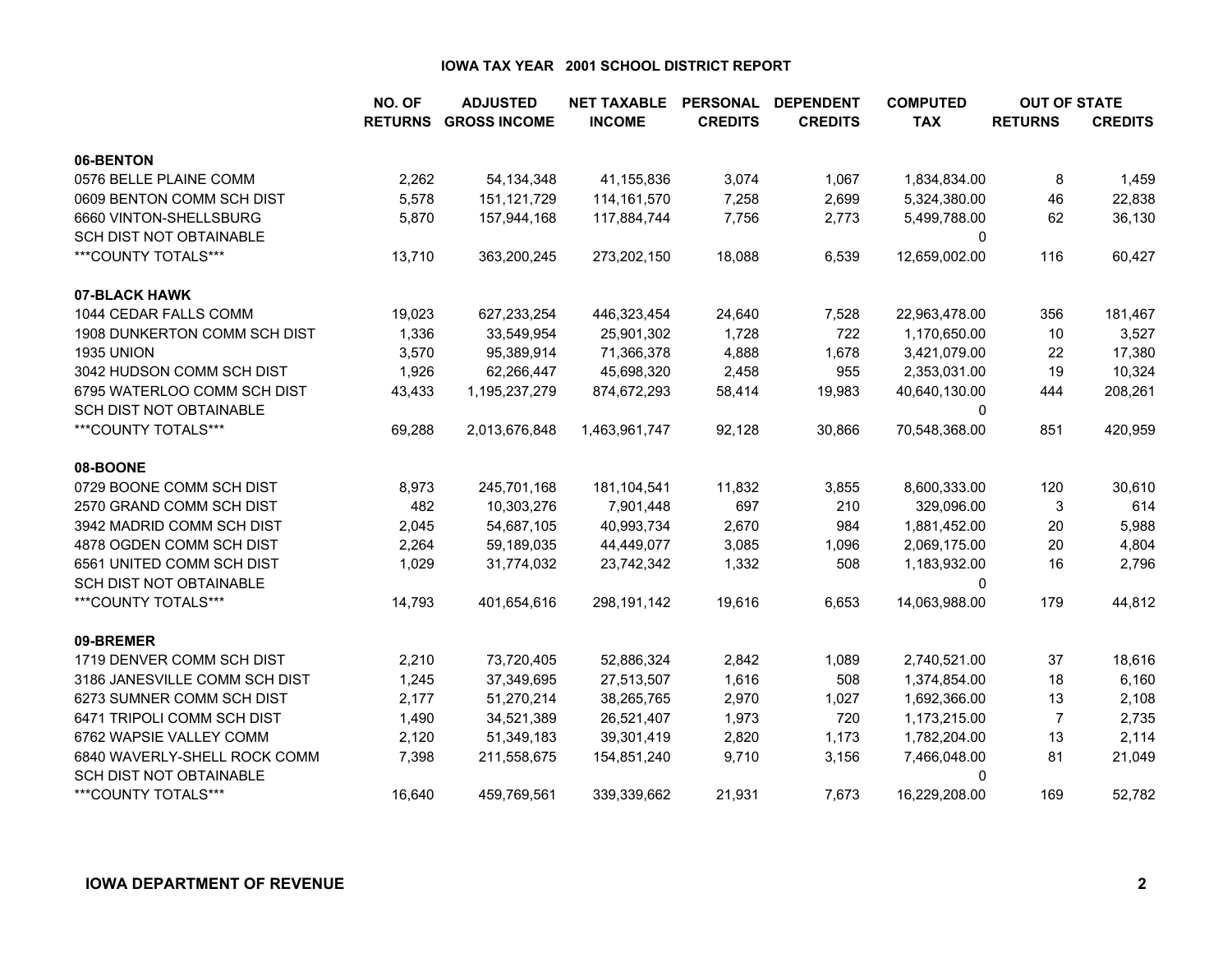|                                | NO. OF         | <b>ADJUSTED</b>     | <b>NET TAXABLE</b> | <b>PERSONAL</b> | <b>DEPENDENT</b> | <b>COMPUTED</b> | <b>OUT OF STATE</b> |                |
|--------------------------------|----------------|---------------------|--------------------|-----------------|------------------|-----------------|---------------------|----------------|
|                                | <b>RETURNS</b> | <b>GROSS INCOME</b> | <b>INCOME</b>      | <b>CREDITS</b>  | <b>CREDITS</b>   | <b>TAX</b>      | <b>RETURNS</b>      | <b>CREDITS</b> |
| 10-BUCHANAN                    |                |                     |                    |                 |                  |                 |                     |                |
| 1963 EAST BUCHANAN COMM        | 1,699          | 40,294,503          | 30,507,383         | 2,297           | 854              | 1,379,816.00    | 12                  | 2,919          |
| 3105 INDEPENDENCE COMM         | 5,431          | 148,862,013         | 110,977,556        | 7,349           | 2,577            | 5,239,379.00    | 50                  | 20,656         |
| 3204 JESUP COMM SCH DIST       | 2,715          | 70,593,355          | 52,816,755         | 3,572           | 1,541            | 2,404,687.00    | 20                  | 6,122          |
| <b>SCH DIST NOT OBTAINABLE</b> |                |                     |                    |                 |                  | 0               |                     |                |
| ***COUNTY TOTALS***            | 9,845          | 259,749,871         | 194,301,694        | 13,218          | 4,972            | 9,023,882.00    | 82                  | 29,697         |
| <b>11-BUENA VISTA</b>          |                |                     |                    |                 |                  |                 |                     |                |
| 0072 ALBERT CITY-TRUESDALE     | 948            | 19,803,817          | 15,200,599         | 1,357           | 460              | 629,355.00      | 13                  | 3,427          |
| 0171 ALTA COMM SCH DIST        | 1,704          | 41,612,830          | 31,806,188         | 2,354           | 896              | 1,372,934.00    | 28                  | 10,188         |
| 4644 NEWELL-FONDA              | 1,480          | 31,873,662          | 24,628,572         | 2,084           | 749              | 1,025,202.00    | 21                  | 11,698         |
| 6048 SIOUX CENTRAL             | 1,555          | 34,878,501          | 26,974,369         | 2,200           | 734              | 1,142,350.00    | 23                  | 22,541         |
| 6219 STORM LAKE COMM SCH DIST  | 6,449          | 169,468,293         | 122,909,574        | 8,948           | 3,919            | 5,415,831.00    | 87                  | 42,157         |
| <b>SCH DIST NOT OBTAINABLE</b> |                |                     |                    |                 |                  | 0               |                     |                |
| ***COUNTY TOTALS***            | 12,136         | 297,637,103         | 221,519,302        | 16,943          | 6,758            | 9,585,672.00    | 172                 | 90,011         |
| 12-BUTLER                      |                |                     |                    |                 |                  |                 |                     |                |
| 0153 ALLISON-BRISTOW COMM      | 1,153          | 25,313,361          | 19,287,912         | 1,641           | 531              | 811,819.00      | 11                  | 864            |
| 0279 APLINGTON COMM SCH DIST   | 1,205          | 29,319,404          | 22,015,870         | 1,695           | 566              | 998,861.00      | 14                  | 2,651          |
| 1215 CLARKSVILLE COMM          | 1,279          | 28,214,413          | 21,817,042         | 1,737           | 586              | 905,263.00      | 11                  | 16,140         |
| 2664 GREENE COMM SCH DIST      | 1,270          | 28,876,400          | 21,833,104         | 1,837           | 554              | 984,735.00      | 9                   | 1,540          |
| 5130 PARKERSBURG COMM          | 1,627          | 39,619,247          | 30,112,037         | 2,174           | 745              | 1,368,903.00    | 11                  | 3,926          |
| SCH DIST NOT OBTAINABLE        |                |                     |                    |                 |                  | 0               |                     |                |
| ***COUNTY TOTALS***            | 6,534          | 151,342,825         | 115,065,965        | 9,084           | 2,982            | 5,069,581.00    | 56                  | 25,121         |
| <b>13-CALHOUN</b>              |                |                     |                    |                 |                  |                 |                     |                |
| 3411 SOUTHERN CAL              | 1,903          | 44, 145, 741        | 33,815,022         | 2,642           | 855              | 1,566,275.00    | 22                  | 6,702          |
| 4023 MANSON-NORTHWEST WEBSTER  | 2,340          | 60,348,051          | 45,088,540         | 3,258           | 1,151            | 2,139,589.00    | 26                  | 9,812          |
| 5301 POMEROY-PALMER            | 1,011          | 20,518,696          | 15,651,157         | 1,456           | 458              | 650,680.00      | 6                   | 967            |
| 5625 ROCKWELL CITY-LYTTON      | 2,069          | 46,475,645          | 34,983,843         | 2,939           | 849              | 1,522,181.00    | 25                  | 7,726          |
| <b>SCH DIST NOT OBTAINABLE</b> |                |                     |                    |                 |                  | 0               |                     |                |
| ***COUNTY TOTALS***            | 7,323          | 171,488,133         | 129,538,562        | 10,295          | 3,313            | 5,878,725.00    | 79                  | 25,207         |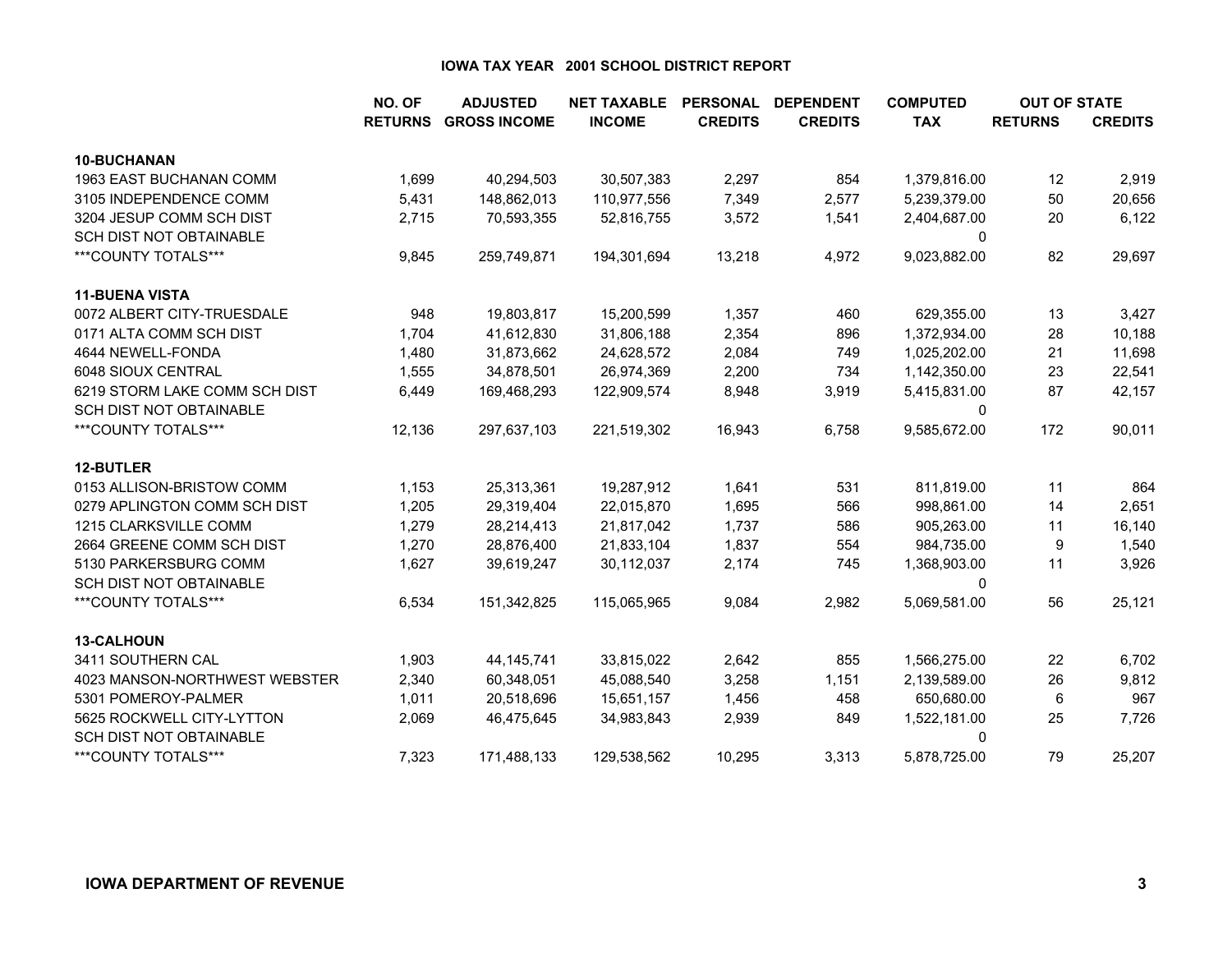|                                | NO. OF         | <b>ADJUSTED</b>     | <b>NET TAXABLE</b> | <b>PERSONAL</b> | <b>DEPENDENT</b> | <b>COMPUTED</b> | <b>OUT OF STATE</b> |                |
|--------------------------------|----------------|---------------------|--------------------|-----------------|------------------|-----------------|---------------------|----------------|
|                                | <b>RETURNS</b> | <b>GROSS INCOME</b> | <b>INCOME</b>      | <b>CREDITS</b>  | <b>CREDITS</b>   | <b>TAX</b>      | <b>RETURNS</b>      | <b>CREDITS</b> |
| <b>14-CARROLL</b>              |                |                     |                    |                 |                  |                 |                     |                |
| 0999 CARROLL COMM SCH DIST     | 9,559          | 255,686,321         | 187,081,032        | 12,744          | 4,653            | 8,545,052.00    | 147                 | 75,248         |
| 1413 COON RAPIDS-BAYARD COMM   | 1,561          | 35,399,552          | 27,142,301         | 2,181           | 754              | 1,066,960.00    | 15                  | 12,137         |
| 2520 GLIDDEN-RALSTON COMM      | 1,190          | 25,509,504          | 19,430,312         | 1,542           | 616              | 813,763.00      | 8                   | 2,409          |
| 4014 MANNING COMM SCH DIST     | 1,448          | 31,111,553          | 23,707,844         | 2,017           | 744              | 1,006,773.00    | 12                  | 2,158          |
| SCH DIST NOT OBTAINABLE        |                |                     |                    |                 |                  | 0               |                     |                |
| ***COUNTY TOTALS***            | 13,758         | 347,706,930         | 257,361,489        | 18,484          | 6,767            | 11,432,548.00   | 182                 | 91,952         |
| 15-CASS                        |                |                     |                    |                 |                  |                 |                     |                |
| 0252 ANITA COMM SCH DIST       | 1,005          | 20,438,638          | 15,483,632         | 1,454           | 416              | 617,575.00      | 23                  | 16,481         |
| 0387 ATLANTIC COMM SCH DIST    | 5,242          | 124,577,034         | 91,308,476         | 7,371           | 2,213            | 3,971,443.00    | 157                 | 95,955         |
| 0914 C AND M COMM SCH DIST     | 787            | 14,497,392          | 11,236,425         | 1,143           | 350              | 431,489.00      | 27                  | 14,421         |
| 2718 GRISWOLD COMM SCH DIST    | 2,008          | 46,619,114          | 36,003,272         | 2,838           | 945              | 1,506,533.00    | 130                 | 86,573         |
| <b>SCH DIST NOT OBTAINABLE</b> |                |                     |                    |                 |                  | 0               |                     |                |
| ***COUNTY TOTALS***            | 9,042          | 206, 132, 178       | 154,031,805        | 12,806          | 3,924            | 6,527,040.00    | 337                 | 213,430        |
| 16-CEDAR                       |                |                     |                    |                 |                  |                 |                     |                |
| 0603 BENNETT COMM SCH DIST     | 825            | 19,830,981          | 15,283,778         | 1,083           | 371              | 689,176.00      | 8                   | 693            |
| 1926 DURANT COMM SCH DIST      | 1,854          | 48,050,279          | 36,585,599         | 2,441           | 835              | 1,703,613.00    | 13                  | 1,324          |
| 3691 NORTH CEDAR               | 3,215          | 81,153,858          | 61,741,538         | 4,350           | 1,431            | 2,745,045.00    | 20                  | 9,089          |
| 6408 TIPTON COMM SCH DIST      | 3,059          | 81,108,681          | 59,907,635         | 4,104           | 1,271            | 2,793,152.00    | 22                  | 11,600         |
| 6930 WEST BRANCH COMM          | 2,543          | 76,483,192          | 56,396,676         | 3,210           | 1,149            | 2,748,868.00    | 20                  | 9,788          |
| <b>SCH DIST NOT OBTAINABLE</b> |                |                     |                    |                 |                  | $\Omega$        |                     |                |
| ***COUNTY TOTALS***            | 11,496         | 306,626,991         | 229,915,226        | 15,188          | 5,057            | 10,679,854.00   | 83                  | 32,494         |
| <b>17-CERRO GORDO</b>          |                |                     |                    |                 |                  |                 |                     |                |
| 1233 CLEAR LAKE COMM SCH DIST  | 5,664          | 162,032,901         | 116,343,730        | 7,581           | 2,373            | 5,629,984.00    | 105                 | 49,636         |
| 4131 MASON CITY COMM SCH DIST  | 17,444         | 488,553,929         | 355,838,495        | 23,467          | 7,649            | 16,972,600.00   | 333                 | 205,727        |
| 4266 MESERVEY-THORNTON COMM    | 668            | 14,761,204          | 11,445,499         | 929             | 290              | 487,884.00      | 8                   | 6,481          |
| 5616 ROCKWELL-SWALEDALE COMM   | 1,167          | 26,876,782          | 20,759,914         | 1,580           | 649              | 903,223.00      | 6                   | 1,755          |
| 6633 VENTURA COMM SCH DIST     | 946            | 28,028,398          | 20,127,063         | 1,273           | 390              | 979,127.00      | 13                  | 7,416          |
| SCH DIST NOT OBTAINABLE        |                |                     |                    |                 |                  | 0               |                     |                |
| ***COUNTY TOTALS***            | 25,889         | 720,253,214         | 524,514,701        | 34,830          | 11,351           | 24,972,818.00   | 465                 | 271,015        |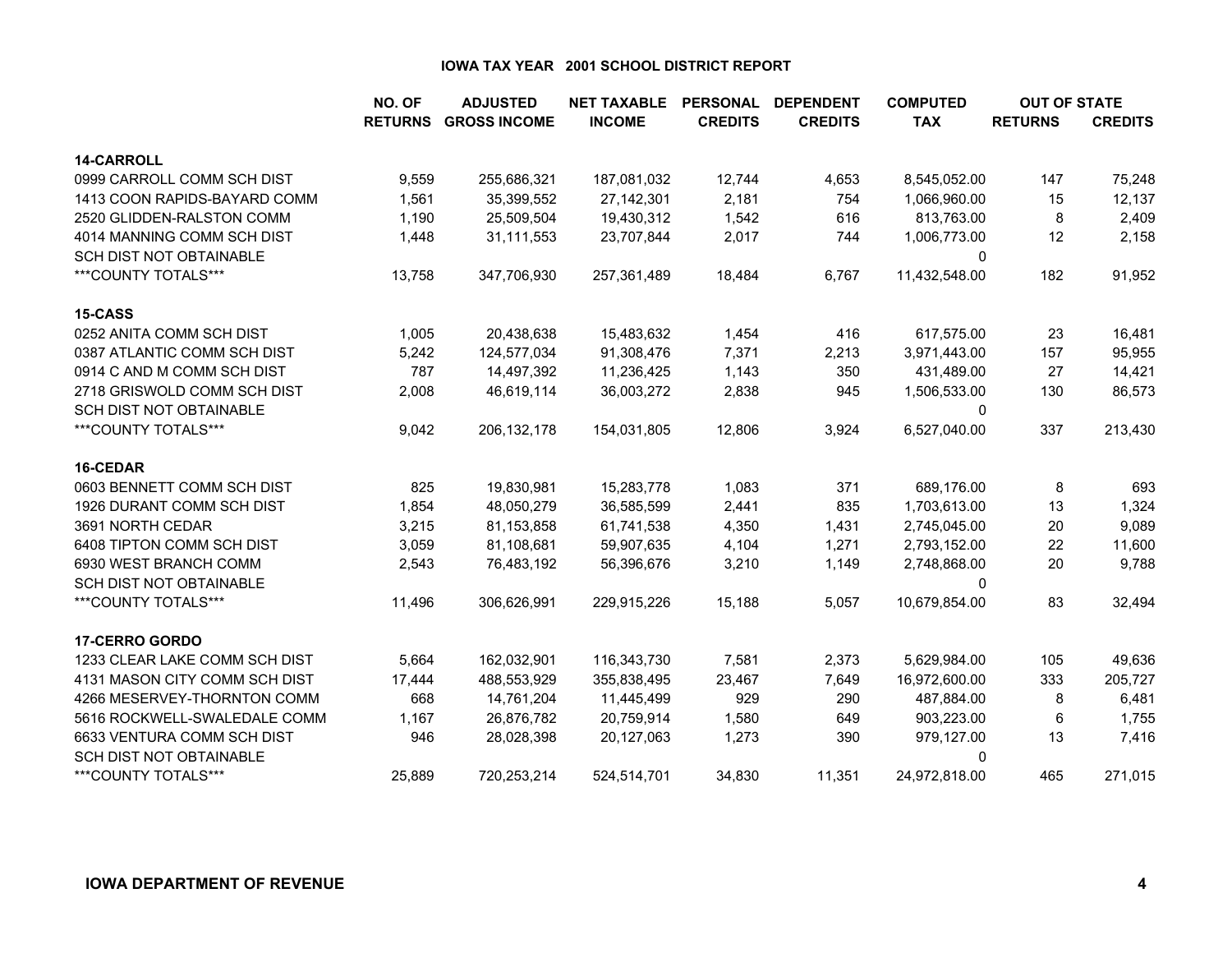|                                | NO. OF         | <b>ADJUSTED</b>     | <b>NET TAXABLE</b> | <b>PERSONAL</b> | <b>DEPENDENT</b> | <b>COMPUTED</b> | <b>OUT OF STATE</b> |                |
|--------------------------------|----------------|---------------------|--------------------|-----------------|------------------|-----------------|---------------------|----------------|
|                                | <b>RETURNS</b> | <b>GROSS INCOME</b> | <b>INCOME</b>      | <b>CREDITS</b>  | <b>CREDITS</b>   | <b>TAX</b>      | <b>RETURNS</b>      | <b>CREDITS</b> |
| <b>18-CHEROKEE</b>             |                |                     |                    |                 |                  |                 |                     |                |
| 0423 AURELIA COMM SCH DIST     | 1,084          | 24,589,502          | 18,761,132         | 1,525           | 523              | 810,270.00      | 14                  | 9,362          |
| 1152 CHEROKEE COMM SCH DIST    | 4,261          | 105,927,520         | 79,818,320         | 5,791           | 1,767            | 3,686,606.00    | 77                  | 33,664         |
| 4068 MARCUS-MERIDEN-CLEGHORN   | 1,828          | 41,552,718          | 31,693,870         | 2,562           | 853              | 1,395,541.00    | 14                  | 10,473         |
| SCH DIST NOT OBTAINABLE        |                |                     |                    |                 |                  | 0               |                     |                |
| ***COUNTY TOTALS***            | 7,173          | 172,069,740         | 130,273,322        | 9,878           | 3,143            | 5,892,417.00    | 105                 | 53,499         |
| <b>19-CHICKASAW</b>            |                |                     |                    |                 |                  |                 |                     |                |
| 2349 FREDERICKSBURG COMM       | 1,087          | 23,714,833          | 18,410,932         | 1,485           | 543              | 788,455.00      | $\overline{7}$      | 1,088          |
| 4599 NASHUA-PLAINFIELD         | 2,318          | 53,580,521          | 40,596,718         | 3,220           | 1,118            | 1,793,854.00    | 14                  | 31,168         |
| 4662 NEW HAMPTON COMM          | 4,590          | 110,233,279         | 82,010,049         | 6,121           | 2,137            | 3,604,812.00    | 75                  | 50,488         |
| SCH DIST NOT OBTAINABLE        |                |                     |                    |                 |                  | 0               |                     |                |
| ***COUNTY TOTALS***            | 7,995          | 187,528,633         | 141,017,699        | 10,826          | 3,798            | 6,187,121.00    | 96                  | 82,744         |
| 20-CLARKE                      |                |                     |                    |                 |                  |                 |                     |                |
| 1211 CLARKE COMM SCH DIST      | 4,422          | 101,448,921         | 76,646,983         | 6,145           | 2,113            | 3,244,602.00    | 43                  | 8,585          |
| 4572 MURRAY COMM SCH DIST      | 807            | 16,245,063          | 12,683,948         | 1,139           | 403              | 496,219.00      | 12                  | 8,009          |
| <b>SCH DIST NOT OBTAINABLE</b> |                |                     |                    |                 |                  | 0               |                     |                |
| ***COUNTY TOTALS***            | 5,229          | 117,693,984         | 89,330,931         | 7,284           | 2,516            | 3,740,821.00    | 55                  | 16,594         |
| 21-CLAY                        |                |                     |                    |                 |                  |                 |                     |                |
| 1218 CLAY CENTRAL-EVERLY       | 1,467          | 33,308,883          | 26,021,477         | 1,976           | 704              | 1,136,951.00    | 11                  | 6,668          |
| 6092 SOUTH CLAY COMM SCH DIST  | 582            | 12,046,350          | 9,475,279          | 788             | 273              | 390,958.00      | 5                   | 1,588          |
| 6102 SPENCER COMM SCH DIST     | 7,881          | 221,214,189         | 161,846,978        | 10,542          | 3,454            | 7,632,119.00    | 112                 | 60,338         |
| <b>SCH DIST NOT OBTAINABLE</b> |                |                     |                    |                 |                  | 0               |                     |                |
| ***COUNTY TOTALS***            | 9,930          | 266,569,422         | 197,343,734        | 13,306          | 4,431            | 9,160,028.00    | 128                 | 68,594         |
| 22-CLAYTON                     |                |                     |                    |                 |                  |                 |                     |                |
| 1080 CENTRAL CLAYTON           | 2,087          | 48,987,708          | 36,524,008         | 2,853           | 925              | 1,570,609.00    | 129                 | 64,716         |
| 2394 GARNAVILLO COMM SCH DIST  | 902            | 19,384,835          | 14,535,248         | 1,273           | 366              | 570,581.00      | 67                  | 42,243         |
| 2763 GUTTENBERG COMM SCH DIST  | 2,270          | 50,035,841          | 37,170,675         | 3,140           | 956              | 1,547,712.00    | 93                  | 56,901         |
| 4419 MAR-MAC & M-F-L           | 3,279          | 75,404,002          | 55,977,818         | 4,417           | 1,500            | 1,851,582.00    | 640                 | 478,999        |
| 6175 STARMONT COMM SCH DIST    | 2,402          | 51,930,443          | 39,590,736         | 3,321           | 1,281            | 1,701,808.00    | 22                  | 6,318          |
| <b>SCH DIST NOT OBTAINABLE</b> |                |                     |                    |                 |                  | 0               |                     |                |
| ***COUNTY TOTALS***            | 10.940         | 245.742.829         | 183,798,485        | 15.004          | 5.028            | 7,242,292.00    | 951                 | 649,177        |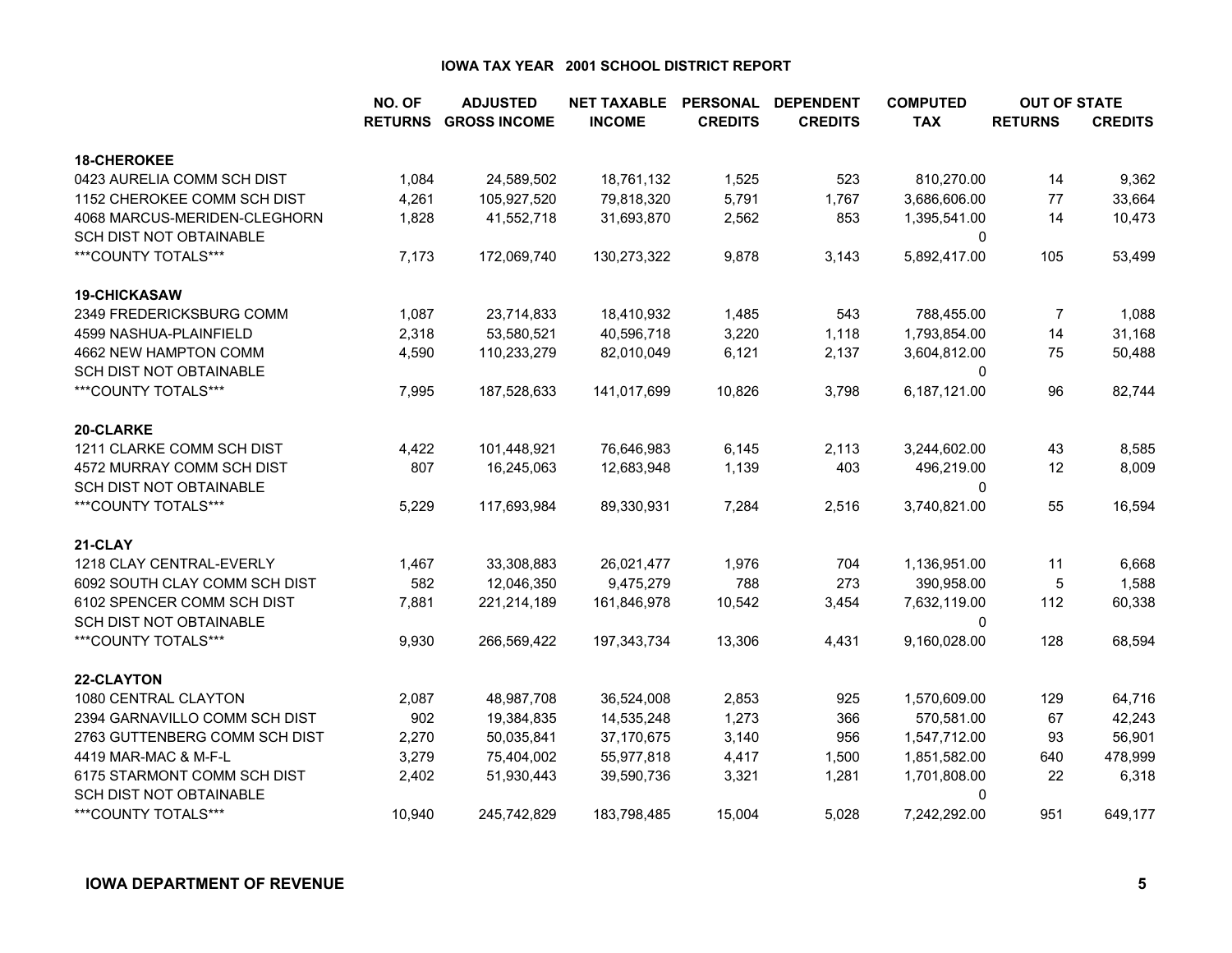|                                | NO. OF         | <b>ADJUSTED</b>     | <b>NET TAXABLE</b> | <b>PERSONAL</b> | <b>DEPENDENT</b> | <b>COMPUTED</b> | <b>OUT OF STATE</b> |                |
|--------------------------------|----------------|---------------------|--------------------|-----------------|------------------|-----------------|---------------------|----------------|
|                                | <b>RETURNS</b> | <b>GROSS INCOME</b> | <b>INCOME</b>      | <b>CREDITS</b>  | <b>CREDITS</b>   | <b>TAX</b>      | <b>RETURNS</b>      | <b>CREDITS</b> |
| 23-CLINTON                     |                |                     |                    |                 |                  |                 |                     |                |
| 0918 CALAMUS WHEATLAND COMM    | 1,497          | 36,570,603          | 27,817,940         | 2,006           | 732              | 1,241,538.00    | 11                  | 3,309          |
| 0936 CAMANCHE COMM SCH DIST    | 2,959          | 91,547,992          | 67,389,923         | 3,888           | 1,340            | 3,267,501.00    | 46                  | 44,132         |
| 1082 CENTRAL CLINTON COMM      | 5,297          | 143,668,322         | 107,004,465        | 6,918           | 2,621            | 5,034,520.00    | 62                  | 23,545         |
| 1278 CLINTON COMM SCH DIST     | 15,251         | 389,330,875         | 289,327,111        | 21,126          | 7,294            | 13,148,364.00   | 254                 | 116,377        |
| 1675 DELWOOD COMM SCH DIST     | 697            | 15,742,278          | 12,162,898         | 937             | 352              | 524,906.00      | 5                   | 947            |
| 4773 NORTHEAST COMM SCH DIST   | 1,822          | 42,200,600          | 32,499,794         | 2,406           | 927              | 1,434,956.00    | 25                  | 5,138          |
| SCH DIST NOT OBTAINABLE        |                |                     |                    |                 |                  | 0               |                     |                |
| ***COUNTY TOTALS***            | 27,523         | 719,060,670         | 536,202,131        | 37,281          | 13,266           | 24,651,785.00   | 403                 | 193,448        |
| 24-CRAWFORD                    |                |                     |                    |                 |                  |                 |                     |                |
| 0355 AR-WE-VA COMM SCH DIST    | 1,312          | 27,036,222          | 21,023,060         | 1,800           | 693              | 865,722.00      | 13                  | 5,418          |
| 1134 CHARTER OAK-UTE COMM      | 961            | 20,783,047          | 15,894,686         | 1,428           | 463              | 677,667.00      | 28                  | 19,513         |
| 1701 DENISON COMM SCH DIST     | 5,302          | 126,231,625         | 94,361,887         | 7,298           | 2,989            | 4,074,858.00    | 78                  | 46,262         |
| 5832 SCHLESWIG COMM SCH DIST   | 860            | 20,019,455          | 15,347,600         | 1,238           | 386              | 683,958.00      | 10                  | 10,473         |
| <b>SCH DIST NOT OBTAINABLE</b> |                |                     |                    |                 |                  | $\Omega$        |                     |                |
| ***COUNTY TOTALS***            | 8,435          | 194,070,349         | 146,627,233        | 11,764          | 4,531            | 6,302,205.00    | 129                 | 81,666         |
| 25-DALLAS                      |                |                     |                    |                 |                  |                 |                     |                |
| 0027 ADEL-DESOTO-MINBURN       | 4,627          | 191,891,944         | 139,374,348        | 5,922           | 2,273            | 6,340,060.00    | 60                  | 28,194         |
| 1576 DALLAS CENTER-GRIMES      | 4,926          | 172,805,132         | 125, 157, 774      | 6,061           | 2,647            | 6,279,849.00    | 47                  | 23,920         |
| 5184 PERRY COMM SCH DIST       | 5,174          | 129,556,425         | 96,740,398         | 7,144           | 2,978            | 4,198,398.00    | 23                  | 6,581          |
| 6264 WEST CENTRAL VALLEY       | 3,321          | 79,536,443          | 60,320,906         | 4,542           | 1,421            | 2,653,563.00    | 29                  | 12,722         |
| 6615 VAN METER COMM SCH DIST   | 1,543          | 81,614,316          | 49,149,256         | 1,939           | 792              | 2,891,983.00    | 26                  | 2,675          |
| 6822 WAUKEE COMM SCH DIST      | 7,184          | 348,169,516         | 238,808,329        | 8,563           | 4,011            | 13,658,944.00   | 133                 | 116,719        |
| 7110 WOODWARD-GRANGER COMM     | 2,396          | 74,145,273          | 54,469,335         | 3,043           | 1,041            | 2,669,407.00    | 23                  | 4,979          |
| SCH DIST NOT OBTAINABLE        |                |                     |                    |                 |                  | 0               |                     |                |
| ***COUNTY TOTALS***            | 29,171         | 1,077,719,049       | 764,020,346        | 37,214          | 15,163           | 38,692,204.00   | 341                 | 195,790        |
| 26-DAVIS                       |                |                     |                    |                 |                  |                 |                     |                |
| 1619 DAVIS COUNTY COMM         | 4,171          | 91,953,746          | 70,134,999         | 5,957           | 2,367            | 2,890,841.00    | 90                  | 173,870        |
| <b>SCH DIST NOT OBTAINABLE</b> |                |                     |                    |                 |                  | 0               |                     |                |
| ***COUNTY TOTALS***            | 4,171          | 91,953,746          | 70,134,999         | 5,957           | 2,367            | 2,890,841.00    | 90                  | 173,870        |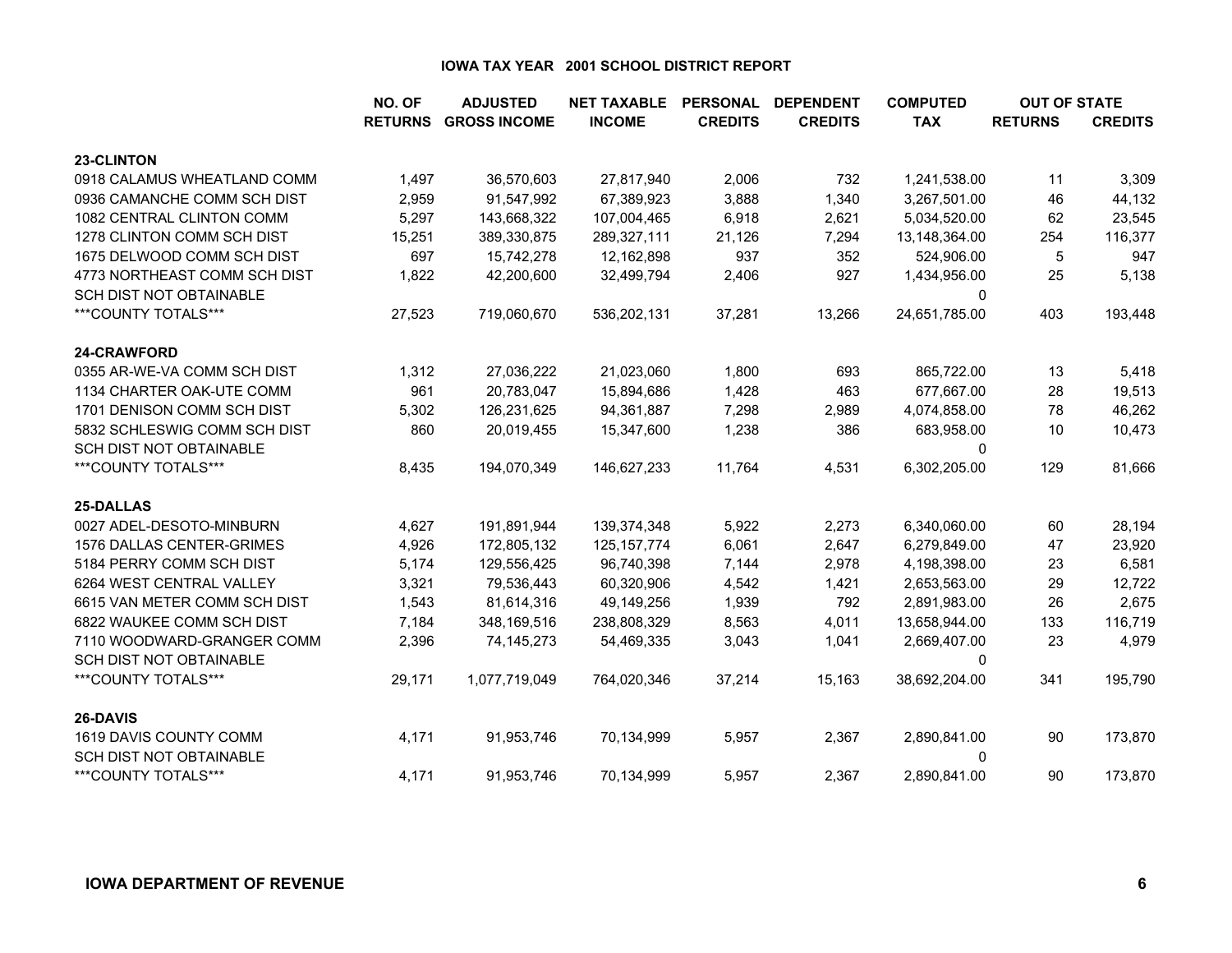|                                                         | NO. OF         | <b>ADJUSTED</b>     | <b>NET TAXABLE</b> | <b>PERSONAL</b> | <b>DEPENDENT</b> | <b>COMPUTED</b>    | <b>OUT OF STATE</b> |                |
|---------------------------------------------------------|----------------|---------------------|--------------------|-----------------|------------------|--------------------|---------------------|----------------|
|                                                         | <b>RETURNS</b> | <b>GROSS INCOME</b> | <b>INCOME</b>      | <b>CREDITS</b>  | <b>CREDITS</b>   | <b>TAX</b>         | <b>RETURNS</b>      | <b>CREDITS</b> |
| 27-DECATUR                                              |                |                     |                    |                 |                  |                    |                     |                |
| 1093 CENTRAL DECATUR COMM                               | 2,169          | 43,738,862          | 32,388,482         | 3,132           | 1,128            | 1,272,192.00       | 53                  | 36,582         |
| 3465 LAMONI COMM SCH DIST                               | 1,094          | 24,334,905          | 17,526,944         | 1,528           | 528              | 687,057.00         | 56                  | 19,970         |
| 4505 MORMON TRAIL COMM                                  | 860            | 17,678,383          | 13,597,134         | 1,267           | 404              | 572,171.00         | 16                  | 4,931          |
| SCH DIST NOT OBTAINABLE                                 |                |                     |                    |                 |                  | 0                  |                     |                |
| ***COUNTY TOTALS***                                     | 4,123          | 85,752,150          | 63,512,560         | 5,927           | 2,060            | 2,531,420.00       | 125                 | 61,483         |
| 28-DELAWARE                                             |                |                     |                    |                 |                  |                    |                     |                |
| 1989 EDGEWOOD-COLESBURG COMM                            | 1,653          | 34,568,228          | 25,677,259         | 2,305           | 976              | 1,022,426.00       | 13                  | 3,942          |
| 4043 MAQUOKETA VALLEY COMM                              | 2,907          | 65,767,285          | 50,170,979         | 3,776           | 1,480            | 2,178,992.00       | 31                  | 7,377          |
| 6950 WEST DELAWARE CO COMM                              | 5,909          | 147,529,940         | 111,204,964        | 7,840           | 3,087            | 5,057,672.00       | 47                  | 19,297         |
| <b>SCH DIST NOT OBTAINABLE</b>                          |                |                     |                    |                 |                  | $\mathbf{0}$       |                     |                |
| ***COUNTY TOTALS***                                     | 10,469         | 247,865,453         | 187,053,202        | 13,921          | 5,543            | 8,259,090.00       | 91                  | 30,616         |
| <b>29-DES MOINES</b>                                    |                |                     |                    |                 |                  |                    |                     |                |
| 0882 BURLINGTON COMM SCH DIST                           | 17,819         | 485,719,776         | 356,867,938        | 24,375          | 8,117            | 16,850,365.00      | 222                 | 70,421         |
| 1602 DANVILLE COMM SCH DIST                             | 1,490          | 41,115,306          | 30,762,798         | 1,954           | 668              | 1,454,744.00       | 20                  | 7,831          |
| 4203 MEDIAPOLIS COMM SCH DIST                           | 2,746          | 77,010,975          | 57,339,674         | 3,735           | 1,352            | 2,753,686.00       | 55                  | 15,632         |
| 6937 WEST BURLINGTON IND                                | 1,833          | 45,033,568          | 33,875,586         | 2,503           | 778              | 1,521,614.00       | 16                  | 2,894          |
| SCH DIST NOT OBTAINABLE                                 |                |                     |                    |                 |                  | 0                  |                     |                |
| ***COUNTY TOTALS***                                     | 23,888         | 648,879,625         | 478,845,996        | 32,567          | 10,915           | 22,580,409.00      | 313                 | 96,778         |
| <b>30-DICKINSON</b>                                     |                |                     |                    |                 |                  |                    |                     |                |
| 2846 HARRIS-LAKE PARK COMM                              | 1,200          | 26,568,763          | 20,747,332         | 1,606           | 500              | 802,083.00         | 92                  | 70,240         |
| 4890 OKOBOJI COMMUNITY                                  | 4,199          | 118,535,797         | 84,691,576         | 5,829           | 1,507            | 3,967,654.00       | 102                 | 111,150        |
| 6120 SPIRIT LAKE COMM                                   | 5,040          | 156,784,349         | 109,523,920        | 6,789           | 1,898            | 5,367,296.00       | 227                 | 196,620        |
| 6345 TERRIL COMM SCH DIST                               | 659            | 14, 141, 150        | 10,938,421         | 910             | 291              | 460,627.00         | 11                  | 4,351          |
| SCH DIST NOT OBTAINABLE                                 |                |                     |                    |                 |                  | 0                  |                     |                |
| ***COUNTY TOTALS***                                     | 11,098         | 316,030,059         | 225,901,249        | 15,134          | 4,196            | 10,597,660.00      | 432                 | 382,361        |
| 31-DUBUQUE                                              |                |                     |                    |                 |                  |                    |                     |                |
| 1863 DUBUQUE COMM SCH DIST                              | 42,852         | 1,273,511,356       | 917,293,362        | 55,850          | 20,259           | 43,091,652.00      | 1,103               | 958,880        |
| 6961 WESTERN DUBUQUE CO COMM<br>SCH DIST NOT OBTAINABLE | 11,780         | 310,765,274         | 231,662,031        | 15,154          | 6,519            | 10,621,885.00<br>0 | 227                 | 48,214         |
| ***COUNTY TOTALS***                                     | 54,632         | 1,584,276,630       | 1,148,955,393      | 71,004          | 26,778           | 53,713,537.00      | 1,330               | 1,007,094      |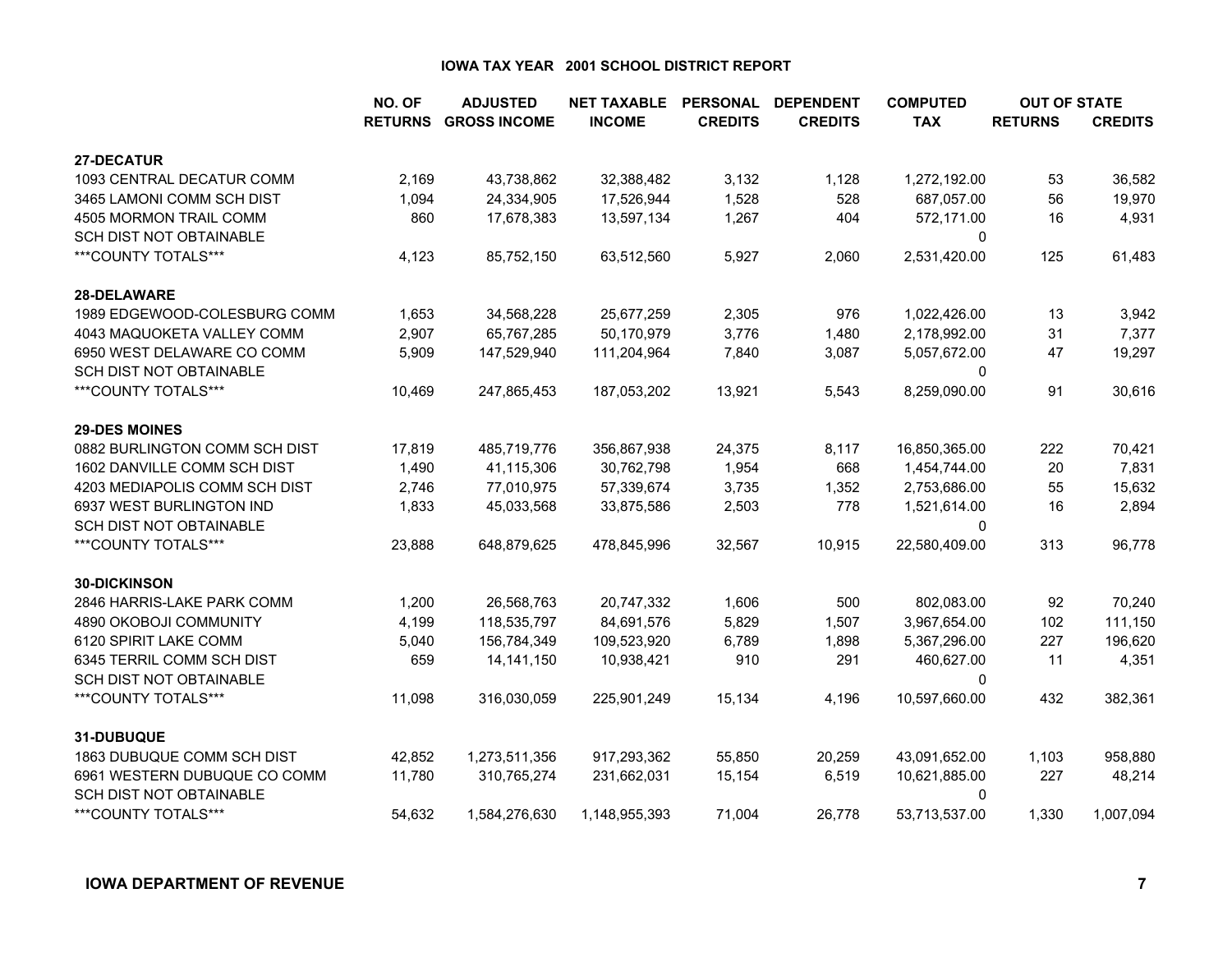|                                | NO. OF         | <b>ADJUSTED</b>     | <b>NET TAXABLE</b> | <b>PERSONAL</b> | <b>DEPENDENT</b> | <b>COMPUTED</b> | <b>OUT OF STATE</b> |                |
|--------------------------------|----------------|---------------------|--------------------|-----------------|------------------|-----------------|---------------------|----------------|
|                                | <b>RETURNS</b> | <b>GROSS INCOME</b> | <b>INCOME</b>      | <b>CREDITS</b>  | <b>CREDITS</b>   | <b>TAX</b>      | <b>RETURNS</b>      | <b>CREDITS</b> |
| 32-EMMET                       |                |                     |                    |                 |                  |                 |                     |                |
| 0333 ARMSTRONG-RINGSTED        | 1,374          | 29,972,137          | 22,947,331         | 1,932           | 581              | 862,371.00      | 140                 | 107,334        |
| 2124 ESTHERVILLE-LINCOLN       | 4,863          | 111,603,794         | 83,761,305         | 6,585           | 2,237            | 3,470,661.00    | 247                 | 204,852        |
| <b>SCH DIST NOT OBTAINABLE</b> |                |                     |                    |                 |                  | $\mathbf{0}$    |                     |                |
| ***COUNTY TOTALS***            | 6,237          | 141,575,931         | 106,708,636        | 8,517           | 2,818            | 4,333,032.00    | 387                 | 312,186        |
| 33-FAYETTE                     |                |                     |                    |                 |                  |                 |                     |                |
| 4774 NORTH FAYETTE CO COMM     | 3,391          | 78,613,807          | 59,531,500         | 4,677           | 1,586            | 2,557,174.00    | 42                  | 19,274         |
| 4869 OELWEIN COMM SCH DIST     | 4,802          | 106,138,701         | 80,409,637         | 6,752           | 2,469            | 3,434,662.00    | 35                  | 21,153         |
| 6509 TURKEY VALLEY COMM        | 2,059          | 44,826,725          | 34,657,023         | 2,806           | 1,014            | 1,466,656.00    | 37                  | 24,269         |
| 6591 VALLEY COMM SCH DIST      | 1,540          | 33,715,370          | 25,321,281         | 2,131           | 818              | 1,011,041.00    | 31                  | 67,997         |
| 6943 WEST CENTRAL COMM         | 1,073          | 23,315,113          | 18,184,949         | 1,489           | 552              | 764,080.00      | 5                   | 2,844          |
| SCH DIST NOT OBTAINABLE        |                |                     |                    |                 |                  | 0               |                     |                |
| ***COUNTY TOTALS***            | 12,865         | 286,609,716         | 218,104,390        | 17,855          | 6,439            | 9,233,613.00    | 150                 | 135,537        |
| 34-FLOYD                       |                |                     |                    |                 |                  |                 |                     |                |
| 1116 CHARLES CITY COMM         | 6,459          | 156,743,483         | 116,481,881        | 8,978           | 2,997            | 5,137,104.00    | 85                  | 52,146         |
| 4761 NORA SPRINGS-ROCK FALLS   | 1,457          | 34,160,419          | 26,302,290         | 1,921           | 651              | 1,132,524.00    | 32                  | 9,557          |
| 5697 RUDD-ROCKFORD-MARBLE RK   | 1,779          | 39,382,389          | 30,686,416         | 2,435           | 921              | 1,278,930.00    | 19                  | 13,448         |
| SCH DIST NOT OBTAINABLE        |                |                     |                    |                 |                  | 0               |                     |                |
| ***COUNTY TOTALS***            | 9,695          | 230,286,291         | 173,470,587        | 13,334          | 4,569            | 7,548,558.00    | 136                 | 75,151         |
| 35-FRANKLIN                    |                |                     |                    |                 |                  |                 |                     |                |
| 0916 CAL COMM SCH DIST         | 938            | 20,813,032          | 15,976,462         | 1,388           | 486              | 706,362.00      | 10                  | 9,012          |
| 2781 HAMPTON-DUMONT            | 3,939          | 97,450,545          | 72,559,672         | 5,615           | 1,787            | 3,352,050.00    | 34                  | 9,021          |
| 5922 SHEFFIELD-CHAPIN COMM     | 1,136          | 26,685,899          | 20,498,582         | 1,555           | 521              | 929,322.00      | 16                  | 4,758          |
| SCH DIST NOT OBTAINABLE        |                |                     |                    |                 |                  | 0               |                     |                |
| ***COUNTY TOTALS***            | 6,013          | 144,949,476         | 109,034,716        | 8,558           | 2,794            | 4,987,734.00    | 60                  | 22,791         |
| 36-FREMONT                     |                |                     |                    |                 |                  |                 |                     |                |
| 2205 FARRAGUT COMM SCH DIST    | 882            | 19,504,057          | 15,327,786         | 1,237           | 411              | 631,499.00      | 80                  | 45,596         |
| 2369 FREMONT-MILLS COMM        | 1,267          | 30,910,127          | 22,969,052         | 1,743           | 583              | 821,531.00      | 235                 | 195,561        |
| 2772 HAMBURG COMM SCH DIST     | 914            | 25,451,460          | 18,655,299         | 1,296           | 435              | 715,666.00      | 201                 | 137,823        |
| 6003 SIDNEY COMM SCH DIST      | 1,172          | 28,368,034          | 21,813,428         | 1,594           | 538              | 787,899.00      | 266                 | 181,272        |
| SCH DIST NOT OBTAINABLE        |                |                     |                    |                 |                  | 0               |                     |                |
| ***COUNTY TOTALS***            | 4,235          | 104,233,678         | 78,765,565         | 5,870           | 1,967            | 2,956,595.00    | 782                 | 560,252        |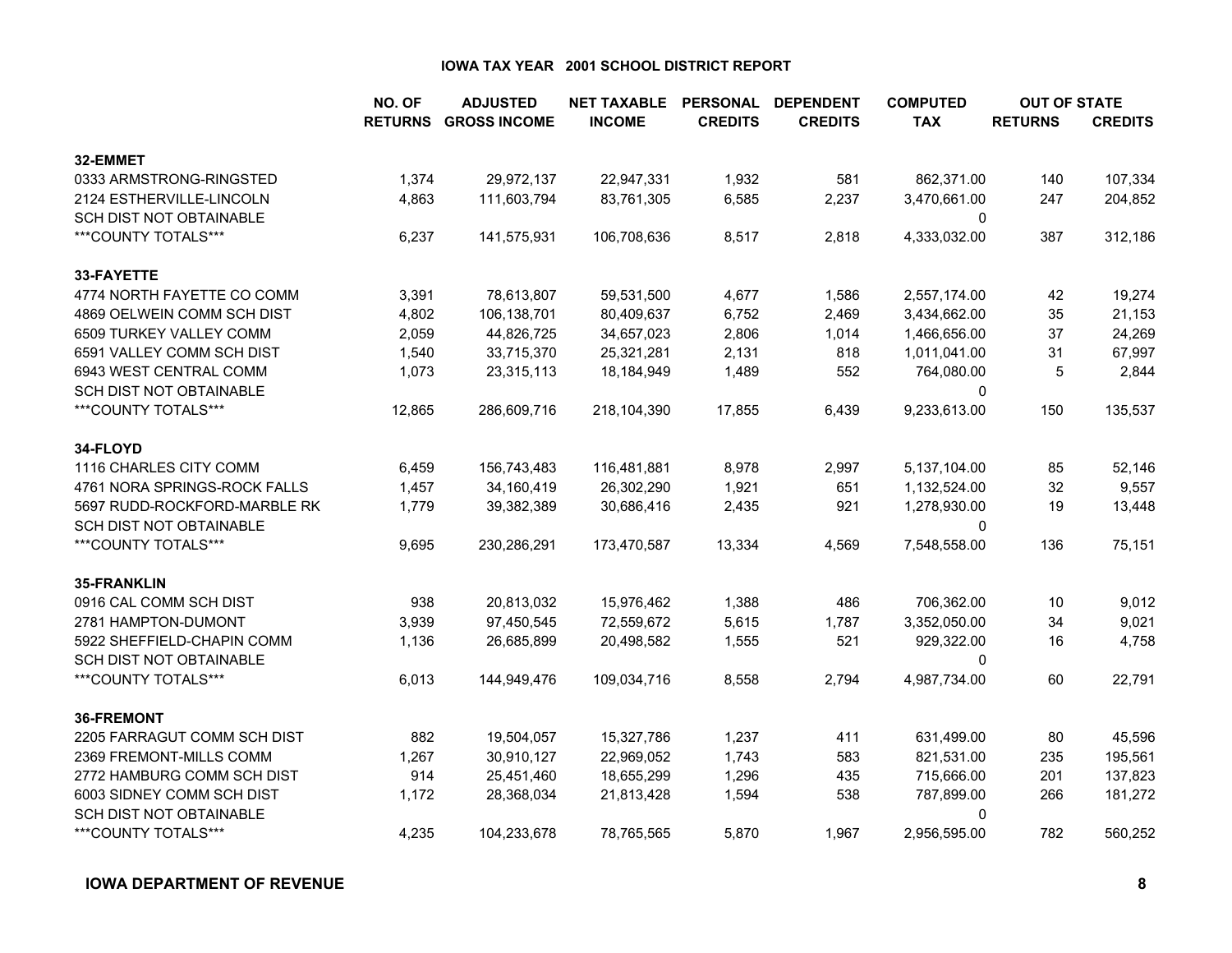|                              | NO. OF         | <b>ADJUSTED</b>     | <b>NET TAXABLE</b> | <b>PERSONAL</b> | <b>DEPENDENT</b> | <b>COMPUTED</b> | <b>OUT OF STATE</b> |                |
|------------------------------|----------------|---------------------|--------------------|-----------------|------------------|-----------------|---------------------|----------------|
|                              | <b>RETURNS</b> | <b>GROSS INCOME</b> | <b>INCOME</b>      | <b>CREDITS</b>  | <b>CREDITS</b>   | <b>TAX</b>      | <b>RETURNS</b>      | <b>CREDITS</b> |
| 37-GREENE                    |                |                     |                    |                 |                  |                 |                     |                |
| 1967 EAST GREENE COMM        | 1,044          | 21,643,540          | 16,830,943         | 1,498           | 566              | 715,009.00      | 3                   | 1,425          |
| 3195 JEFFERSON-SCRANTON      | 3,841          | 91,055,197          | 67,903,377         | 5,422           | 1,798            | 3,003,975.00    | 48                  | 22,865         |
| 5139 PATON-CHURDAN COMM      | 768            | 16,186,099          | 12,547,827         | 1,121           | 375              | 520,596.00      | 8                   | 4,327          |
| SCH DIST NOT OBTAINABLE      |                |                     |                    |                 |                  | 0               |                     |                |
| ***COUNTY TOTALS***          | 5,653          | 128,884,836         | 97,282,147         | 8,041           | 2,739            | 4,239,580.00    | 59                  | 28,617         |
| 38-GRUNDY                    |                |                     |                    |                 |                  |                 |                     |                |
| 0540 BCL-UW COMM SCH DIST    | 2,075          | 55,377,771          | 41,132,161         | 2,834           | 920              | 1,905,694.00    | 18                  | 4,486          |
| 1791 DIKE - NEW HARTFORD     | 2,385          | 66,847,249          | 51,028,070         | 3,099           | 1,116            | 2,527,208.00    | 26                  | 12,459         |
| 2727 GRUNDY CENTER COMM      | 2,317          | 59,691,224          | 44,475,359         | 3,168           | 991              | 1,971,888.00    | 18                  | 5,390          |
| SCH DIST NOT OBTAINABLE      |                |                     |                    |                 |                  | 0               |                     |                |
| ***COUNTY TOTALS***          | 6,777          | 181,916,244         | 136,635,590        | 9,101           | 3,027            | 6,404,790.00    | 62                  | 22,335         |
| 39-GUTHRIE                   |                |                     |                    |                 |                  |                 |                     |                |
| 0018 ADAIR-CASEY COMM        | 1,357          | 31,075,193          | 23,324,192         | 1,903           | 598              | 988,634.00      | 19                  | 10,293         |
| 2754 GUTHRIE CENTER COMM     | 1,631          | 36,250,906          | 27,425,928         | 2,321           | 754              | 1,148,409.00    | 22                  | 4,001          |
| 5121 PANORAMA COMM SCH DIST  | 2,765          | 81,152,035          | 58,469,276         | 3,851           | 1,150            | 2,878,939.00    | 22                  | 23,876         |
| SCH DIST NOT OBTAINABLE      |                |                     |                    |                 |                  | $\Omega$        |                     |                |
| ***COUNTY TOTALS***          | 5,753          | 148,478,134         | 109,219,396        | 8,075           | 2,502            | 5,015,982.00    | 63                  | 38,170         |
| <b>40-HAMILTON</b>           |                |                     |                    |                 |                  |                 |                     |                |
| 4775 NORTHEAST HAMILTON COMM | 940            | 20,009,557          | 15,666,026         | 1,295           | 416              | 677,913.00      | 3                   | 4,187          |
| 6095 SOUTH HAMILTON COMM     | 2,279          | 58,813,215          | 44,323,519         | 3,146           | 1,150            | 2,059,530.00    | 22                  | 5,250          |
| 6246 STRATFORD COMM SCH DIST | 703            | 16,610,381          | 12,725,136         | 1,000           | 333              | 560,441.00      | $\overline{7}$      | 3,014          |
| 6867 WEBSTER CITY COMM       | 6,110          | 169,170,958         | 122,760,840        | 8,316           | 2,731            | 5,691,099.00    | 38                  | 117,458        |
| SCH DIST NOT OBTAINABLE      |                |                     |                    |                 |                  | 0               |                     |                |
| ***COUNTY TOTALS***          | 10,032         | 264,604,111         | 195,475,521        | 13,757          | 4,630            | 8,988,983.00    | 70                  | 129,909        |
| 41-HANCOCK                   |                |                     |                    |                 |                  |                 |                     |                |
| 0819 WEST HANCOCK            | 2,436          | 53,578,187          | 41,086,790         | 3,319           | 1,137            | 1,756,760.00    | 19                  | 2,063          |
| 1449 CORWITH-WESLEY COMM     | 701            | 14,774,042          | 11,334,377         | 1,020           | 402              | 452,919.00      | 13                  | 7,973          |
| 2403 GARNER-HAYFIELD COMM    | 2,470          | 61,925,222          | 46,444,677         | 3,294           | 1,192            | 2,099,155.00    | 21                  | 13,452         |
| 7083 WODEN-CRYSTAL LAKE COMM | 575            | 11,692,361          | 9,015,162          | 792             | 268              | 351,896.00      | 5                   | 3,061          |
| SCH DIST NOT OBTAINABLE      |                |                     |                    |                 |                  | 0               |                     |                |
| ***COUNTY TOTALS***          | 6,182          | 141,969,812         | 107,881,006        | 8,425           | 2,999            | 4,660,730.00    | 58                  | 26,549         |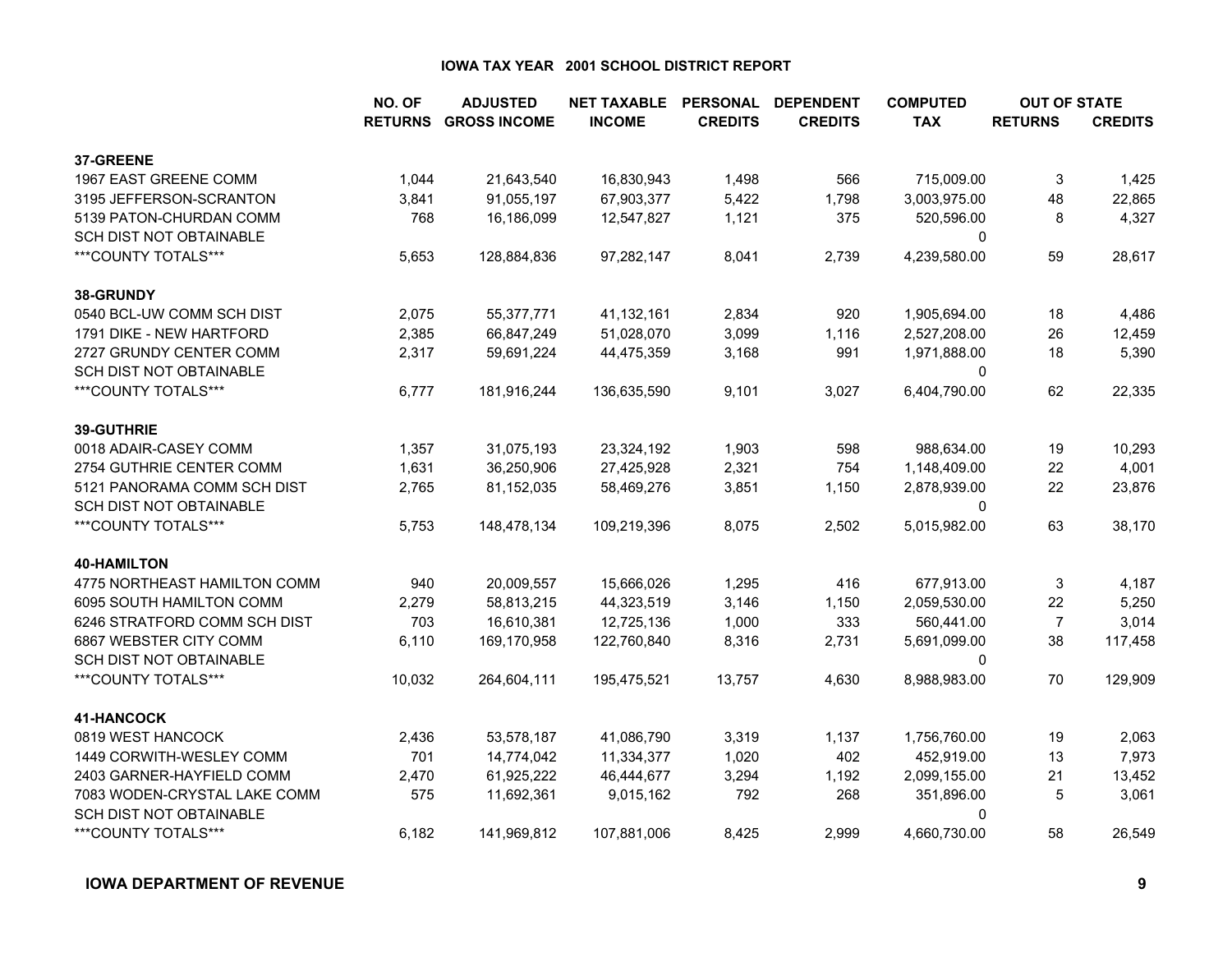|                                | NO. OF | <b>ADJUSTED</b>             | <b>NET TAXABLE</b> | <b>PERSONAL</b> | <b>DEPENDENT</b> | <b>COMPUTED</b> | <b>OUT OF STATE</b> |                |
|--------------------------------|--------|-----------------------------|--------------------|-----------------|------------------|-----------------|---------------------|----------------|
|                                |        | <b>RETURNS GROSS INCOME</b> | <b>INCOME</b>      | <b>CREDITS</b>  | <b>CREDITS</b>   | <b>TAX</b>      | <b>RETURNS</b>      | <b>CREDITS</b> |
| <b>42-HARDIN</b>               |        |                             |                    |                 |                  |                 |                     |                |
| 0009 AGWSR                     | 2,950  | 66,109,359                  | 50,749,666         | 4,170           | 1,317            | 2,236,093.00    | 34                  | 5,412          |
| 0108 ALDEN COMM SCH DIST       | 1,059  | 23,436,583                  | 18,384,859         | 1,421           | 481              | 799,417.00      | 11                  | 835            |
| 2007 ELDORA-NEW PROVIDENCE     | 2,439  | 60,146,634                  | 45,617,690         | 3,318           | 1,011            | 1,953,635.00    | 13                  | 12,988         |
| 3033 HUBBARD-RADCLIFFE         | 1,772  | 41,492,401                  | 31,688,874         | 2,477           | 824              | 1,391,057.00    | 8                   | 300            |
| 3150 IOWA FALLS COMM SCH DIST  | 4,193  | 105,884,161                 | 78,025,177         | 5,795           | 1,804            | 3,612,893.00    | 120                 | 15,823         |
| <b>SCH DIST NOT OBTAINABLE</b> |        |                             |                    |                 |                  | 0               |                     |                |
| ***COUNTY TOTALS***            | 12,413 | 297,069,138                 | 224,466,266        | 17,181          | 5,437            | 9,993,095.00    | 186                 | 35,358         |
| <b>43-HARRISON</b>             |        |                             |                    |                 |                  |                 |                     |                |
| 1917 BOYER VALLEY SCH DIST     | 1,619  | 38,854,548                  | 27,694,821         | 2,273           | 790              | 1,152,375.00    | 87                  | 51,160         |
| 3798 LOGAN-MAGNOLIA COMM       | 1,744  | 44,828,996                  | 32,705,032         | 2,318           | 862              | 1,098,582.00    | 440                 | 398,119        |
| 4356 MISSOURI VALLEY COMM      | 3,059  | 83,517,742                  | 60,793,993         | 4,067           | 1,368            | 1,784,651.00    | 1,135               | 1,045,844      |
| 6969 WEST HARRISON COMM        | 1,260  | 30,773,638                  | 22,948,183         | 1,735           | 587              | 672,080.00      | 412                 | 345,141        |
| 7092 WOODBINE COMM SCH DIST    | 1,361  | 32,746,716                  | 24,367,269         | 1,845           | 685              | 921,956.00      | 199                 | 182,104        |
| <b>SCH DIST NOT OBTAINABLE</b> |        |                             |                    |                 |                  | 0               |                     |                |
| ***COUNTY TOTALS***            | 9,043  | 230,721,640                 | 168,509,298        | 12,238          | 4,292            | 5,629,644.00    | 2,273               | 2,022,368      |
| 44-HENRY                       |        |                             |                    |                 |                  |                 |                     |                |
| 4536 MOUNT PLEASANT COMM       | 7,093  | 191,934,835                 | 142,688,879        | 9,353           | 3,412            | 6,615,787.00    | 80                  | 75,980         |
| 4689 NEW LONDON COMM           | 1,850  | 48,458,550                  | 37,044,100         | 2,415           | 899              | 1,692,463.00    | 8                   | 2,442          |
| 6700 WACO COMM SCH DIST        | 1,710  | 39,247,363                  | 29,704,215         | 2,346           | 871              | 1,286,131.00    | 22                  | 3,411          |
| 7047 WINFIELD-MT UNION COMM    | 1,123  | 26,507,730                  | 19,995,364         | 1,576           | 582              | 878,582.00      | 6                   | 1,863          |
| <b>SCH DIST NOT OBTAINABLE</b> |        |                             |                    |                 |                  | 0               |                     |                |
| ***COUNTY TOTALS***            | 11,776 | 306, 148, 478               | 229,432,558        | 15,690          | 5,764            | 10,472,963.00   | 116                 | 83,696         |
| 45-HOWARD                      |        |                             |                    |                 |                  |                 |                     |                |
| 3029 HOWARD-WINNESHIEK COMM    | 5,665  | 124,957,752                 | 95,248,463         | 7,695           | 2,640            | 3,814,006.00    | 326                 | 268,970        |
| 5508 RICEVILLE COMM SCH DIST   | 1,398  | 28,140,431                  | 21,373,643         | 1,977           | 833              | 757,365.00      | 162                 | 114,318        |
| <b>SCH DIST NOT OBTAINABLE</b> |        |                             |                    |                 |                  | 0               |                     |                |
| ***COUNTY TOTALS***            | 7.063  | 153,098,183                 | 116,622,106        | 9,672           | 3.473            | 4,571,371.00    | 488                 | 383,288        |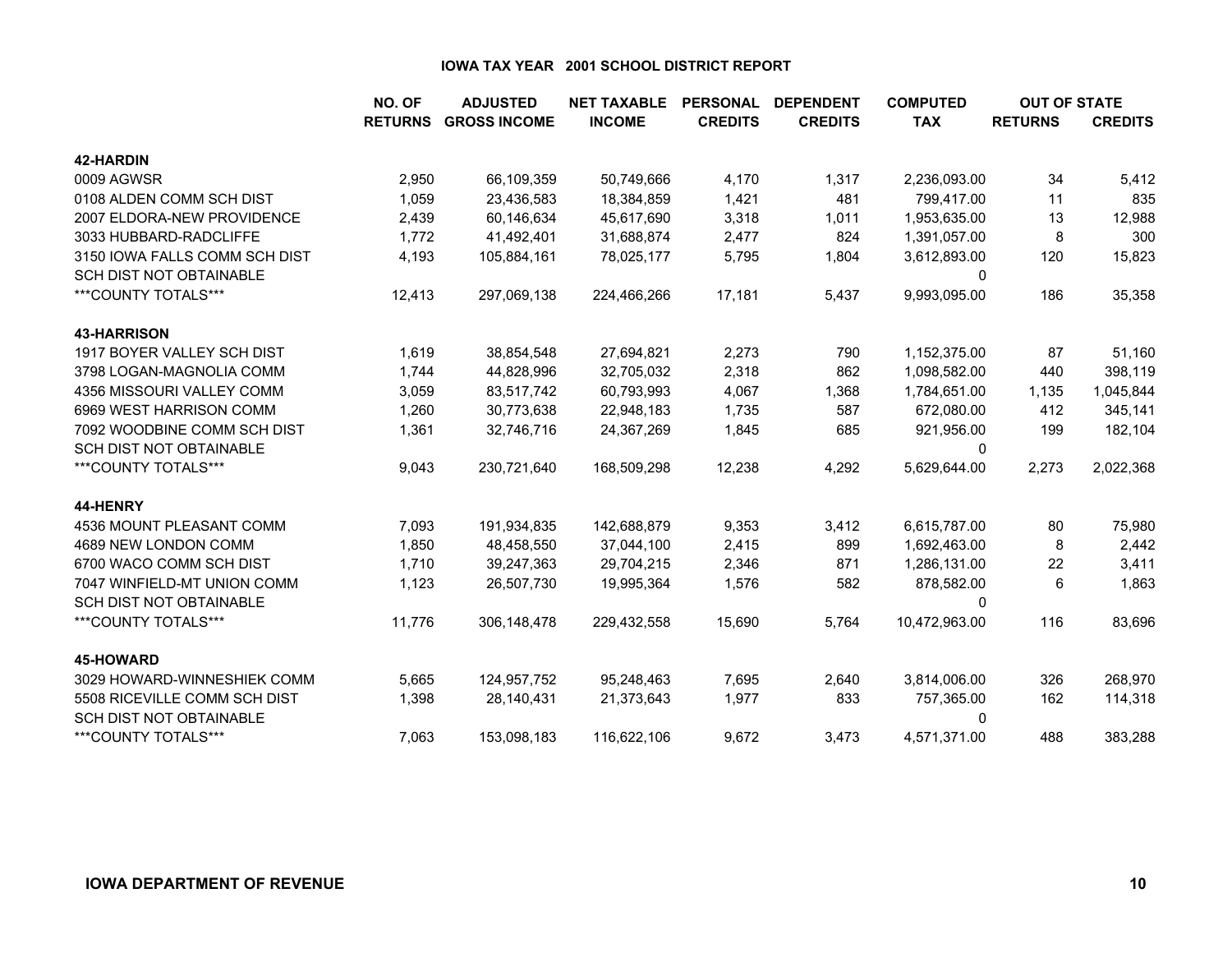|                                | NO. OF         | <b>ADJUSTED</b>     | <b>NET TAXABLE</b> | <b>PERSONAL</b> | <b>DEPENDENT</b> | <b>COMPUTED</b> | <b>OUT OF STATE</b> |                |
|--------------------------------|----------------|---------------------|--------------------|-----------------|------------------|-----------------|---------------------|----------------|
|                                | <b>RETURNS</b> | <b>GROSS INCOME</b> | <b>INCOME</b>      | <b>CREDITS</b>  | <b>CREDITS</b>   | <b>TAX</b>      | <b>RETURNS</b>      | <b>CREDITS</b> |
| <b>46-HUMBOLDT</b>             |                |                     |                    |                 |                  |                 |                     |                |
| 2493 GILMORE CITY-BRADGATE     | 623            | 12,510,515          | 9,666,594          | 894             | 288              | 392,890.00      | 5                   | 179            |
| 3060 HUMBOLDT COMM SCH DIST    | 4,736          | 123,577,728         | 91,843,363         | 6,578           | 2,183            | 4,284,248.00    | 71                  | 41,078         |
| 6516 TWIN RIVERS COMM          | 742            | 14,853,576          | 11,432,304         | 1,096           | 368              | 463,515.00      |                     | 378            |
| <b>SCH DIST NOT OBTAINABLE</b> |                |                     |                    |                 |                  | 0               |                     |                |
| ***COUNTY TOTALS***            | 6,101          | 150,941,819         | 112,942,261        | 8,568           | 2,839            | 5,140,653.00    | 77                  | 41,635         |
| 47-IDA                         |                |                     |                    |                 |                  |                 |                     |                |
| 0504 BATTLE CREEK & IDA GROVE  | 2,564          | 65,613,328          | 49,693,553         | 3,530           | 1,204            | 2,215,602.00    | 23                  | 11,496         |
| 2376 GALVA-HOLSTEIN            | 1,675          | 37,648,528          | 28,865,675         | 2,418           | 865              | 1,281,919.00    | 26                  | 12,150         |
| <b>SCH DIST NOT OBTAINABLE</b> |                |                     |                    |                 |                  | 0               |                     |                |
| ***COUNTY TOTALS***            | 4,239          | 103,261,856         | 78,559,228         | 5,948           | 2,069            | 3,497,521.00    | 49                  | 23,646         |
| 48-IOWA                        |                |                     |                    |                 |                  |                 |                     |                |
| 1647 DEEP RIVER-MILLERSBURG    | 581            | 13,507,719          | 10,422,371         | 822             | 301              | 464,622.00      |                     |                |
| 2097 ENGLISH VALLEYS COMM      | 1,389          | 32,517,793          | 24,546,491         | 1,940           | 690              | 1,071,384.00    | 9                   | 881            |
| 2766 H L V COMM SCH DIST       | 1,479          | 38,242,187          | 28,847,105         | 1,965           | 660              | 1,331,361.00    | 12                  | 2,730          |
| 3154 IOWA VALLEY COMM          | 2,315          | 56,845,998          | 43,211,443         | 3,035           | 993              | 1,938,585.00    | 11                  | 3,139          |
| 7029 WILLIAMSBURG COMM         | 3,604          | 137,730,689         | 98,645,796         | 4,668           | 1,804            | 5,616,280.00    | 44                  | 17,707         |
| <b>SCH DIST NOT OBTAINABLE</b> |                |                     |                    |                 |                  | 0               |                     |                |
| ***COUNTY TOTALS***            | 9,368          | 278,844,386         | 205,673,206        | 12,430          | 4,448            | 10,422,232.00   | 76                  | 24,457         |
| <b>49-JACKSON</b>              |                |                     |                    |                 |                  |                 |                     |                |
| 0243 ANDREW COMM SCH DIST      | 771            | 17,318,751          | 13,388,724         | 1,053           | 422              | 585,607.00      | 9                   | 550            |
| 0585 BELLEVUE COMM SCH DIST    | 2,988          | 69,239,719          | 52,461,135         | 4,012           | 1,455            | 2,313,852.00    | 30                  | 9,144          |
| 1965 EAST CENTRAL COMM         | 1,416          | 33,007,132          | 25,292,475         | 1,991           | 668              | 1,086,231.00    | 29                  | 18,070         |
| 4041 MAQUOKETA COMM SCH DIST   | 5,264          | 118,547,035         | 88,837,060         | 7,292           | 2,465            | 3,863,079.00    | 79                  | 18,164         |
| 5337 PRESTON COMM SCH DIST     | 1,170          | 26,896,876          | 20,850,575         | 1,527           | 554              | 923,786.00      | 8                   | 4,552          |
| <b>SCH DIST NOT OBTAINABLE</b> |                |                     |                    |                 |                  | 0               |                     |                |
| ***COUNTY TOTALS***            | 11,609         | 265,009,513         | 200,829,969        | 15,875          | 5,564            | 8,772,555.00    | 155                 | 50,480         |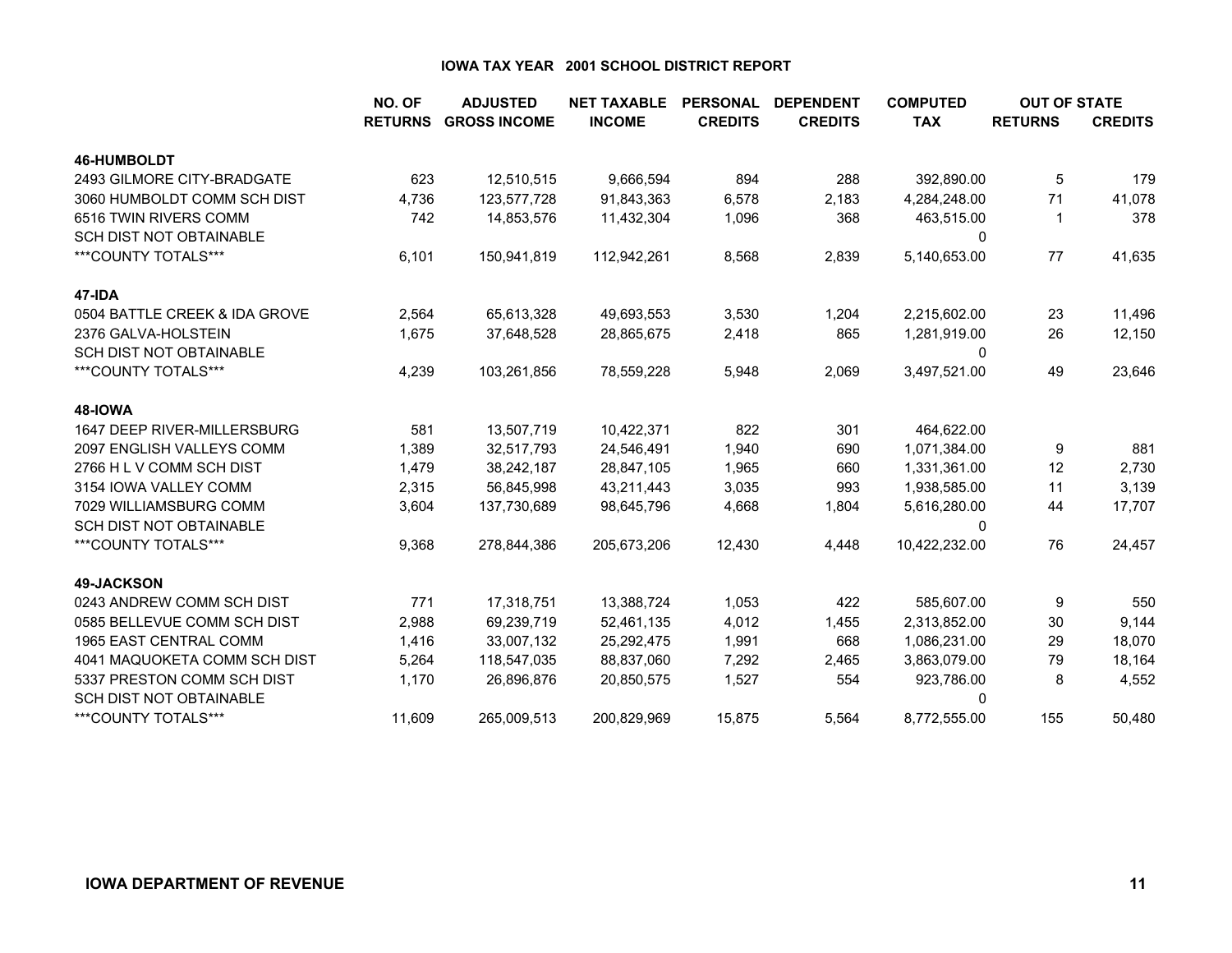|                               | NO. OF | <b>ADJUSTED</b>             | <b>NET TAXABLE</b> | <b>PERSONAL</b> | <b>DEPENDENT</b> | <b>COMPUTED</b> | <b>OUT OF STATE</b> |                |
|-------------------------------|--------|-----------------------------|--------------------|-----------------|------------------|-----------------|---------------------|----------------|
|                               |        | <b>RETURNS GROSS INCOME</b> | <b>INCOME</b>      | <b>CREDITS</b>  | <b>CREDITS</b>   | <b>TAX</b>      | <b>RETURNS</b>      | <b>CREDITS</b> |
| 50-JASPER                     |        |                             |                    |                 |                  |                 |                     |                |
| 0513 BAXTER COMM SCH DIST     | 1,007  | 26,829,697                  | 20,338,804         | 1,332           | 484              | 950,072.00      | 7                   | 1,798          |
| 1332 COLFAX-MINGO COMM SCH    | 2,565  | 72,064,704                  | 54,022,110         | 3,315           | 1,259            | 2,538,712.00    | 14                  | 3,285          |
| 3906 LYNNVILLE-SULLY COMM     | 1,879  | 49,032,991                  | 37,207,670         | 2,491           | 941              | 1,751,722.00    | $\boldsymbol{9}$    | 9,060          |
| 4725 NEWTON COMM SCH DIST     | 12,885 | 384,130,932                 | 281,701,074        | 17,156          | 5,584            | 13,504,352.00   | 108                 | 69,757         |
| 5319 PCM COMMUNITY SCHOOL     | 3,304  | 90,745,950                  | 67,768,033         | 4,317           | 1,523            | 3,170,172.00    | 21                  | 4,913          |
| SCH DIST NOT OBTAINABLE       |        |                             |                    |                 |                  | $\Omega$        |                     |                |
| ***COUNTY TOTALS***           | 21,640 | 622,804,274                 | 461,037,691        | 28,611          | 9,791            | 21,915,030.00   | 159                 | 88,813         |
| 51-JEFFERSON                  |        |                             |                    |                 |                  |                 |                     |                |
| 2169 FAIRFIELD COMM SCH DIST  | 7,805  | 236,096,187                 | 168,249,445        | 10,604          | 3,564            | 8,251,782.00    | 166                 | 169,229        |
| SCH DIST NOT OBTAINABLE       |        |                             |                    |                 |                  | 0               |                     |                |
| ***COUNTY TOTALS***           | 7,805  | 236,096,187                 | 168,249,445        | 10,604          | 3,564            | 8,251,782.00    | 166                 | 169,229        |
| 52-JOHNSON                    |        |                             |                    |                 |                  |                 |                     |                |
| 1221 CLEAR CREEK-AMANA        | 4,197  | 118,457,370                 | 88,146,984         | 5,350           | 1,683            | 4,142,821.00    | 57                  | 10,631         |
| 3141 IOWA CITY COMM SCH DIST  | 50,650 | 1,828,330,426               | 1,299,235,392      | 62,054          | 18,884           | 67,059,844.00   | 1,044               | 608,083        |
| 3816 LONE TREE COMM SCH DIST  | 1,291  | 34,400,177                  | 26,336,993         | 1,653           | 607              | 1,223,789.00    | 5                   | 1,303          |
| 6093 SOLON COMM SCH DIST      | 3,474  | 141,419,569                 | 97,603,807         | 4,315           | 1,647            | 5,328,421.00    | 47                  | 30,066         |
| SCH DIST NOT OBTAINABLE       |        |                             |                    |                 |                  | $\Omega$        |                     |                |
| ***COUNTY TOTALS***           | 59,612 | 2,122,607,542               | 1,511,323,176      | 73,372          | 22,821           | 77,754,875.00   | 1,153               | 650,083        |
| 53-JONES                      |        |                             |                    |                 |                  |                 |                     |                |
| 0234 ANAMOSA COMM SCH DIST    | 4,565  | 123,593,468                 | 91,818,588         | 6,039           | 1,981            | 4,211,048.00    | 35                  | 6,571          |
| 4269 MIDLAND                  | 2,297  | 47,063,332                  | 36,778,824         | 3,231           | 1,036            | 1,533,205.00    | 15                  | 4,269          |
| 4446 MONTICELLO COMM SCH DIST | 3,916  | 93,714,165                  | 70,906,633         | 5,294           | 1,785            | 3,176,077.00    | 28                  | 11,186         |
| 4905 OLIN CONS SCH DIST       | 853    | 20,695,249                  | 16,077,547         | 1,158           | 396              | 713,780.00      | 5                   | 819            |
| SCH DIST NOT OBTAINABLE       |        |                             |                    |                 |                  | 0               |                     |                |
| ***COUNTY TOTALS***           | 11,631 | 285,066,214                 | 215,581,592        | 15,722          | 5,198            | 9,634,110.00    | 83                  | 22,845         |
| 54-KEOKUK                     |        |                             |                    |                 |                  |                 |                     |                |
| 3330 KEOTA COMM SCH DIST      | 1,275  | 29,896,131                  | 22,943,252         | 1,790           | 586              | 1,034,594.00    | 20                  | 5,682          |
| 5163 PEKIN COMM SCH DIST      | 2,132  | 48,178,581                  | 36,640,395         | 3,027           | 1,021            | 1,615,421.00    | 22                  | 5,064          |
| 6012 SIGOURNEY COMM SCH DIST  | 2,171  | 49,327,044                  | 37,182,596         | 3,047           | 1,042            | 1,606,911.00    | 21                  | 2,779          |
| 6462 TRI-COUNTY COMM SCH DIST | 1,150  | 24,214,338                  | 18,606,760         | 1,671           | 557              | 775,983.00      | 11                  | 1,016          |
| SCH DIST NOT OBTAINABLE       |        |                             |                    |                 |                  | $\Omega$        |                     |                |
| ***COUNTY TOTALS***           | 6,728  | 151,616,094                 | 115,373,003        | 9,535           | 3,206            | 5,032,909.00    | 74                  | 14,541         |

**IOWA DEPARTMENT OF REVENUE**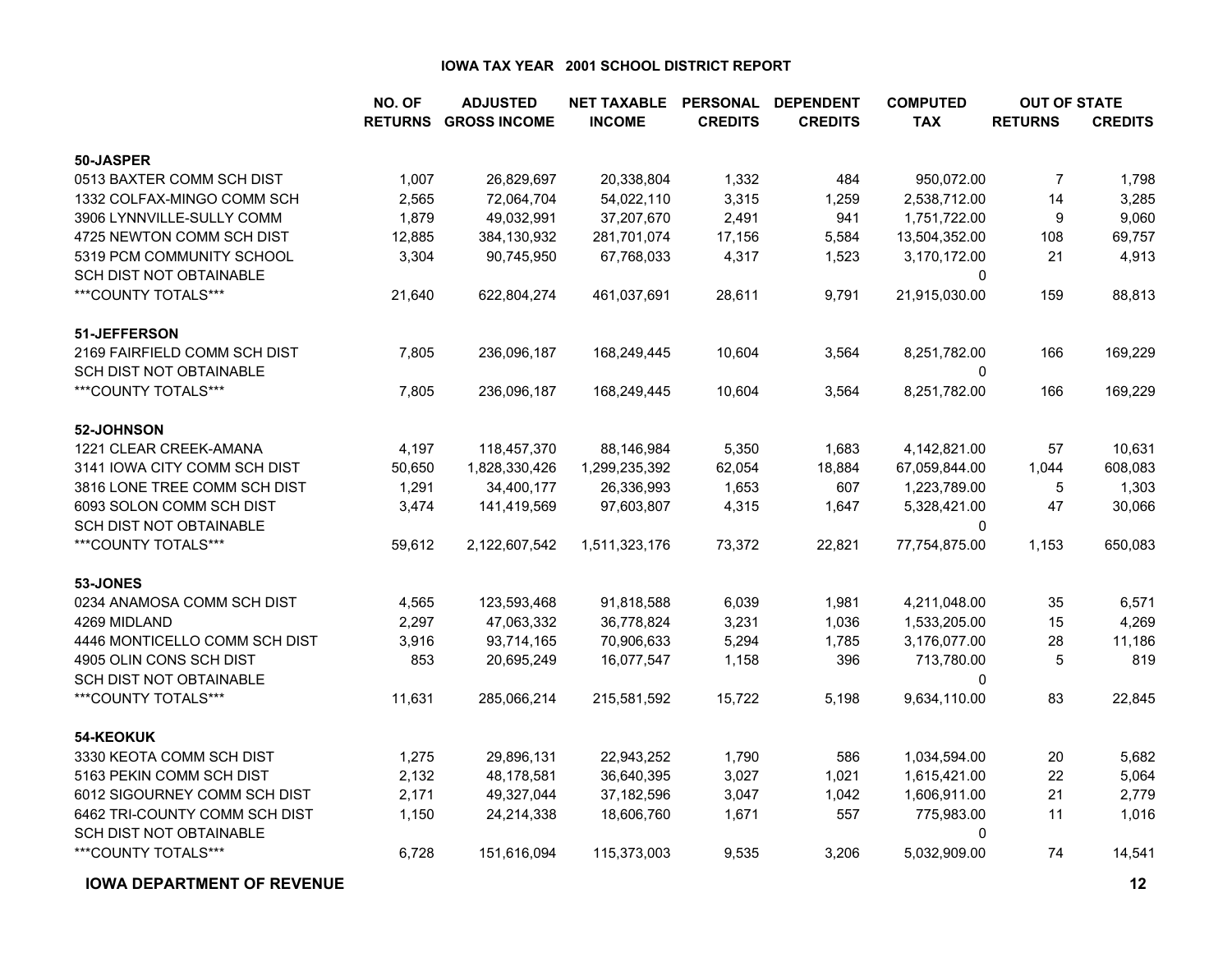|                                | NO. OF         | <b>ADJUSTED</b>     | <b>NET TAXABLE</b> | <b>PERSONAL</b> | <b>DEPENDENT</b> | <b>COMPUTED</b> | <b>OUT OF STATE</b> |                |
|--------------------------------|----------------|---------------------|--------------------|-----------------|------------------|-----------------|---------------------|----------------|
|                                | <b>RETURNS</b> | <b>GROSS INCOME</b> | <b>INCOME</b>      | <b>CREDITS</b>  | <b>CREDITS</b>   | <b>TAX</b>      | <b>RETURNS</b>      | <b>CREDITS</b> |
| 55-KOSSUTH                     |                |                     |                    |                 |                  |                 |                     |                |
| 0126 ALGONA COMM SCH DIST      | 5,780          | 141,255,332         | 102,412,207        | 7,868           | 2,677            | 4,486,115.00    | 65                  | 44,691         |
| 3897 LU VERNE COMM SCH DIST    | 349            | 6,408,355           | 5,029,126          | 536             | 158              | 194,612.00      |                     |                |
| 4778 NORTH KOSSUTH             | 1,466          | 31,289,780          | 23,390,363         | 2,152           | 767              | 846,532.00      | 108                 | 71,930         |
| 5868 SENTRAL COMM SCH DIST     | 703            | 13,308,538          | 10,408,816         | 1,032           | 348              | 396,666.00      | 24                  | 13,141         |
| 6417 TITONKA CONS SCH DIST     | 692            | 13,906,509          | 10,697,259         | 1,051           | 342              | 439,327.00      | 4                   | 530            |
| <b>SCH DIST NOT OBTAINABLE</b> |                |                     |                    |                 |                  | 0               |                     |                |
| ***COUNTY TOTALS***            | 8,990          | 206,168,514         | 151,937,771        | 12,639          | 4,292            | 6,363,252.00    | 201                 | 130,292        |
| <b>56-LEE</b>                  |                |                     |                    |                 |                  |                 |                     |                |
| 1079 CENTRAL LEE COMM          | 3,091          | 74,136,864          | 56,816,126         | 4,174           | 1,473            | 2,512,328.00    | 34                  | 17,019         |
| 2322 FORT MADISON COMM         | 10,345         | 280,673,523         | 210,507,914        | 14,141          | 4,661            | 9,833,430.00    | 136                 | 129,074        |
| 3312 KEOKUK COMM SCH DIST      | 7,003          | 174,158,269         | 130,023,885        | 9,736           | 3,537            | 5,895,799.00    | 214                 | 91,065         |
| <b>SCH DIST NOT OBTAINABLE</b> |                |                     |                    |                 |                  | $\Omega$        |                     |                |
| ***COUNTY TOTALS***            | 20,439         | 528,968,656         | 397, 347, 925      | 28,051          | 9,671            | 18,241,557.00   | 384                 | 237,158        |
| 57-LINN                        |                |                     |                    |                 |                  |                 |                     |                |
| 0099 ALBURNETT COMM SCH DIST   | 1,829          | 64,228,578          | 46,673,761         | 2,304           | 916              | 2,487,073.00    | 32                  | 9,641          |
| 1053 CEDAR RAPIDS COMM         | 76,185         | 2,647,167,083       | 1,890,163,192      | 99,134          | 32,538           | 97,320,304.00   | 1,213               | 748,758        |
| 1062 CENTER POINT-URBANA       | 3,171          | 92,720,042          | 69,261,763         | 3,913           | 1,621            | 3,324,262.00    | 8                   | 1,641          |
| 1089 CENTRAL CITY COMM         | 1,887          | 50,834,990          | 38,117,908         | 2,431           | 803              | 1,768,240.00    | 16                  | 4,243          |
| 1337 COLLEGE COMM SCH DIST     | 8,125          | 283,658,241         | 205, 156, 859      | 9,972           | 3,979            | 10,527,034.00   | 87                  | 37,813         |
| 3715 LINN-MAR COMM SCH DIST    | 13,546         | 541,717,624         | 382,265,002        | 16,841          | 7,616            | 20,631,005.00   | 238                 | 178,397        |
| 3744 LISBON COMM SCH DIST      | 1,749          | 51,539,643          | 37,980,443         | 2,197           | 952              | 1,810,092.00    | 10                  | 1,177          |
| 4086 MARION IND SCH DIST       | 8,637          | 254,620,151         | 187,445,303        | 11,186          | 3,563            | 8,881,484.00    | 98                  | 20,691         |
| 4554 MOUNT VERNON COMM         | 2,992          | 99,975,553          | 72,189,922         | 3,822           | 1,558            | 3,708,727.00    | 60                  | 30,992         |
| 4777 NORTH LINN COMM SCH DIST  | 2,163          | 57,210,025          | 41,790,292         | 2,880           | 1,126            | 1,906,403.00    | 12                  | 3,074          |
| 6138 SPRINGVILLE COMM          | 1,518          | 42,814,963          | 31,846,431         | 1,933           | 724              | 1,528,913.00    | 11                  | 452            |
| <b>SCH DIST NOT OBTAINABLE</b> |                |                     |                    |                 |                  | 0               |                     |                |
| ***COUNTY TOTALS***            | 121,802        | 4,186,486,893       | 3,002,890,876      | 156,613         | 55,396           | 153,893,537.00  | 1,785               | 1,036,879      |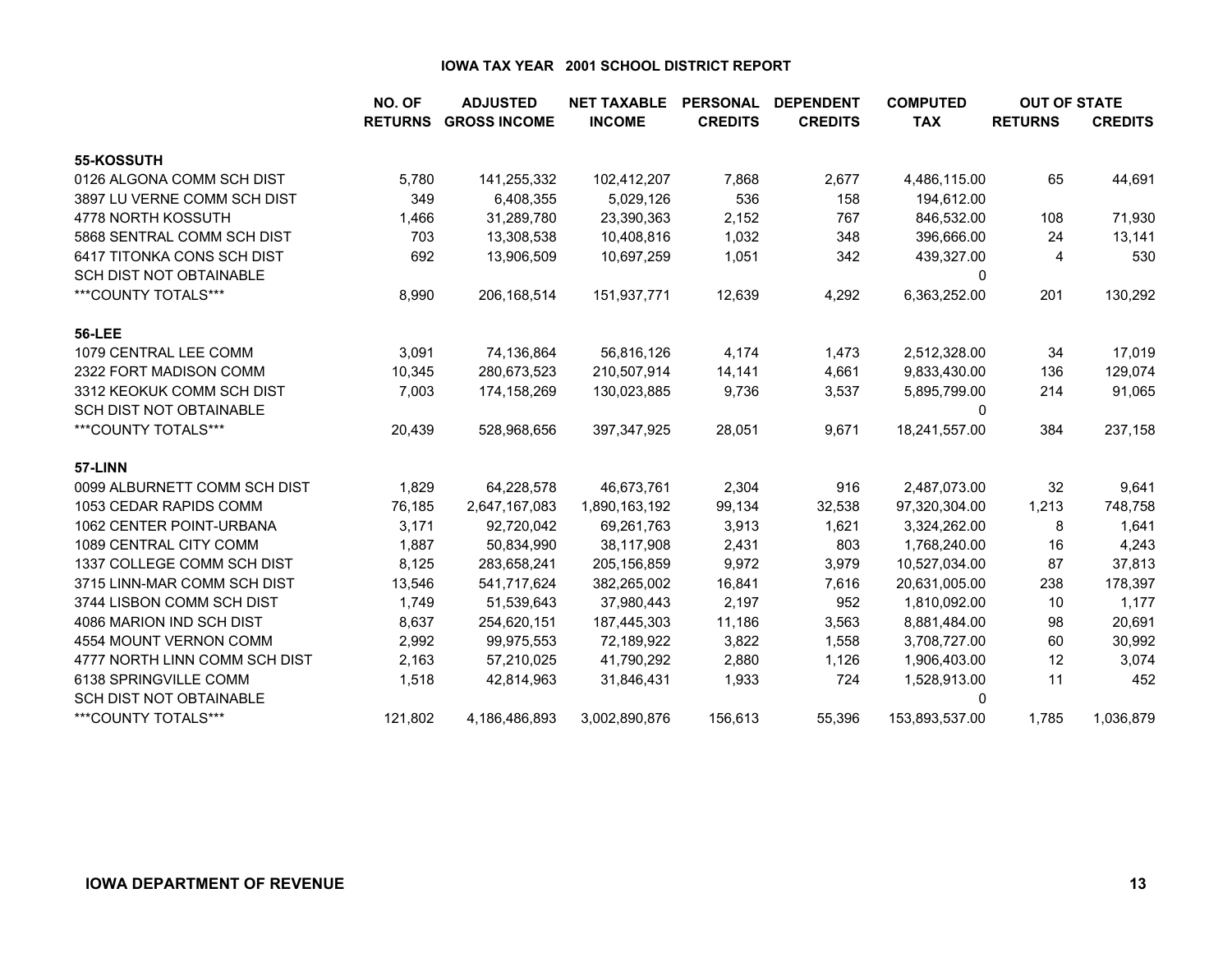|                                | NO. OF         | <b>ADJUSTED</b>     | <b>NET TAXABLE</b> | <b>PERSONAL</b> | <b>DEPENDENT</b> | <b>COMPUTED</b> | <b>OUT OF STATE</b> |                |
|--------------------------------|----------------|---------------------|--------------------|-----------------|------------------|-----------------|---------------------|----------------|
|                                | <b>RETURNS</b> | <b>GROSS INCOME</b> | <b>INCOME</b>      | <b>CREDITS</b>  | <b>CREDITS</b>   | <b>TAX</b>      | <b>RETURNS</b>      | <b>CREDITS</b> |
| 58-LOUISA                      |                |                     |                    |                 |                  |                 |                     |                |
| 1368 COLUMBUS COMM SCH DIST    | 2,451          | 59,214,239          | 45,583,343         | 3,306           | 1,572            | 1,962,553.00    | 17                  | 6,926          |
| 3841 LOUISA-MUSCATINE COMM     | 2,158          | 58,354,819          | 44,550,704         | 2,723           | 1,090            | 2,051,448.00    | 17                  | 8,280          |
| 4509 MORNING SUN COMM          | 699            | 17,247,193          | 13,341,910         | 956             | 357              | 608,654.00      | 5                   | 635            |
| 6759 WAPELLO COMM SCH DIST     | 2,310          | 61,954,131          | 47,260,636         | 3,113           | 1,208            | 2,260,715.00    | 14                  | 7,572          |
| <b>SCH DIST NOT OBTAINABLE</b> |                |                     |                    |                 |                  | 0               |                     |                |
| ***COUNTY TOTALS***            | 7,618          | 196,770,382         | 150,736,593        | 10,098          | 4,227            | 6,883,370.00    | 53                  | 23,413         |
| 59-LUCAS                       |                |                     |                    |                 |                  |                 |                     |                |
| 1107 CHARITON COMM SCH DIST    | 4,117          | 100,352,693         | 75,141,627         | 5,666           | 1,963            | 3,511,754.00    | 33                  | 12,061         |
| 5715 RUSSELL COMM SCH DIST     | 620            | 13,195,278          | 10,162,719         | 859             | 272              | 434,615.00      | 10                  | 1,228          |
| SCH DIST NOT OBTAINABLE        |                |                     |                    |                 |                  | 0               |                     |                |
| ***COUNTY TOTALS***            | 4,737          | 113,547,971         | 85,304,346         | 6,525           | 2,235            | 3,946,369.00    | 43                  | 13,289         |
| 60-LYON                        |                |                     |                    |                 |                  |                 |                     |                |
| 1095 CENTRAL LYON COMM         | 2,581          | 63,430,790          | 47,545,053         | 3,484           | 1,286            | 2,065,228.00    | 118                 | 54,025         |
| 2457 GEORGE COMM SCH DIST      | 1,113          | 22,942,052          | 17,702,146         | 1,544           | 516              | 723,971.00      | 26                  | 13,726         |
| 3771 LITTLE ROCK COMM          | 526            | 9,896,114           | 7,737,406          | 735             | 269              | 284,106.00      | 47                  | 21,005         |
| 6983 WEST LYON COMM SCH DIST   | 2,561          | 60,827,981          | 46,542,872         | 3,397           | 1,459            | 1,985,041.00    | 72                  | 46,988         |
| <b>SCH DIST NOT OBTAINABLE</b> |                |                     |                    |                 |                  | 0               |                     |                |
| ***COUNTY TOTALS***            | 6,781          | 157,096,937         | 119,527,477        | 9,160           | 3,530            | 5,058,346.00    | 263                 | 135,744        |
| 61-MADISON                     |                |                     |                    |                 |                  |                 |                     |                |
| 1953 EARLHAM COMM SCH DIST     | 1,578          | 48,214,919          | 35,421,510         | 2,032           | 782              | 1,760,610.00    | 18                  | 5,448          |
| 3119 INTERSTATE 35 COMM        | 2,525          | 68,091,681          | 51,088,288         | 3,285           | 1,264            | 2,359,417.00    | 28                  | 15,251         |
| 7056 WINTERSET COMM SCH DIST   | 4,926          | 137,392,402         | 100,037,870        | 6,602           | 2,427            | 4,747,434.00    | 52                  | 25,784         |
| SCH DIST NOT OBTAINABLE        |                |                     |                    |                 |                  | 0               |                     |                |
| ***COUNTY TOTALS***            | 9,029          | 253,699,002         | 186,547,668        | 11,919          | 4,473            | 8,867,461.00    | 98                  | 46,483         |
| 62-MAHASKA                     |                |                     |                    |                 |                  |                 |                     |                |
| 2367 FREMONT COMM SCH DIST     | 536            | 12,906,343          | 9,571,774          | 751             | 249              | 396,555.00      | 10                  | 476            |
| 4776 NORTH MAHASKA COMM        | 1,705          | 41,963,873          | 31,648,415         | 2,352           | 878              | 1,444,035.00    | 12                  | 3,737          |
| 5013 OSKALOOSA COMM SCH DIST   | 9,181          | 240,339,912         | 178,945,342        | 12,301          | 4,287            | 8,211,505.00    | 79                  | 58,133         |
| SCH DIST NOT OBTAINABLE        |                |                     |                    |                 |                  | 0               |                     |                |
| ***COUNTY TOTALS***            | 11,422         | 295,210,128         | 220, 165, 531      | 15,404          | 5,414            | 10,052,095.00   | 101                 | 62,346         |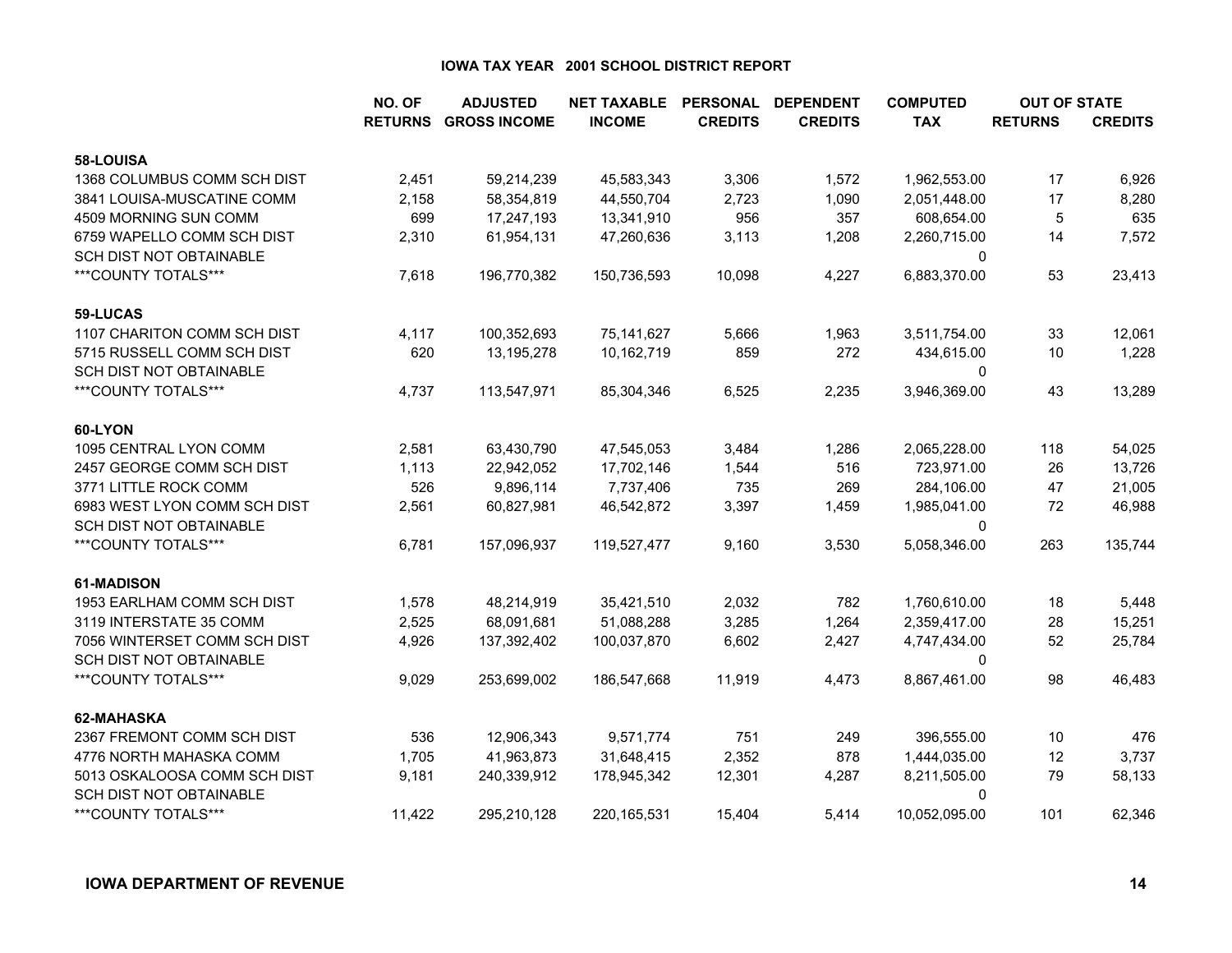|                                | NO. OF         | <b>ADJUSTED</b>     | <b>NET TAXABLE</b> | <b>PERSONAL</b> | <b>DEPENDENT</b> | <b>COMPUTED</b> | <b>OUT OF STATE</b> |                |
|--------------------------------|----------------|---------------------|--------------------|-----------------|------------------|-----------------|---------------------|----------------|
|                                | <b>RETURNS</b> | <b>GROSS INCOME</b> | <b>INCOME</b>      | <b>CREDITS</b>  | <b>CREDITS</b>   | <b>TAX</b>      | <b>RETURNS</b>      | <b>CREDITS</b> |
| 63-MARION                      |                |                     |                    |                 |                  |                 |                     |                |
| 3375 KNOXVILLE COMM SCH DIST   | 7,050          | 181,461,444         | 136, 133, 760      | 9,309           | 3,225            | 6,235,571.00    | 58                  | 25,335         |
| 4212 MELCHER-DALLAS COMM       | 1,066          | 23,230,258          | 18,135,066         | 1,439           | 596              | 770,078.00      | 5                   | 1,590          |
| 5166 PELLA COMM SCH DIST       | 8,608          | 275,810,352         | 194,524,487        | 11,357          | 4,358            | 9,571,453.00    | 112                 | 24,432         |
| 5256 PLEASANTVILLE COMM        | 1,766          | 47,145,617          | 35,706,175         | 2,310           | 937              | 1,634,493.00    | 8                   | 11,574         |
| 6512 TWIN CEDARS COMM          | 1,281          | 30,721,633          | 23,635,428         | 1,711           | 609              | 1,045,025.00    | $\overline{7}$      | 1,289          |
| SCH DIST NOT OBTAINABLE        |                |                     |                    |                 |                  | 0               |                     |                |
| ***COUNTY TOTALS***            | 19,771         | 558,369,304         | 408,134,916        | 26,126          | 9,725            | 19,256,620.00   | 190                 | 64,220         |
| 64-MARSHALL                    |                |                     |                    |                 |                  |                 |                     |                |
| 3582 EAST MARSHALL COMM        | 2,031          | 50,420,789          | 38,990,756         | 2,695           | 954              | 1,754,970.00    | 9                   | 1,409          |
| 4104 MARSHALLTOWN COMM         | 17,403         | 478,209,645         | 355,609,378        | 23,414          | 8,634            | 16,647,735.00   | 148                 | 208,128        |
| 6985 WEST MARSHALL COMM        | 2,597          | 66,806,582          | 51,003,641         | 3,472           | 1,234            | 2,352,642.00    | 18                  | 4,161          |
| <b>SCH DIST NOT OBTAINABLE</b> |                |                     |                    |                 |                  | $\mathbf{0}$    |                     |                |
| ***COUNTY TOTALS***            | 22,031         | 595,437,016         | 445,603,775        | 29,581          | 10,822           | 20,755,347.00   | 175                 | 213,698        |
| 65-MILLS                       |                |                     |                    |                 |                  |                 |                     |                |
| 2511 GLENWOOD COMM SCH DIST    | 5,740          | 177,221,078         | 126,146,284        | 7,499           | 2,799            | 4,121,253.00    | 1,648               | 1,951,148      |
| 3978 MALVERN COMM SCH DIST     | 1,030          | 27,315,800          | 20,681,557         | 1,374           | 457              | 790,270.00      | 190                 | 187,375        |
| 4751 NISHNA VALLEY COMM        | 795            | 18,122,342          | 13,821,852         | 1,092           | 357              | 521,783.00      | 103                 | 67,044         |
| <b>SCH DIST NOT OBTAINABLE</b> |                |                     |                    |                 |                  | 0               |                     |                |
| ***COUNTY TOTALS***            | 7,565          | 222,659,220         | 160,649,693        | 9,965           | 3,613            | 5,433,306.00    | 1,941               | 2,205,567      |
| 66-MITCHELL                    |                |                     |                    |                 |                  |                 |                     |                |
| 4995 OSAGE COMM SCH DIST       | 3,604          | 86,299,808          | 65,658,715         | 4,983           | 1,691            | 2,904,086.00    | 93                  | 62,494         |
| 5751 ST ANSGAR COMM            | 2,356          | 53,968,743          | 41,072,272         | 3,241           | 1,149            | 1,565,022.00    | 248                 | 211,048        |
| SCH DIST NOT OBTAINABLE        |                |                     |                    |                 |                  | $\mathbf{0}$    |                     |                |
| ***COUNTY TOTALS***            | 5,960          | 140,268,551         | 106,730,987        | 8,224           | 2,840            | 4,469,108.00    | 341                 | 273,542        |
| 67-MONONA                      |                |                     |                    |                 |                  |                 |                     |                |
| 1969 EAST MONONA COMM          | 526            | 10,294,195          | 8,055,533          | 793             | 212              | 309,793.00      | 28                  | 20,933         |
| 4033 MAPLE VALLEY COMM         | 1,870          | 41,822,765          | 31,194,424         | 2,678           | 929              | 1,347,370.00    | 65                  | 34,865         |
| 6987 WEST MONONA COMM          | 2,332          | 57,102,638          | 42,884,562         | 3,343           | 1,064            | 1,835,312.00    | 145                 | 90,509         |
| 7002 WHITING COMM SCH DIST     | 599            | 15,455,819          | 11,372,150         | 861             | 294              | 495,147.00      | 26                  | 16,900         |
| SCH DIST NOT OBTAINABLE        |                |                     |                    |                 |                  | $\mathbf 0$     |                     |                |
| ***COUNTY TOTALS***            | 5,327          | 124,675,417         | 93,506,669         | 7,675           | 2,499            | 3,987,622.00    | 264                 | 163,207        |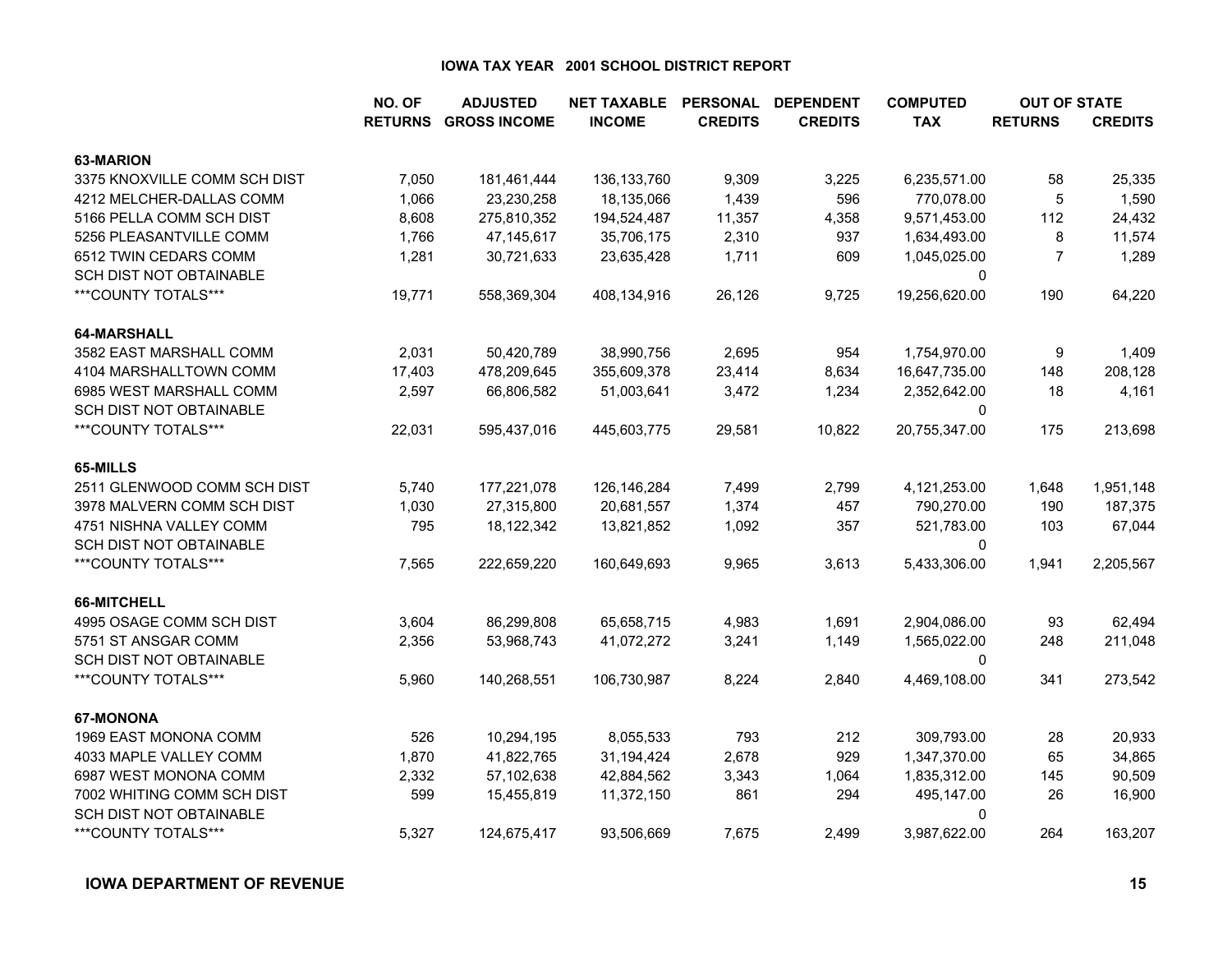|                                | NO. OF         | <b>ADJUSTED</b>     | <b>NET TAXABLE</b> | <b>PERSONAL</b> | <b>DEPENDENT</b> | <b>COMPUTED</b> | <b>OUT OF STATE</b> |                |
|--------------------------------|----------------|---------------------|--------------------|-----------------|------------------|-----------------|---------------------|----------------|
|                                | <b>RETURNS</b> | <b>GROSS INCOME</b> | <b>INCOME</b>      | <b>CREDITS</b>  | <b>CREDITS</b>   | <b>TAX</b>      | <b>RETURNS</b>      | <b>CREDITS</b> |
| 68-MONROE                      |                |                     |                    |                 |                  |                 |                     |                |
| 0081 ALBIA COMM SCH DIST       | 4,042          | 93,650,821          | 71,519,140         | 5,675           | 1,994            | 3,192,821.00    | 32                  | 57,440         |
| <b>SCH DIST NOT OBTAINABLE</b> |                |                     |                    |                 |                  | 0               |                     |                |
| ***COUNTY TOTALS***            | 4,042          | 93,650,821          | 71,519,140         | 5,675           | 1,994            | 3,192,821.00    | 32                  | 57,440         |
| <b>69-MONTGOMERY</b>           |                |                     |                    |                 |                  |                 |                     |                |
| 5463 RED OAK COMM SCH DIST     | 4,238          | 105,536,770         | 76,509,008         | 5,800           | 1,952            | 3,305,968.00    | 208                 | 139,218        |
| 6165 STANTON COMM SCH DIST     | 749            | 16,763,427          | 12,970,473         | 1,007           | 375              | 546,918.00      | 34                  | 18,098         |
| 6651 VILLISCA COMM SCH DIST    | 1,234          | 25,873,980          | 20,078,528         | 1,758           | 618              | 820,455.00      | 26                  | 8,043          |
| <b>SCH DIST NOT OBTAINABLE</b> |                |                     |                    |                 |                  | 0               |                     |                |
| ***COUNTY TOTALS***            | 6,221          | 148, 174, 177       | 109,558,009        | 8,565           | 2,945            | 4,673,341.00    | 268                 | 165,359        |
| <b>70-MUSCATINE</b>            |                |                     |                    |                 |                  |                 |                     |                |
| 4581 MUSCATINE COMM SCH DIST   | 16,941         | 526,415,539         | 383,308,937        | 22,437          | 8,683            | 19,100,331.00   | 272                 | 103,742        |
| 6975 WEST LIBERTY COMM         | 3,355          | 87,051,547          | 65,530,053         | 4,389           | 1,765            | 2,955,711.00    | 25                  | 8,957          |
| 7038 WILTON COMM SCH DIST      | 2,811          | 73,904,471          | 56,120,101         | 3,607           | 1,366            | 2,616,919.00    | 18                  | 5,379          |
| <b>SCH DIST NOT OBTAINABLE</b> |                |                     |                    |                 |                  | 0               |                     |                |
| ***COUNTY TOTALS***            | 23,107         | 687,371,557         | 504,959,091        | 30,433          | 11,814           | 24,672,961.00   | 315                 | 118,078        |
| 71-OBRIEN                      |                |                     |                    |                 |                  |                 |                     |                |
| 2862 HARTLEY-MELVIN-SANBORN    | 3,015          | 64,574,598          | 49,057,515         | 4,189           | 1,468            | 2,032,991.00    | 48                  | 21,130         |
| 5157 SOUTH OBRIEN              | 2,795          | 59,786,164          | 46,068,902         | 3,981           | 1,303            | 1,944,489.00    | 43                  | 15,227         |
| 5949 SHELDON COMM SCH DIST     | 4,423          | 110,670,468         | 82,879,075         | 5,896           | 2,115            | 3,659,053.00    | 82                  | 35,874         |
| <b>SCH DIST NOT OBTAINABLE</b> |                |                     |                    |                 |                  | 0               |                     |                |
| ***COUNTY TOTALS***            | 10,233         | 235,031,230         | 178,005,492        | 14,066          | 4,886            | 7,636,533.00    | 173                 | 72,231         |
| 72-OSCEOLA                     |                |                     |                    |                 |                  |                 |                     |                |
| 5994 SIBLEY-OCHEYEDAN COMM     | 2,943          | 67,846,490          | 52,352,545         | 3,949           | 1,379            | 2,128,641.00    | 226                 | 166,758        |
| <b>SCH DIST NOT OBTAINABLE</b> |                |                     |                    |                 |                  | 0               |                     |                |
| ***COUNTY TOTALS***            | 2,943          | 67,846,490          | 52,352,545         | 3,949           | 1,379            | 2,128,641.00    | 226                 | 166,758        |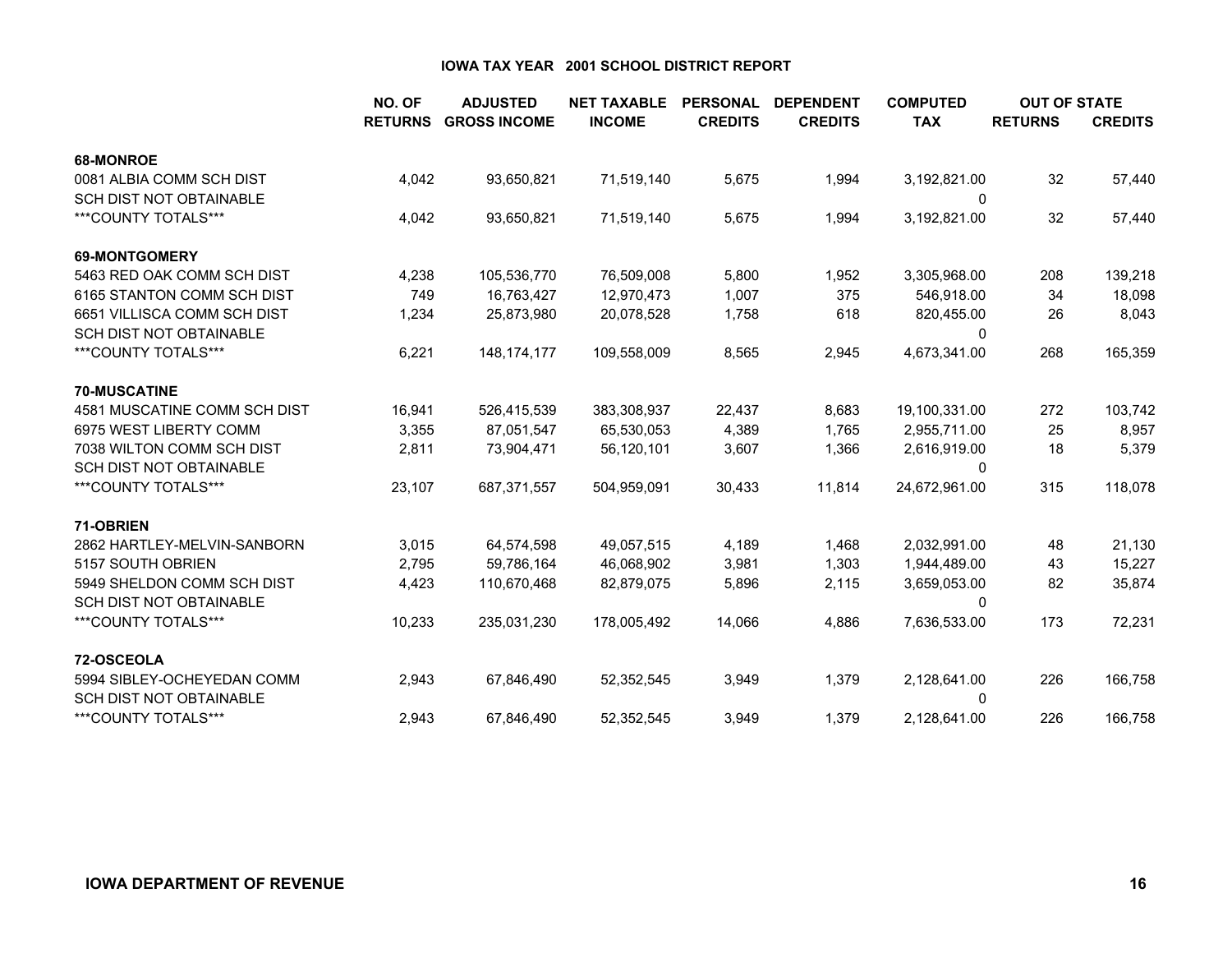|                                | NO. OF         | <b>ADJUSTED</b>     | <b>NET TAXABLE</b> | <b>PERSONAL</b> | <b>DEPENDENT</b> | <b>COMPUTED</b> | <b>OUT OF STATE</b> |                |
|--------------------------------|----------------|---------------------|--------------------|-----------------|------------------|-----------------|---------------------|----------------|
|                                | <b>RETURNS</b> | <b>GROSS INCOME</b> | <b>INCOME</b>      | <b>CREDITS</b>  | <b>CREDITS</b>   | <b>TAX</b>      | <b>RETURNS</b>      | <b>CREDITS</b> |
| 73-PAGE                        |                |                     |                    |                 |                  |                 |                     |                |
| 1197 CLARINDA COMM SCH DIST    | 3,559          | 87,224,890          | 65,156,445         | 4,940           | 1,487            | 2,933,033.00    | 92                  | 39,583         |
| 2113 ESSEX COMM SCH DIST       | 853            | 19,587,521          | 15,282,939         | 1,141           | 405              | 668,459.00      | 31                  | 9,621          |
| 5976 SHENANDOAH COMM SCH DIST  | 3,674          | 90,839,940          | 67,725,566         | 5,287           | 1,539            | 3,012,255.00    | 220                 | 117,436        |
| 6097 SOUTH PAGE COMM SCH DIST  | 932            | 20,207,752          | 15,731,698         | 1,295           | 420              | 634,390.00      | 58                  | 21,421         |
| <b>SCH DIST NOT OBTAINABLE</b> |                |                     |                    |                 |                  | 0               |                     |                |
| ***COUNTY TOTALS***            | 9,018          | 217,860,103         | 163,896,648        | 12,663          | 3,851            | 7,248,137.00    | 401                 | 188,061        |
| 74-PALO ALTO                   |                |                     |                    |                 |                  |                 |                     |                |
| 2088 EMMETSBURG COMM SCH DIST  | 2,852          | 66,547,893          | 49,796,939         | 3,995           | 1,298            | 2,198,785.00    | 33                  | 15,193         |
| 2556 GRAETTINGER COMM          | 796            | 17,422,802          | 13,483,505         | 1,124           | 391              | 571,384.00      | 10                  | 6,456          |
| 5724 RUTHVEN-AYRSHIRE SCH      | 920            | 21,456,750          | 16,579,170         | 1,330           | 404              | 735,894.00      | 13                  | 23,014         |
| 6921 WEST BEND-MALLARD         | 1,336          | 27, 157, 553        | 20,773,524         | 1,905           | 666              | 876,544.00      | 14                  | 3,181          |
| <b>SCH DIST NOT OBTAINABLE</b> |                |                     |                    |                 |                  | 0               |                     |                |
| ***COUNTY TOTALS***            | 5,904          | 132,584,998         | 100,633,138        | 8,354           | 2,759            | 4,382,607.00    | 70                  | 47,844         |
| 75-PLYMOUTH                    |                |                     |                    |                 |                  |                 |                     |                |
| 0063 AKRON-WESTFIELD COMM      | 1,811          | 46,729,915          | 35,530,372         | 2,473           | 859              | 1,564,032.00    | 62                  | 41,681         |
| 2988 HINTON COMM SCH DIST      | 1,677          | 62,371,988          | 44,798,888         | 2,176           | 873              | 2,115,718.00    | 94                  | 136,211        |
| 3348 KINGSLEY-PIERSON COMM     | 1,555          | 40,098,225          | 30,200,900         | 2,249           | 792              | 1,390,756.00    | 57                  | 36,952         |
| 3600 LE MARS COMM SCH DIST     | 8,356          | 252,262,097         | 188,703,199        | 11,073          | 4,514            | 8,113,781.00    | 183                 | 105,907        |
| 5486 REMSEN-UNION COMM         | 1,884          | 45,845,912          | 35,330,135         | 2,564           | 1,055            | 1,573,571.00    | 31                  | 7,760          |
| <b>SCH DIST NOT OBTAINABLE</b> |                |                     |                    |                 |                  | 0               |                     |                |
| ***COUNTY TOTALS***            | 15,283         | 447,308,137         | 334,563,494        | 20,535          | 8,093            | 14,757,858.00   | 427                 | 328,511        |
| <b>76-POCAHONTAS</b>           |                |                     |                    |                 |                  |                 |                     |                |
| 3537 LAURENS-MARATHON COMM     | 1,336          | 29,681,754          | 22,849,883         | 1,896           | 621              | 988,869.00      | 12                  | 9,383          |
| 5283 POCAHONTAS AREA           | 2,446          | 53,832,062          | 41,230,665         | 3,457           | 1,170            | 1,759,640.00    | 25                  | 6,266          |
| <b>SCH DIST NOT OBTAINABLE</b> |                |                     |                    |                 |                  | 0               |                     |                |
| ***COUNTY TOTALS***            | 3,782          | 83,513,816          | 64,080,548         | 5,353           | 1,791            | 2,748,509.00    | 37                  | 15,649         |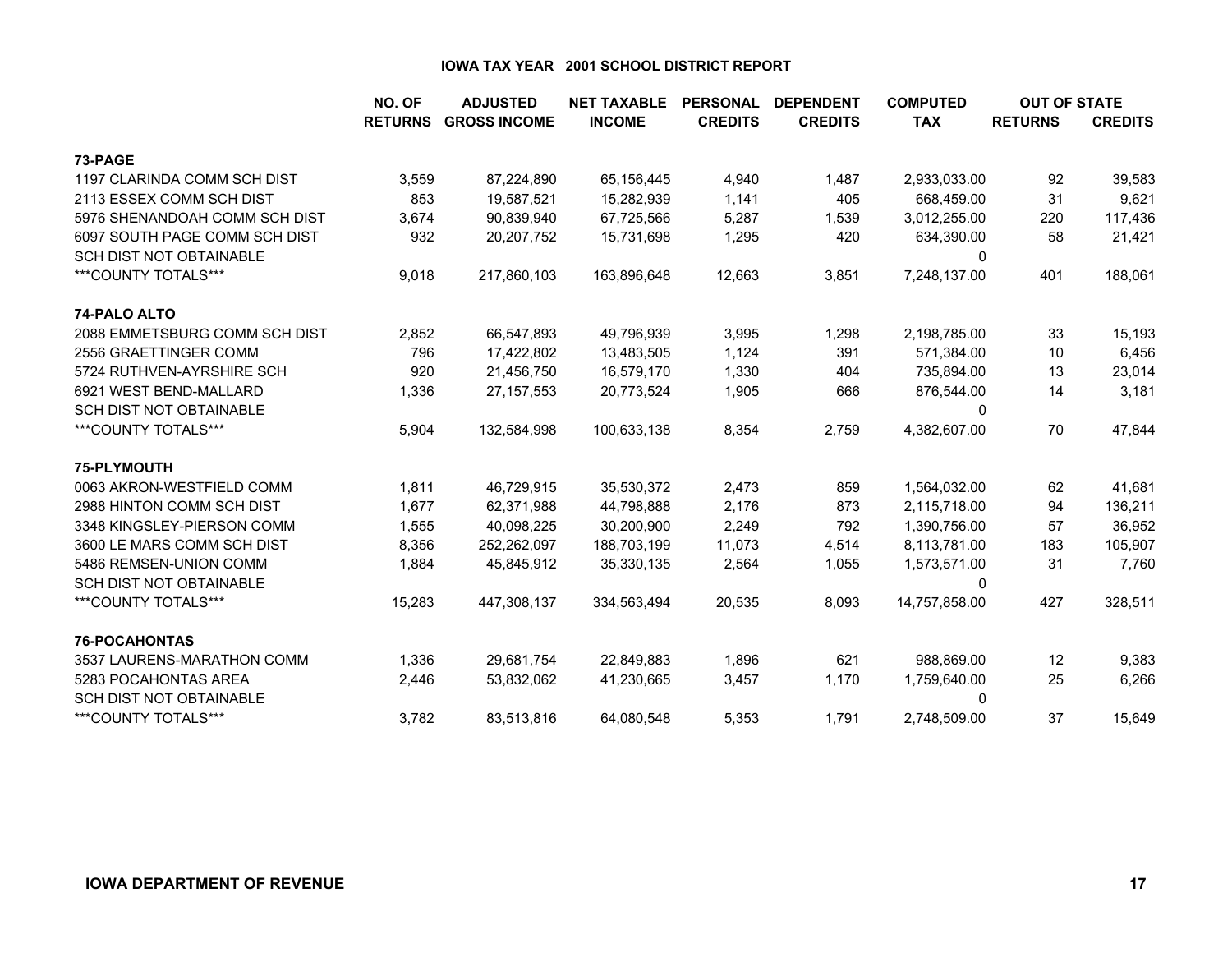|                                   | NO. OF  | <b>ADJUSTED</b>             | <b>NET TAXABLE</b> | <b>PERSONAL</b> | <b>DEPENDENT</b> | <b>COMPUTED</b> | <b>OUT OF STATE</b> |                |
|-----------------------------------|---------|-----------------------------|--------------------|-----------------|------------------|-----------------|---------------------|----------------|
|                                   |         | <b>RETURNS GROSS INCOME</b> | <b>INCOME</b>      | <b>CREDITS</b>  | <b>CREDITS</b>   | <b>TAX</b>      | <b>RETURNS</b>      | <b>CREDITS</b> |
| 77-POLK                           |         |                             |                    |                 |                  |                 |                     |                |
| 0261 ANKENY COMM SCH DIST         | 21,548  | 827,978,753                 | 586,570,722        | 25,995          | 10,339           | 31,005,350.00   | 264                 | 235,786        |
| 0720 BONDURANT-FARRAR COMM        | 2,485   | 79,212,258                  | 57,865,347         | 3,014           | 1,315            | 2,873,986.00    | 29                  | 22,320         |
| 1737 DES MOINES IND COMM          | 119,663 | 3,729,741,286               | 2,661,426,677      | 156,778         | 54,454           | 126,766,362.00  | 1,215               | 1,468,843      |
| 3231 JOHNSTON COMM SCH DIST       | 10,331  | 506,661,470                 | 345,513,399        | 12,468          | 5,587            | 19,988,414.00   | 226                 | 155,659        |
| 4779 NORTH POLK COMM SCH DIST     | 3,006   | 100,458,597                 | 73,598,610         | 3,688           | 1,531            | 3,724,593.00    | 23                  | 50,246         |
| 5805 SAYDEL CONS SCH DIST         | 2,775   | 78,270,792                  | 57,662,989         | 3,662           | 1,221            | 2,693,581.00    | 17                  | 3,858          |
| 6101 SOUTHEAST POLK COMM          | 13,039  | 430, 107, 415               | 308,065,249        | 15,832          | 6,580            | 15,397,932.00   | 99                  | 34,972         |
| 6579 URBANDALE COMM SCH DIST      | 15,641  | 628,706,989                 | 440,684,051        | 19,315          | 6,496            | 24,000,263.00   | 304                 | 209,131        |
| 6957 WEST DES MOINES COMM         | 37,736  | 1,984,951,374               | 1,348,715,061      | 46,922          | 16,397           | 79,328,640.00   | 950                 | 907,750        |
| SCH DIST NOT OBTAINABLE           |         |                             |                    |                 |                  | $\mathbf{0}$    |                     |                |
| ***COUNTY TOTALS***               | 226,224 | 8,366,088,934               | 5,880,102,105      | 287,674         | 103,920          | 305,779,121.00  | 3,127               | 3,088,565      |
| 78-POTTAWATTAMIE                  |         |                             |                    |                 |                  |                 |                     |                |
| 0441 A-H-S-T                      | 2,212   | 52,574,427                  | 39,129,677         | 3,074           | 949              | 1,455,127.00    | 313                 | 278,570        |
| 1476 COUNCIL BLUFFS COMM          | 32,649  | 906,722,485                 | 651,018,725        | 43,815          | 15,251           | 19,303,668.00   | 10,892              | 10,104,522     |
| 3645 LEWIS CENTRAL COMM           | 5,420   | 197,149,321                 | 137,671,046        | 7,058           | 2,640            | 4,750,645.00    | 1,998               | 2,611,595      |
| 4824 RIVERSIDE                    | 2,149   | 54,577,986                  | 40,354,100         | 2,998           | 910              | 1,420,341.00    | 383                 | 416,261        |
| 6453 TREYNOR COMM SCH DIST        | 1,291   | 39,614,548                  | 28,096,996         | 1,689           | 711              | 884,265.00      | 398                 | 506,085        |
| 6460 TRI-CENTER COMM SCH DIST     | 2,085   | 55,950,340                  | 40,867,859         | 2,758           | 1,067            | 1,344,228.00    | 544                 | 558,170        |
| 6534 UNDERWOOD COMM SCH DIST      | 1,708   | 52,476,917                  | 37,350,564         | 2,194           | 877              | 1,287,805.00    | 520                 | 572,508        |
| 6750 WALNUT COMM SCH DIST         | 752     | 17,030,970                  | 12,742,780         | 1,063           | 388              | 476,413.00      | 78                  | 68,040         |
| <b>SCH DIST NOT OBTAINABLE</b>    |         |                             |                    |                 |                  | 0               |                     |                |
| ***COUNTY TOTALS***               | 48,266  | 1,376,096,994               | 987,231,747        | 64,649          | 22,793           | 30,922,492.00   | 15,126              | 15,115,751     |
| 79-POWESHIEK                      |         |                             |                    |                 |                  |                 |                     |                |
| 0846 BROOKLYN-GUERNSEY-MALCOM     | 2,189   | 55,788,305                  | 41,770,261         | 2,923           | 941              | 1,956,045.00    | 13                  | 3,020          |
| 2709 GRINNELL-NEWBURG COMM        | 6,518   | 191, 171, 776               | 138,835,310        | 8,842           | 2,800            | 6,813,531.00    | 115                 | 31,927         |
| 4437 MONTEZUMA COMM SCH DIST      | 1,958   | 51,045,013                  | 38,045,817         | 2,653           | 828              | 1,771,483.00    | 21                  | 2,927          |
| SCH DIST NOT OBTAINABLE           |         |                             |                    |                 |                  | 0               |                     |                |
| ***COUNTY TOTALS***               | 10,665  | 298,005,094                 | 218,651,388        | 14,418          | 4,569            | 10,541,059.00   | 149                 | 37,874         |
| 80-RINGGOLD                       |         |                             |                    |                 |                  |                 |                     |                |
| 1782 DIAGONAL COMM SCH DIST       | 319     | 5,634,395                   | 4,405,248          | 474             | 139              | 164,720.00      | $\overline{7}$      | 6,734          |
| 4527 MOUNT AYR COMM SCH DIST      | 2,318   | 46,785,676                  | 35,378,131         | 3,421           | 1,085            | 1,457,840.00    | 44                  | 26,987         |
| SCH DIST NOT OBTAINABLE           |         |                             |                    |                 |                  | $\Omega$        |                     |                |
| ***COUNTY TOTALS***               | 2,637   | 52,420,071                  | 39,783,379         | 3,895           | 1,224            | 1,622,560.00    | 51                  | 33,721         |
| <b>IOWA DEPARTMENT OF REVENUE</b> |         |                             |                    |                 |                  |                 |                     | 18             |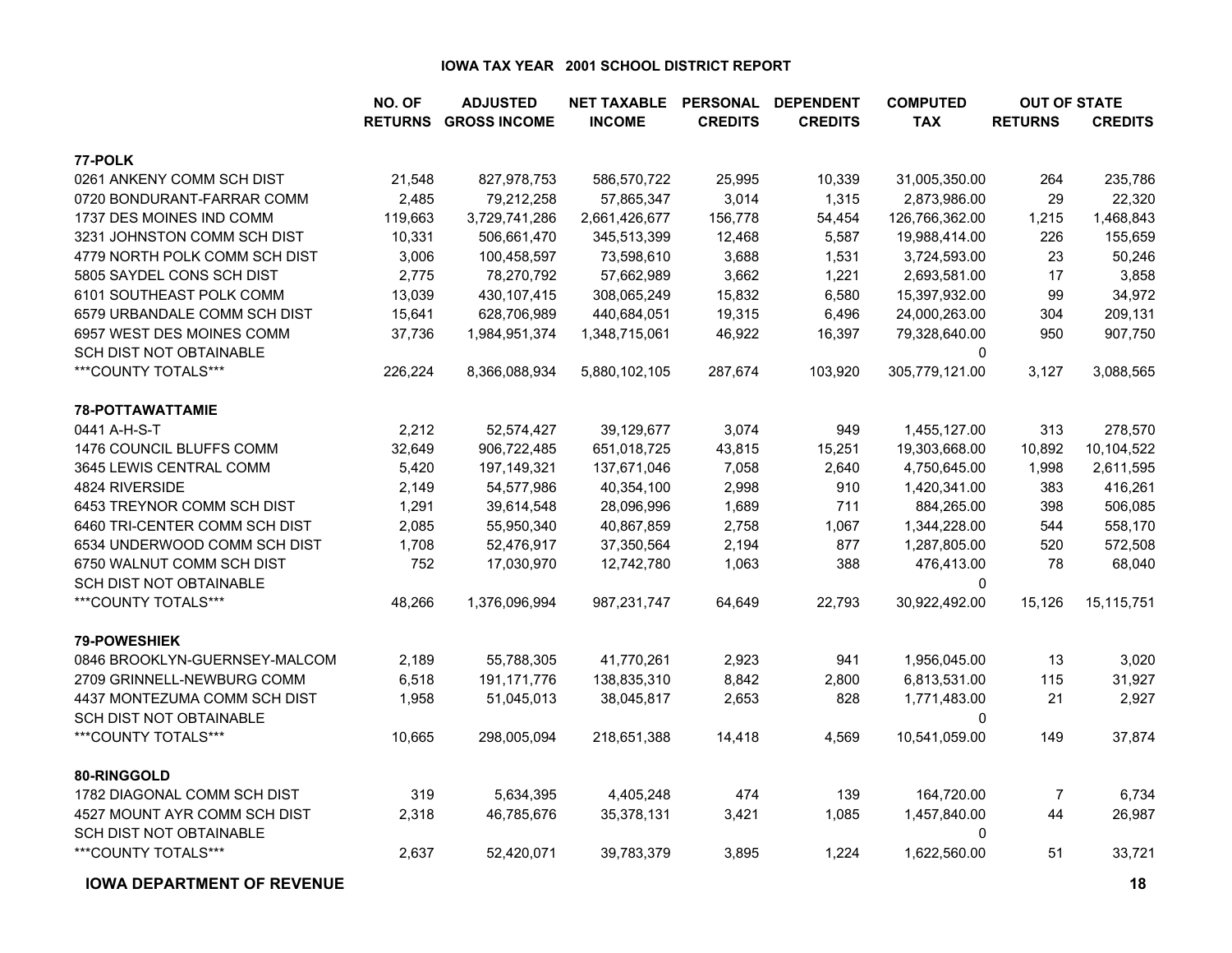|                                | NO. OF         | <b>ADJUSTED</b>     | <b>NET TAXABLE</b> | <b>PERSONAL</b> | <b>DEPENDENT</b><br><b>COMPUTED</b> |                |                | <b>OUT OF STATE</b> |
|--------------------------------|----------------|---------------------|--------------------|-----------------|-------------------------------------|----------------|----------------|---------------------|
|                                | <b>RETURNS</b> | <b>GROSS INCOME</b> | <b>INCOME</b>      | <b>CREDITS</b>  | <b>CREDITS</b>                      | <b>TAX</b>     | <b>RETURNS</b> | <b>CREDITS</b>      |
| <b>81-SAC</b>                  |                |                     |                    |                 |                                     |                |                |                     |
| 4860 ODEBOLT-ARTHUR COMM       | 1,271          | 27,260,742          | 20,903,240         | 1,828           | 634                                 | 895,922.00     | 11             | 2,412               |
| 5742 SAC COMM SCH DIST         | 1,807          | 42,190,002          | 31,888,444         | 2,597           | 761                                 | 1,423,330.00   | 33             | 12,778              |
| 5823 SCHALLER-CRESTLAND        | 1,410          | 30,751,944          | 24,079,560         | 2,003           | 705                                 | 1,079,694.00   | 10             | 2,662               |
| 6741 WALL LAKE VIEW AUBURN     | 2,126          | 49,491,438          | 37,155,490         | 3,052           | 944                                 | 1,669,181.00   | 38             | 29,227              |
| <b>SCH DIST NOT OBTAINABLE</b> |                |                     |                    |                 |                                     | 0              |                |                     |
| ***COUNTY TOTALS***            | 6,614          | 149,694,126         | 114,026,734        | 9,480           | 3,044                               | 5,068,127.00   | 92             | 47,079              |
| 82-SCOTT                       |                |                     |                    |                 |                                     |                |                |                     |
| 0621 BETTENDORF COMM SCH DIST  | 16,813         | 723,983,644         | 503,494,977        | 22,170          | 7,952                               | 27,602,744.00  | 499            | 486,094             |
| 1611 DAVENPORT COMM SCH DIST   | 58,351         | 1,730,160,688       | 1,254,925,227      | 78,339          | 28,176                              | 59,237,468.00  | 874            | 551,084             |
| 4784 NORTH SCOTT COMM          | 7.867          | 243,923,540         | 180,470,971        | 9,885           | 4,172                               | 8,863,507.00   | 118            | 55,081              |
| 5250 PLEASANT VALLEY COMM      | 6,840          | 321,386,847         | 220,583,211        | 8,671           | 3,471                               | 12,356,947.00  | 200            | 174,388             |
| <b>SCH DIST NOT OBTAINABLE</b> |                |                     |                    |                 |                                     | 0              |                |                     |
| ***COUNTY TOTALS***            | 89,871         | 3,019,454,719       | 2,159,474,386      | 119,065         | 43,771                              | 108,060,666.00 | 1,691          | 1,266,647           |
| 83-SHELBY                      |                |                     |                    |                 |                                     |                |                |                     |
| 2016 ELK HORN-KIMBALLTON COMM  | 851            | 18,245,123          | 13,849,298         | 1,288           | 430                                 | 570,961.00     | 35             | 22,231              |
| 2826 HARLAN COMM SCH DIST      | 5,762          | 138,658,790         | 100,969,637        | 7,979           | 2,693                               | 4,244,006.00   | 373            | 247,319             |
| 3996 IKM COMM SCH DIST         | 1,459          | 28,999,537          | 22,316,688         | 2,063           | 744                                 | 891,878.00     | 42             | 12,799              |
| <b>SCH DIST NOT OBTAINABLE</b> |                |                     |                    |                 |                                     | 0              |                |                     |
| ***COUNTY TOTALS***            | 8,072          | 185,903,450         | 137, 135, 623      | 11,330          | 3,867                               | 5,706,845.00   | 450            | 282,349             |
| 84-SIOUX                       |                |                     |                    |                 |                                     |                |                |                     |
| 0747 BOYDEN-HULL COMM          | 2,412          | 59,300,943          | 44,195,357         | 3,121           | 1,455                               | 1,946,424.00   | 32             | 18,430              |
| 4149 MOC-FLOYD VALLEY          | 5,860          | 157,136,015         | 114,370,514        | 7,887           | 3,193                               | 5,082,565.00   | 90             | 41,447              |
| 5607 ROCK VALLEY COMM          | 2,623          | 66,260,328          | 48,775,286         | 3,497           | 1,437                               | 2,039,168.00   | 42             | 18,090              |
| 6030 SIOUX CENTER COMM         | 4,231          | 126,836,944         | 90,894,331         | 5,534           | 2,488                               | 4,257,994.00   | 96             | 47,406              |
| 6990 WEST SIOUX COMM SCH DIST  | 2,545          | 57,796,039          | 44,281,614         | 3,460           | 1,295                               | 1,835,016.00   | 43             | 15,748              |
| <b>SCH DIST NOT OBTAINABLE</b> |                |                     |                    |                 |                                     | 0              |                |                     |
| ***COUNTY TOTALS***            | 17,671         | 467,330,269         | 342,517,102        | 23,499          | 9,868                               | 15,161,167.00  | 303            | 141,121             |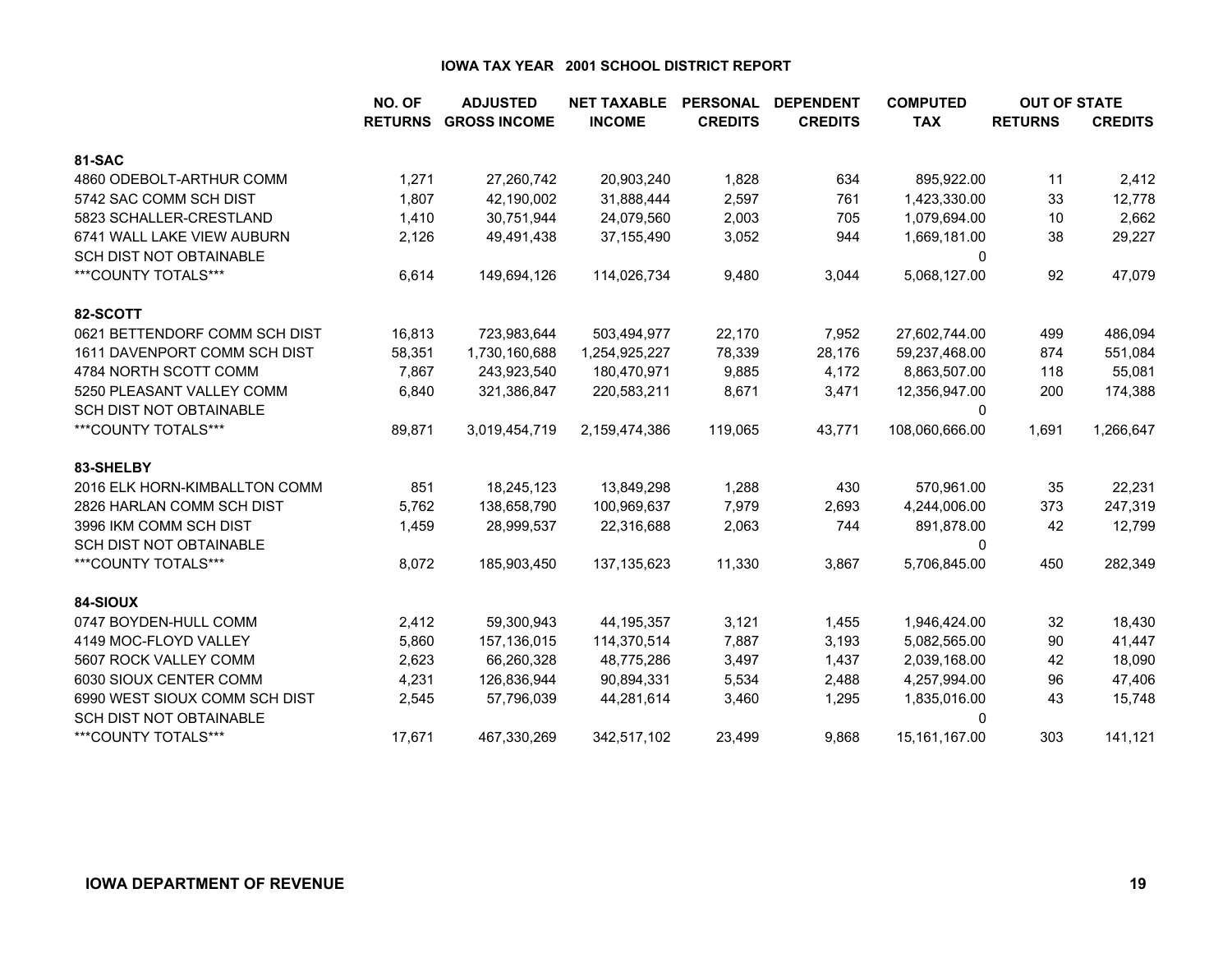|                                | NO. OF | <b>ADJUSTED</b>             | <b>NET TAXABLE</b> | <b>PERSONAL</b> | <b>DEPENDENT</b> | <b>COMPUTED</b> |                | <b>OUT OF STATE</b> |
|--------------------------------|--------|-----------------------------|--------------------|-----------------|------------------|-----------------|----------------|---------------------|
|                                |        | <b>RETURNS GROSS INCOME</b> | <b>INCOME</b>      | <b>CREDITS</b>  | <b>CREDITS</b>   | <b>TAX</b>      | <b>RETURNS</b> | <b>CREDITS</b>      |
| 85-STORY                       |        |                             |                    |                 |                  |                 |                |                     |
| 0225 AMES COMM SCH DIST        | 24,022 | 800,536,174                 | 567,672,339        | 30,131          | 8,133            | 28,506,192.00   | 479            | 212,022             |
| 0472 BALLARD COMM SCH DIST     | 3,999  | 120,580,330                 | 88,708,323         | 4,947           | 1,960            | 4,309,787.00    | 20             | 9,274               |
| 1350 COLLINS-MAXWELL COMM SCH  | 1,585  | 40,386,443                  | 30,785,054         | 2,112           | 789              | 1,399,291.00    | 8              | 2,045               |
| 1359 COLO-NESCO COMM SCH DIST  | 1,878  | 47,965,031                  | 36,503,598         | 2,503           | 928              | 1,696,964.00    | 8              | 3,306               |
| 2466 GILBERT COMM SCH DIST     | 2,632  | 111,678,877                 | 78,201,258         | 3,327           | 1,311            | 4,391,737.00    | 59             | 22,425              |
| 4617 NEVADA COMM SCH DIST      | 5,131  | 148,646,742                 | 108,987,250        | 6,553           | 2,342            | 5,197,431.00    | 46             | 41,471              |
| 5643 ROLAND-STORY COMM         | 3,559  | 96,755,382                  | 71,281,423         | 4,645           | 1,666            | 3,303,628.00    | 29             | 15,660              |
| <b>SCH DIST NOT OBTAINABLE</b> |        |                             |                    |                 |                  | 0               |                |                     |
| ***COUNTY TOTALS***            | 42,806 | 1,366,548,979               | 982,139,245        | 54,218          | 17,129           | 48,805,030.00   | 649            | 306,203             |
| 86-TAMA                        |        |                             |                    |                 |                  |                 |                |                     |
| 2502 GLADBROOK-REINBECK        | 2,707  | 71,595,853                  | 53,590,552         | 3,785           | 1,158            | 2,507,703.00    | 32             | 8,764               |
| 2682 GMG COMM SCH DIST         | 1,000  | 24,853,913                  | 19,076,756         | 1,338           | 482              | 855,238.00      | 9              | 896                 |
| 4785 NORTH TAMA CO COMM        | 1,898  | 44,392,278                  | 33,239,002         | 2,716           | 838              | 1,459,789.00    | 22             | 3,763               |
| 6098 SOUTH TAMA CO COMM        | 4,926  | 110,774,290                 | 84,408,739         | 6,784           | 2,389            | 3,632,161.00    | 28             | 14,937              |
| <b>SCH DIST NOT OBTAINABLE</b> |        |                             |                    |                 |                  | 0               |                |                     |
| ***COUNTY TOTALS***            | 10,531 | 251,616,334                 | 190,315,049        | 14,623          | 4,867            | 8,454,891.00    | 91             | 28,360              |
| 87-TAYLOR                      |        |                             |                    |                 |                  |                 |                |                     |
| 0549 BEDFORD COMM SCH DIST     | 1,665  | 32,481,814                  | 25,092,918         | 2,444           | 820              | 894,533.00      | 180            | 103,136             |
| 1224 CLEARFIELD COMM SCH DIST  | 343    | 7,648,286                   | 5,810,814          | 522             | 155              | 268,922.00      | 10             | 2,302               |
| 3609 LENOX COMM SCH DIST       | 1,136  | 24,602,165                  | 18,888,204         | 1,646           | 585              | 795,394.00      | 28             | 15,821              |
| 4698 NEW MARKET COMM SCH DIST  | 499    | 10,402,621                  | 8,229,516          | 692             | 222              | 333,845.00      | 19             | 7,635               |
| <b>SCH DIST NOT OBTAINABLE</b> |        |                             |                    |                 |                  | $\mathbf{0}$    |                |                     |
| ***COUNTY TOTALS***            | 3,643  | 75,134,886                  | 58,021,452         | 5,304           | 1,782            | 2,292,694.00    | 237            | 128,894             |
| 88-UNION                       |        |                             |                    |                 |                  |                 |                |                     |
| 1503 CRESTON COMM SCH DIST     | 5,598  | 130,631,510                 | 98,424,044         | 7,742           | 2,427            | 4,314,524.00    | 78             | 16,500              |
| 1970 EAST UNION COMM SCH DIST  | 1,744  | 34,931,776                  | 27,461,554         | 2,378           | 798              | 1,132,028.00    | 20             | 7,445               |
| <b>SCH DIST NOT OBTAINABLE</b> |        |                             |                    |                 |                  | $\Omega$        |                |                     |
| ***COUNTY TOTALS***            | 7,342  | 165,563,286                 | 125,885,598        | 10,120          | 3,225            | 5,446,552.00    | 98             | 23,945              |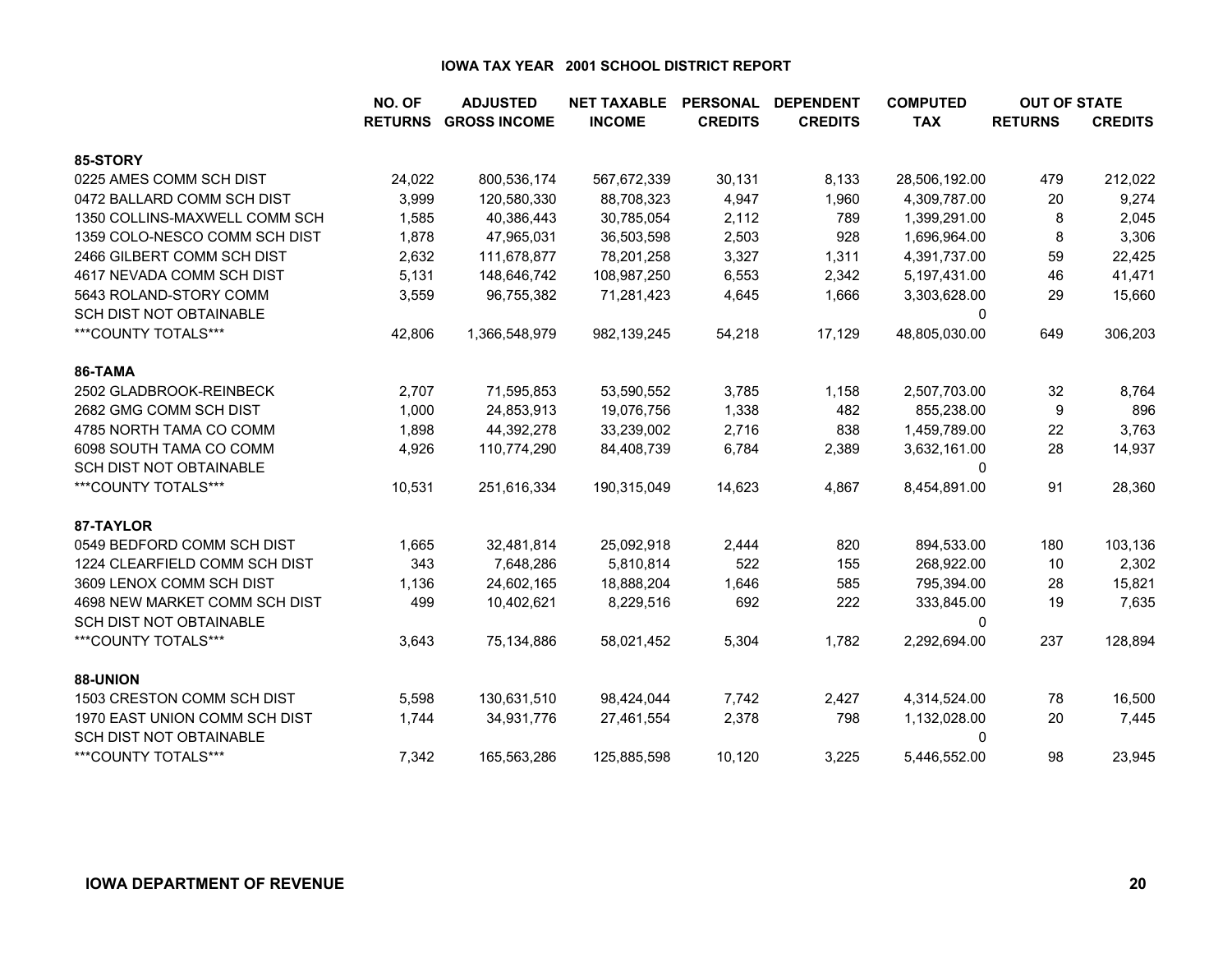|                                | NO. OF | <b>ADJUSTED</b>             | <b>NET TAXABLE</b> | <b>PERSONAL</b> | <b>DEPENDENT</b> | <b>COMPUTED</b> | <b>OUT OF STATE</b> |                |
|--------------------------------|--------|-----------------------------|--------------------|-----------------|------------------|-----------------|---------------------|----------------|
|                                |        | <b>RETURNS GROSS INCOME</b> | <b>INCOME</b>      | <b>CREDITS</b>  | <b>CREDITS</b>   | <b>TAX</b>      | <b>RETURNS</b>      | <b>CREDITS</b> |
| <b>89-VAN BUREN</b>            |        |                             |                    |                 |                  |                 |                     |                |
| 2327 FOX VALLEY COMM SCH DIST  | 523    | 10,262,603                  | 8,027,694          | 797             | 333              | 318,402.00      | 13                  | 7,414          |
| 2834 HARMONY COMM SCH DIST     | 1,482  | 31,198,808                  | 24, 153, 621       | 2,090           | 765              | 1,020,890.00    | 22                  | 18,514         |
| 6592 VAN BUREN COMM SCH DIST   | 2,338  | 50,611,789                  | 38,770,690         | 3,336           | 957              | 1,641,379.00    | 23                  | 11,572         |
| SCH DIST NOT OBTAINABLE        |        |                             |                    |                 |                  | 0               |                     |                |
| ***COUNTY TOTALS***            | 4,343  | 92,073,200                  | 70,952,005         | 6,223           | 2,055            | 2,980,671.00    | 58                  | 37,500         |
| 90-WAPELLO                     |        |                             |                    |                 |                  |                 |                     |                |
| 0657 EDDYVILLE-BLAKESBURG      | 2,067  | 49,231,821                  | 37,907,785         | 2,807           | 1,038            | 1,691,329.00    | 17                  | 17,061         |
| 0977 CARDINAL COMM SCH DIST    | 1,941  | 42,982,691                  | 32,874,642         | 2,683           | 854              | 1,390,864.00    | 26                  | 5,509          |
| 5049 OTTUMWA COMM SCH DIST     | 15,801 | 405,443,591                 | 301,899,566        | 22,087          | 7,592            | 13,804,207.00   | 193                 | 100,700        |
| SCH DIST NOT OBTAINABLE        |        |                             |                    |                 |                  | $\Omega$        |                     |                |
| ***COUNTY TOTALS***            | 19,809 | 497,658,103                 | 372,681,993        | 27,577          | 9,484            | 16,886,400.00   | 236                 | 123,270        |
| 91-WARREN                      |        |                             |                    |                 |                  |                 |                     |                |
| 0981 CARLISLE COMM SCH DIST    | 3,702  | 111, 174, 446               | 81,336,171         | 4,709           | 1,787            | 3,943,132.00    | 31                  | 16,683         |
| 3114 INDIANOLA COMM SCH DIST   | 10,451 | 321,481,291                 | 231,606,884        | 13,498          | 4,889            | 11,367,159.00   | 106                 | 130,015        |
| 4122 MARTENSDALE-ST MARYS      | 1,376  | 41,182,087                  | 30,274,135         | 1,732           | 736              | 1,478,681.00    | 17                  | 12,704         |
| 4797 NORWALK COMM SCH DIST     | 5,777  | 214,777,357                 | 158,975,741        | 6,986           | 3,145            | 7,262,181.00    | 53                  | 32,007         |
| 6094 SOUTHEAST WARREN COMM     | 1,637  | 39,507,913                  | 30,064,836         | 2,204           | 834              | 1,322,328.00    | 8                   | 8,495          |
| <b>SCH DIST NOT OBTAINABLE</b> |        |                             |                    |                 |                  | $\Omega$        |                     |                |
| ***COUNTY TOTALS***            | 22,943 | 728,123,094                 | 532,257,767        | 29,129          | 11,391           | 25,373,481.00   | 215                 | 199,904        |
| 92-WASHINGTON                  |        |                             |                    |                 |                  |                 |                     |                |
| 2977 HIGHLAND COMM SCH DIST    | 1,941  | 51,604,848                  | 39,375,863         | 2,454           | 937              | 1,782,450.00    | 24                  | 25,741         |
| 4271 MID-PRAIRIE COMM          | 4,621  | 113,959,380                 | 84,532,465         | 6,305           | 2,790            | 3,752,092.00    | 51                  | 7,659          |
| 6768 WASHINGTON COMM SCH DIST  | 6,242  | 156,908,045                 | 115,513,577        | 8,704           | 2,917            | 5,232,856.00    | 121                 | 28,196         |
| SCH DIST NOT OBTAINABLE        |        |                             |                    |                 |                  | 0               |                     |                |
| ***COUNTY TOTALS***            | 12,804 | 322,472,273                 | 239,421,905        | 17,463          | 6,644            | 10,767,398.00   | 196                 | 61,596         |
| 93-WAYNE                       |        |                             |                    |                 |                  |                 |                     |                |
| 3705 LINEVILLE-CLIO COMM SCH   | 309    | 5,893,314                   | 4,572,052          | 478             | 143              | 161,556.00      | 43                  | 19,360         |
| 5895 SEYMOUR COMM SCH DIST     | 940    | 16,930,356                  | 13,143,789         | 1,432           | 458              | 494,279.00      | 34                  | 19,905         |
| 6854 WAYNE COMM SCH DIST       | 1,981  | 41,912,748                  | 31,785,367         | 2,918           | 916              | 1,263,381.00    | 59                  | 24,142         |
| <b>SCH DIST NOT OBTAINABLE</b> |        |                             |                    |                 |                  | $\Omega$        |                     |                |
| ***COUNTY TOTALS***            | 3,230  | 64,736,418                  | 49,501,208         | 4,828           | 1,517            | 1,919,216.00    | 136                 | 63,407         |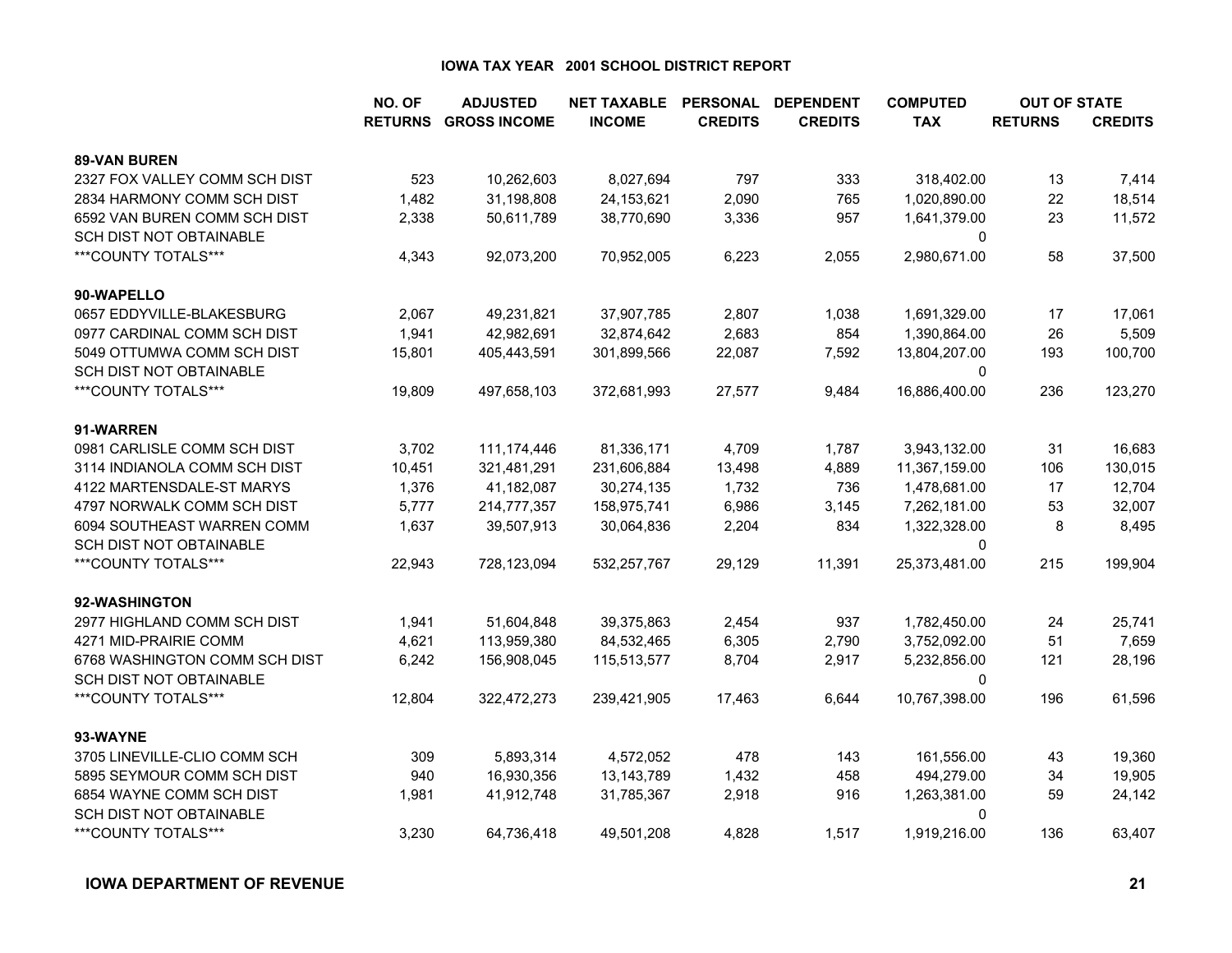|                                | NO. OF | <b>ADJUSTED</b>             | <b>NET TAXABLE</b> | <b>PERSONAL</b> | <b>DEPENDENT</b> | <b>COMPUTED</b> | <b>OUT OF STATE</b> |                |
|--------------------------------|--------|-----------------------------|--------------------|-----------------|------------------|-----------------|---------------------|----------------|
|                                |        | <b>RETURNS GROSS INCOME</b> | <b>INCOME</b>      | <b>CREDITS</b>  | <b>CREDITS</b>   | <b>TAX</b>      | <b>RETURNS</b>      | <b>CREDITS</b> |
| 94-WEBSTER                     |        |                             |                    |                 |                  |                 |                     |                |
| 1097 SOUTHEAST WEBSTER COMM    | 1,465  | 31,962,862                  | 24,579,349         | 2,103           | 703              | 1,032,500.00    | 8                   | 9,891          |
| 2313 FORT DODGE COMM SCH DIST  | 16,706 | 454,692,383                 | 335,608,095        | 22,733          | 7,882            | 15,885,266.00   | 151                 | 61,692         |
| 5323 PRAIRIE VALLEY            | 2,298  | 52,151,140                  | 39,769,928         | 3,280           | 1,046            | 1,730,637.00    | 13                  | 6,584          |
| <b>SCH DIST NOT OBTAINABLE</b> |        |                             |                    |                 |                  | 0               |                     |                |
| ***COUNTY TOTALS***            | 20,469 | 538,806,385                 | 399,957,372        | 28,116          | 9,631            | 18,648,403.00   | 172                 | 78,167         |
| 95-WINNEBAGO                   |        |                             |                    |                 |                  |                 |                     |                |
| 0873 NORTH IOWA COMM           | 2,008  | 44,089,296                  | 33,596,555         | 2,908           | 901              | 1,357,937.00    | 144                 | 89,036         |
| 2295 FOREST CITY COMM          | 4,223  | 110,790,912                 | 84,146,525         | 5,532           | 1,990            | 3,946,672.00    | 48                  | 33,008         |
| 3420 LAKE MILLS COMM SCH DIST  | 2,490  | 60,074,638                  | 45,550,685         | 3,346           | 1,097            | 1,919,507.00    | 161                 | 115,631        |
| SCH DIST NOT OBTAINABLE        |        |                             |                    |                 |                  | 0               |                     |                |
| ***COUNTY TOTALS***            | 8,721  | 214,954,846                 | 163,293,765        | 11,786          | 3,988            | 7,224,116.00    | 353                 | 237,675        |
| 96-WINNESHIEK                  |        |                             |                    |                 |                  |                 |                     |                |
| 1638 DECORAH COMM SCH DIST     | 6,353  | 222,493,897                 | 171,915,563        | 8,526           | 2,715            | 9,839,508.00    | 208                 | 159,900        |
| 4787 NORTH WINNESHIEK COMM     | 992    | 21,167,480                  | 16,119,810         | 1,290           | 505              | 634,743.00      | 67                  | 51,750         |
| 6100 SOUTH WINNESHIEK COMM     | 2,670  | 58,039,132                  | 44,617,277         | 3,463           | 1,411            | 1,871,180.00    | 32                  | 17,938         |
| SCH DIST NOT OBTAINABLE        |        |                             |                    |                 |                  | $\Omega$        |                     |                |
| ***COUNTY TOTALS***            | 10,015 | 301,700,509                 | 232,652,650        | 13,279          | 4,631            | 12,345,431.00   | 307                 | 229,588        |
| 97-WOODBURY                    |        |                             |                    |                 |                  |                 |                     |                |
| 0270 ANTHON-OTO COMM SCH DIST  | 813    | 17,184,106                  | 12,982,674         | 1,172           | 365              | 519,489.00      | 36                  | 18,692         |
| 1975 RIVER VALLEY COMM         | 1,605  | 34,245,080                  | 26,709,701         | 2,249           | 742              | 1,118,438.00    | 50                  | 17,845         |
| 3555 LAWTON-BRONSON COMM       | 1,732  | 49,171,522                  | 36,607,231         | 2,178           | 855              | 1,660,745.00    | 116                 | 94,198         |
| 5877 SERGEANT BLUFF-LUTON      | 2,866  | 95,986,526                  | 70,442,956         | 3,517           | 1,657            | 3,477,393.00    | 183                 | 128,937        |
| 6039 SIOUX CITY COMM SCH DIST  | 45,662 | 1,331,095,645               | 970,278,071        | 60,707          | 25,452           | 43,646,838.00   | 4,314               | 2,927,858      |
| 6992 WESTWOOD COMM SCH DIST    | 2,078  | 55,489,718                  | 42,075,271         | 2,747           | 969              | 1,863,720.00    | 125                 | 76,266         |
| 7098 WOODBURY CENTRAL COMM     | 1,708  | 46,034,487                  | 34,853,180         | 2,315           | 930              | 1,547,181.00    | 82                  | 66,344         |
| SCH DIST NOT OBTAINABLE        |        |                             |                    |                 |                  | 0               |                     |                |
| ***COUNTY TOTALS***            | 56,464 | 1,629,207,084               | 1,193,949,084      | 74,885          | 30,970           | 53,833,804.00   | 4,906               | 3,330,140      |
| 98-WORTH                       |        |                             |                    |                 |                  |                 |                     |                |
| 4772 NORTH CENTRAL COMM        | 1,594  | 39,995,368                  | 30,954,381         | 2,078           | 766              | 1,421,768.00    | 24                  | 18,263         |
| 4788 NORTHWOOD-KENSETT COMM    | 2,088  | 49,535,824                  | 37, 327, 778       | 2,935           | 846              | 1,470,869.00    | 170                 | 129,936        |
| SCH DIST NOT OBTAINABLE        |        |                             |                    |                 |                  | 0               |                     |                |
| ***COUNTY TOTALS***            | 3,682  | 89,531,192                  | 68,282,159         | 5,013           | 1,612            | 2,892,637.00    | 194                 | 148,199        |

**IOWA DEPARTMENT OF REVENUE**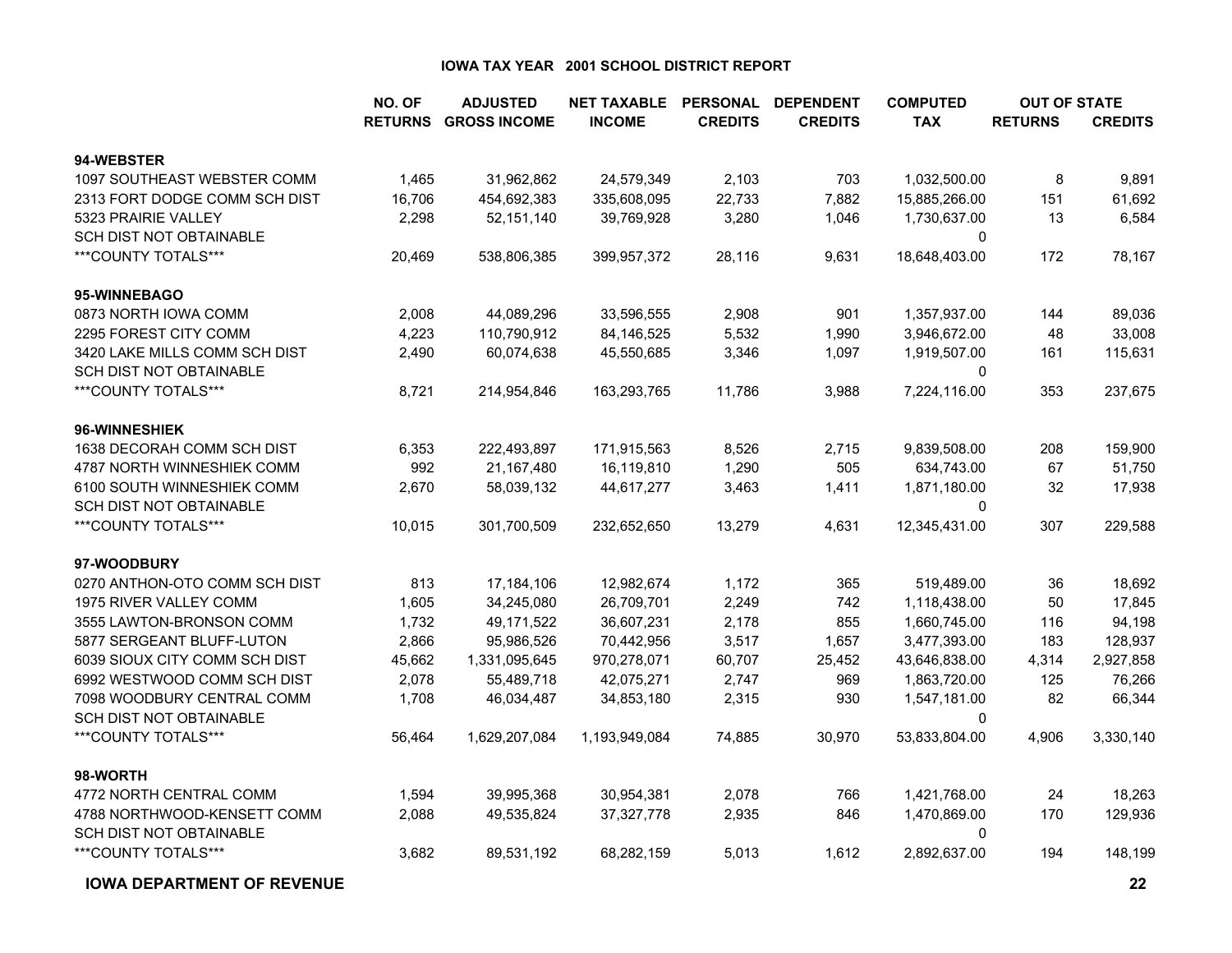|                                | NO. OF         | <b>ADJUSTED</b>     | <b>NET TAXABLE</b> | <b>PERSONAL</b> | <b>DEPENDENT</b> | <b>COMPUTED</b>  | <b>OUT OF STATE</b> |                |
|--------------------------------|----------------|---------------------|--------------------|-----------------|------------------|------------------|---------------------|----------------|
|                                | <b>RETURNS</b> | <b>GROSS INCOME</b> | <b>INCOME</b>      | <b>CREDITS</b>  | <b>CREDITS</b>   | <b>TAX</b>       | <b>RETURNS</b>      | <b>CREDITS</b> |
| 99-WRIGHT                      |                |                     |                    |                 |                  |                  |                     |                |
| 0594 BELMOND-KLEMME            | 2,872          | 67,679,426          | 51,357,351         | 3,924           | 1,250            | 2,265,225.00     | 29                  | 10,817         |
| 1206 CLARION-GOLDFIELD         | 2,898          | 69,453,367          | 51,311,352         | 4,158           | 1,349            | 2,312,654.00     | 15                  | 15,396         |
| 1854 DOWS COMM SCH DIST        | 654            | 14,109,673          | 10,839,724         | 932             | 254              | 461,272.00       | 6                   | 870            |
| 1944 EAGLE GROVE COMM          | 2,774          | 65,954,665          | 50,549,673         | 3,890           | 1,382            | 2,273,353.00     | 14                  | 3,299          |
| <b>SCH DIST NOT OBTAINABLE</b> |                |                     |                    |                 |                  | 0                |                     |                |
| ***COUNTY TOTALS***            | 9,198          | 217.197.131         | 164,058,100        | 12,904          | 4,235            | 7.312.504.00     | 64                  | 30,382         |
| NON-RESIDENT                   | 125,996        | 14,663,478,256      | 9,671,101,868      | 179,348         | 59,927           | 70,061,972.00    | 449                 | 326,092        |
| PART-YEAR                      | 12.746         | 453,646,651         | 323,531,824        | 16,057          | 6,263            | 8.641.099.00     | 218                 | 150,961        |
| <b>RESIDENT MILITARY</b>       | 5,673          | 130,471,785         | 101,839,420        | 7,032           | 3,200            | 3,011,993.00     | 187                 | 72,124         |
| ***GRAND TOTAL***              | 1,824,588      | 64,573,393,930      | 46,033,206,434     | 2,434,580       | 858,820          | 1,783,209,021.00 | 52,786              | 41,596,021     |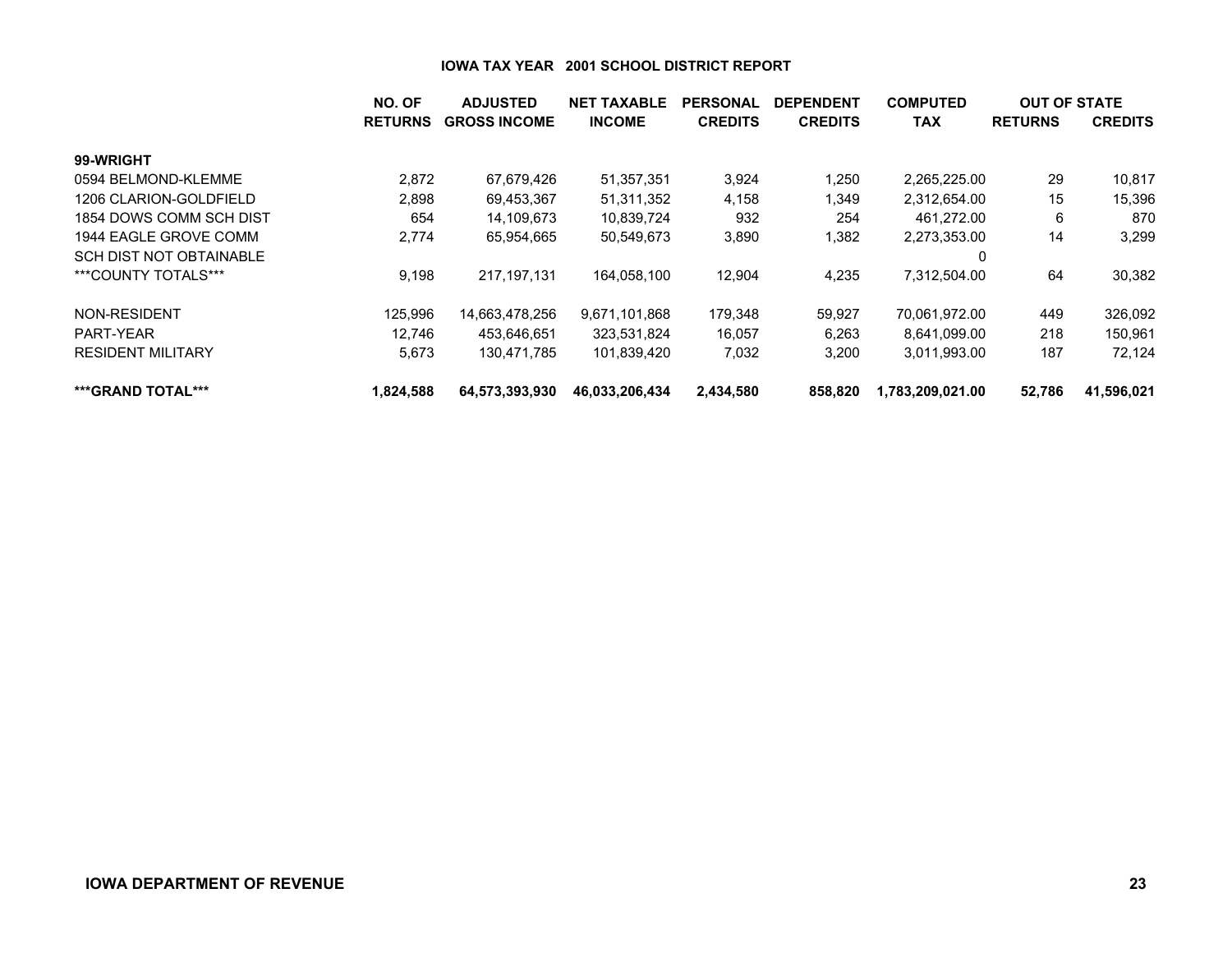| County<br><b>Number</b> | <b>County Name</b> | <b>Sch Dist</b><br><b>Number</b>             | <b>School Dist Name</b>                                                                                                                                          | <b>Surtax Percentage</b><br>2002                             | 2001                                                                        |
|-------------------------|--------------------|----------------------------------------------|------------------------------------------------------------------------------------------------------------------------------------------------------------------|--------------------------------------------------------------|-----------------------------------------------------------------------------|
| 01                      | <b>ADAIR</b>       | 2673<br>4978                                 | NODAWAY VALLEY SCH DIST<br>ORIENT-MACKSBURG COMM                                                                                                                 | 6<br>20                                                      | 0<br>20                                                                     |
| 02                      | <b>ADAMS</b>       | 1431<br>5328                                 | <b>CORNING COMM SCH DIST</b><br>PRESCOTT COMM SCH DIST                                                                                                           | 0<br>$\mathbf 0$                                             | 0<br>$\mathbf 0$                                                            |
| 03                      | <b>ALLAMAKEE</b>   | 0135<br>1972<br>5310                         | ALLAMAKEE COMM SCH DIST<br>EASTERN ALLAMAKEE COMM<br>POSTVILLE COMM SCH DIST                                                                                     | 0<br>10<br>1                                                 | $\mathbf 0$<br>10<br>0                                                      |
| 04                      | <b>APPANOOSE</b>   | 1071<br>4491<br>4518                         | <b>CENTERVILLE COMM</b><br>(a)<br>MORAVIA COMM SCH DIST (a)<br>MOULTON-UDELL COMM (a)                                                                            | $\overline{2}$<br>12<br>12                                   | $\overline{2}$<br>12<br>10                                                  |
| 05                      | <b>AUDUBON</b>     | 0414<br>2151                                 | AUDUBON COMM SCH DIST<br><b>EXIRA COMM SCH DIST</b>                                                                                                              | $\pmb{0}$<br>9                                               | $\pmb{0}$<br>$\boldsymbol{9}$                                               |
| 06                      | <b>BENTON</b>      | 0576<br>0609<br>6660                         | <b>BELLE PLAINE COMM</b><br>BENTON COMM SCH DIST<br><b>VINTON-SHELLSBURG</b>                                                                                     | 10<br>5<br>5                                                 | $\mathbf{1}$<br>4<br>4                                                      |
| 07                      | <b>BLACK HAWK</b>  | 1044<br>1908<br>3042<br>1935<br>6795         | <b>CEDAR FALLS COMM</b><br>DUNKERTON COMM SCH DIST<br>HUDSON COMM SCH DIST<br><b>UNION</b><br>WATERLOO COMM SCH DIST                                             | 0<br>8<br>9<br>$\overline{7}$<br>$\mathbf 0$                 | 0<br>8<br>9<br>$\overline{7}$<br>$\mathbf 0$                                |
| 08                      | <b>BOONE</b>       | 0729<br>2570<br>3942<br>4878<br>6561         | <b>BOONE COMM SCH DIST</b><br><b>GRAND COMM SCH DIST</b><br><b>MADRID COMM SCH DIST</b><br>OGDEN COMM SCH DIST<br>UNITED COMM SCH DIST                           | 8<br>9<br>$\overline{7}$<br>$\overline{7}$<br>$\overline{7}$ | 8<br>$\boldsymbol{9}$<br>$\overline{7}$<br>$\overline{7}$<br>$\overline{7}$ |
| 09                      | <b>BREMER</b>      | 1719<br>3186<br>6273<br>6471<br>6762<br>6840 | DENVER COMM SCH DIST<br><b>JANESVILLE COMM SCH DIST</b><br>SUMNER COMM SCH DIST<br>TRIPOLI COMM SCH DIST<br><b>WAPSIE VALLEY COMM</b><br>WAVERLY-SHELL ROCK COMM | 4<br>10<br>8<br>11<br>8<br>0                                 | 5<br>8<br>$\overline{7}$<br>11<br>9<br>0                                    |
| 10                      | <b>BUCHANAN</b>    | 1963<br>3105<br>3204                         | <b>EAST BUCHANAN COMM</b><br><b>INDEPENDENCE COMM</b><br><b>JESUP COMM SCH DIST</b>                                                                              | 14<br>9<br>0                                                 | 13<br>9<br>0                                                                |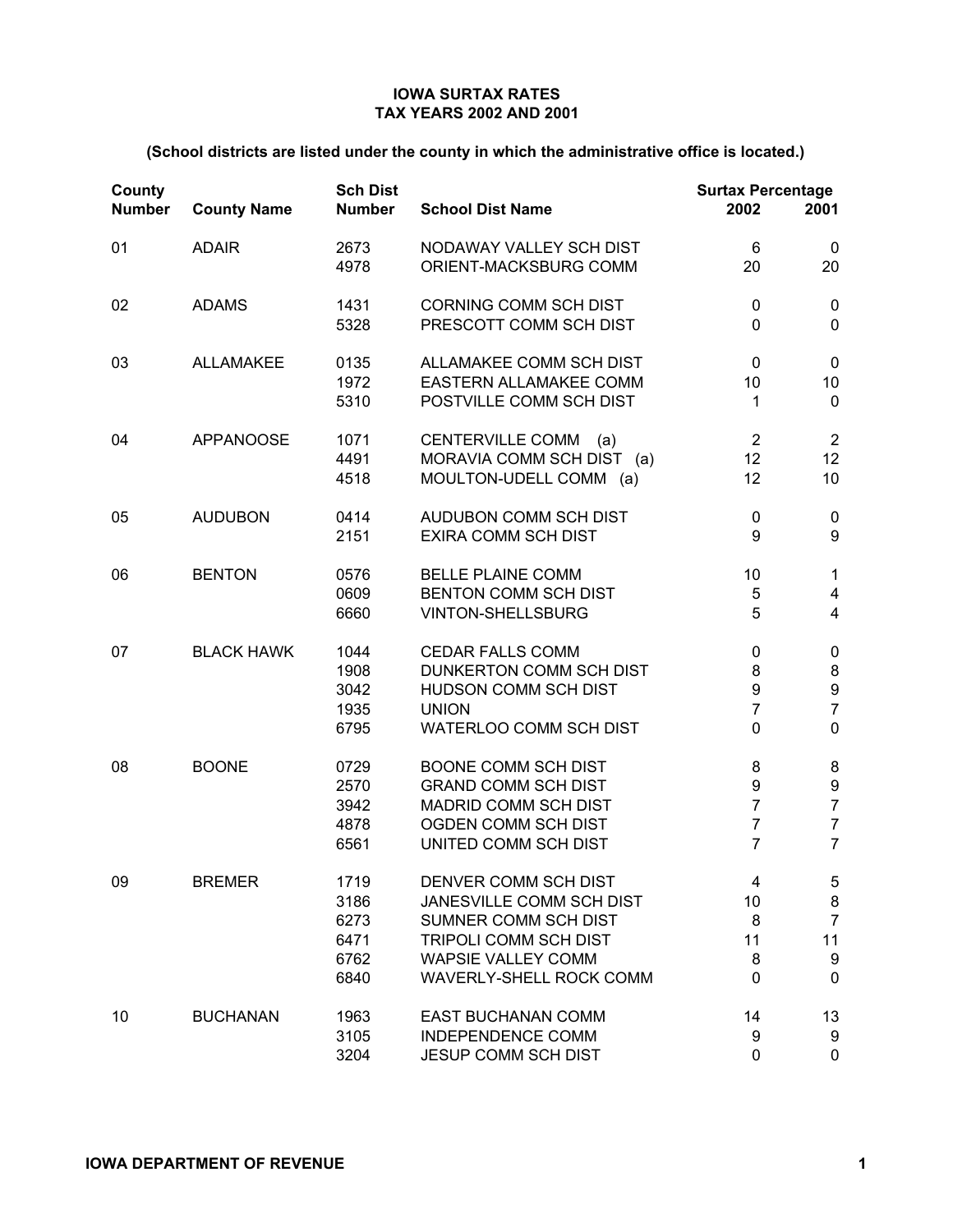| County<br><b>Number</b> | <b>County Name</b> | <b>Sch Dist</b><br><b>Number</b>     | <b>School Dist Name</b>                                                                                                                          | <b>Surtax Percentage</b><br>2002                      | 2001                                                                 |
|-------------------------|--------------------|--------------------------------------|--------------------------------------------------------------------------------------------------------------------------------------------------|-------------------------------------------------------|----------------------------------------------------------------------|
| 11                      | <b>BUENA VISTA</b> | 0072<br>0171<br>4644<br>6048<br>6219 | ALBERT CITY-TRUESDALE<br>ALTA COMM SCH DIST<br>NEWELL-FONDA<br><b>SIOUX CENTRAL</b><br>STORM LAKE COMM SCH DIST                                  | $\pmb{0}$<br>8<br>0<br>0<br>3                         | 0<br>$\overline{c}$<br>$\mathbf 0$<br>$\pmb{0}$<br>3                 |
| 12                      | <b>BUTLER</b>      | 0153<br>0279<br>1215<br>2664<br>5130 | ALLISON-BRISTOW COMM<br>APLINGTON COMM SCH DIST<br><b>CLARKSVILLE COMM</b><br><b>GREENE COMM SCH DIST</b><br>PARKERSBURG COMM                    | $\overline{7}$<br>12<br>12<br>$\pmb{0}$<br>6          | $\overline{7}$<br>12<br>$\mathbf 5$<br>$\mathbf 0$<br>$6\phantom{1}$ |
| 13                      | CALHOUN            | 4023<br>5301<br>5625<br>3411         | MANSON-NORTHWEST WEBSTER<br>POMEROY-PALMER<br>ROCKWELL CITY-LYTTON<br>SOUTHERN CAL                                                               | 13<br>10<br>$\mathbf 0$<br>$\mathbf 0$                | 13<br>10<br>$\pmb{0}$<br>$\mathbf 0$                                 |
| 14                      | CARROLL            | 0999<br>1413<br>2520<br>4014         | <b>CARROLL COMM SCH DIST</b><br>COON RAPIDS-BAYARD COMM<br><b>GLIDDEN-RALSTON COMM</b><br>MANNING COMM SCH DIST                                  | $\mathbf 0$<br>$\overline{7}$<br>10<br>$\overline{4}$ | 0<br>$\pmb{0}$<br>10<br>$\overline{4}$                               |
| 15                      | <b>CASS</b>        | 0252<br>0387<br>0914<br>2718         | ANITA COMM SCH DIST<br>ATLANTIC COMM SCH DIST<br>C AND M COMM SCH DIST<br><b>GRISWOLD COMM SCH DIST</b>                                          | 10<br>$\overline{\mathbf{4}}$<br>10<br>$\mathbf 0$    | 8<br>$\boldsymbol{2}$<br>10<br>$\mathbf 0$                           |
| 16                      | <b>CEDAR</b>       | 0603<br>1926<br>3691<br>6408<br>6930 | BENNETT COMM SCH DIST<br>DURANT COMM SCH DIST<br><b>NORTH CEDAR</b><br>TIPTON COMM SCH DIST<br><b>WEST BRANCH COMM</b>                           | 10<br>10<br>0<br>10<br>10                             | 10<br>10<br>$\mathbf 0$<br>10<br>6                                   |
| 17                      | CERRO GORDO        | 1233<br>4131<br>4266<br>5616<br>6633 | CLEAR LAKE COMM SCH DIST<br><b>MASON CITY COMM SCH DIST</b><br>MESERVEY-THORNTON COMM<br>ROCKWELL-SWALEDALE COMM<br><b>VENTURA COMM SCH DIST</b> | 5<br>0<br>15<br>11<br>8                               | 5<br>$\pmb{0}$<br>$\sqrt{5}$<br>11<br>8                              |
| 18                      | <b>CHEROKEE</b>    | 0423<br>1152<br>4068                 | <b>AURELIA COMM SCH DIST</b><br>CHEROKEE COMM SCH DIST<br>MARCUS-MERIDEN-CLEGHORN                                                                | 5<br>4<br>10                                          | 5<br>4<br>10                                                         |
| 19                      | <b>CHICKASAW</b>   | 2349<br>4599<br>4662                 | <b>FREDERICKSBURG COMM</b><br>NASHUA-PLAINFIELD<br><b>NEW HAMPTON COMM</b>                                                                       | 10<br>0<br>6                                          | 5<br>$\pmb{0}$<br>6                                                  |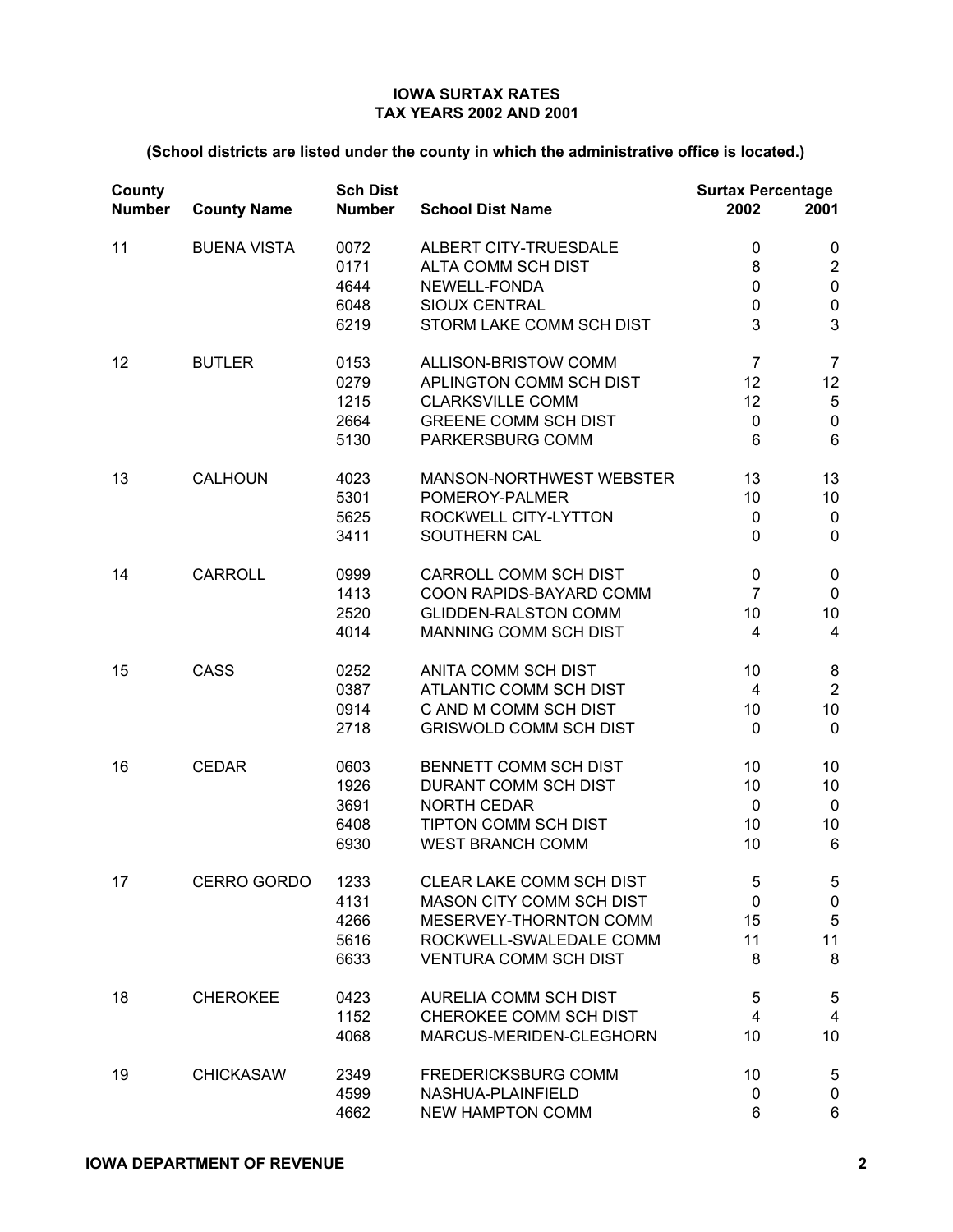| County<br><b>Number</b> | <b>County Name</b> | <b>Sch Dist</b><br><b>Number</b>             | <b>School Dist Name</b>                                                                                                                                                    | <b>Surtax Percentage</b><br>2002                                         | 2001                                                                                   |
|-------------------------|--------------------|----------------------------------------------|----------------------------------------------------------------------------------------------------------------------------------------------------------------------------|--------------------------------------------------------------------------|----------------------------------------------------------------------------------------|
| 20                      | <b>CLARKE</b>      | 1211<br>4572                                 | <b>CLARKE COMM SCH DIST</b><br><b>MURRAY COMM SCH DIST</b>                                                                                                                 | 5<br>15                                                                  | 5<br>15                                                                                |
| 21                      | <b>CLAY</b>        | 1218<br>6092<br>6102                         | <b>CLAY CENTRAL-EVERLY</b><br>SOUTH CLAY COMM SCH DIST<br>SPENCER COMM SCH DIST                                                                                            | 5<br>10<br>$\mathbf 0$                                                   | $\sqrt{5}$<br>10<br>$\mathbf 0$                                                        |
| 22                      | <b>CLAYTON</b>     | 1080<br>2394<br>2763<br>4419<br>6175         | <b>CENTRAL CLAYTON</b><br><b>GARNAVILLO COMM SCH DIST</b><br><b>GUTTENBERG COMM SCH DIST</b><br>MAR-MAC & M-F-L<br>STARMONT COMM SCH DIST                                  | 8<br>14<br>3<br>4<br>$\mathbf 0$                                         | 8<br>14<br>$\ensuremath{\mathsf{3}}$<br>$\pmb{0}$<br>$\pmb{0}$                         |
| 23                      | <b>CLINTON</b>     | 0918<br>0936<br>1082<br>1278<br>1675<br>4773 | CALAMUS WHEATLAND COMM<br><b>CAMANCHE COMM SCH DIST</b><br><b>CENTRAL CLINTON COMM</b><br><b>CLINTON COMM SCH DIST</b><br>DELWOOD COMM SCH DIST<br>NORTHEAST COMM SCH DIST | $\overline{7}$<br>$\pmb{0}$<br>$\,6\,$<br>$\overline{2}$<br>10<br>11     | $\overline{7}$<br>$\pmb{0}$<br>$\,6$<br>$\mathbf 2$<br>$\overline{5}$<br>11            |
| 24                      | <b>CRAWFORD</b>    | 0355<br>1134<br>1701<br>5832                 | AR-WE-VA COMM SCH DIST<br>CHARTER OAK-UTE COMM<br>DENISON COMM SCH DIST<br><b>SCHLESWIG COMM SCH DIST</b>                                                                  | 8<br>17<br>3<br>8                                                        | 8<br>15<br>$\mathbf{3}$<br>10                                                          |
| 25                      | <b>DALLAS</b>      | 0027<br>1576<br>5184<br>6615<br>6822<br>7110 | ADEL-DESOTO-MINBURN<br><b>DALLAS CENTER-GRIMES</b><br>PERRY COMM SCH DIST<br>VAN METER COMM SCH DIST<br><b>WAUKEE COMM SCH DIST</b><br>WOODWARD-GRANGER COMM               | $\pmb{0}$<br>$\mathbf 0$<br>16<br>$\sqrt{5}$<br>$\pmb{0}$<br>$\mathbf 0$ | 0<br>$\pmb{0}$<br>$\ensuremath{\mathsf{3}}$<br>$\mathbf 5$<br>$\mathbf 0$<br>$\pmb{0}$ |
| 26                      | <b>DAVIS</b>       | 1619                                         | DAVIS COUNTY COMM                                                                                                                                                          | $\mathbf 0$                                                              | 0                                                                                      |
| 27                      | <b>DECATUR</b>     | 1093<br>3465<br>4505                         | <b>CENTRAL DECATUR COMM</b><br><b>LAMONI COMM SCH DIST</b><br><b>MORMON TRAIL COMM</b>                                                                                     | $\overline{7}$<br>10<br>15                                               | 7<br>10<br>15                                                                          |
| 28                      | <b>DELAWARE</b>    | 1989<br>4043<br>6950                         | EDGEWOOD-COLESBURG COMM<br>MAQUOKETA VALLEY COMM<br>WEST DELAWARE CO COMM                                                                                                  | 7<br>0<br>3                                                              | 7<br>$\pmb{0}$<br>$\mathbf 0$                                                          |
| 29                      | <b>DES MOINES</b>  | 0882<br>1602<br>4203<br>6937                 | <b>BURLINGTON COMM SCH DIST</b><br>DANVILLE COMM SCH DIST<br>MEDIAPOLIS COMM SCH DIST<br><b>WEST BURLINGTON IND</b>                                                        | 0<br>10<br>14<br>0                                                       | 0<br>10<br>14<br>$\mathbf 0$                                                           |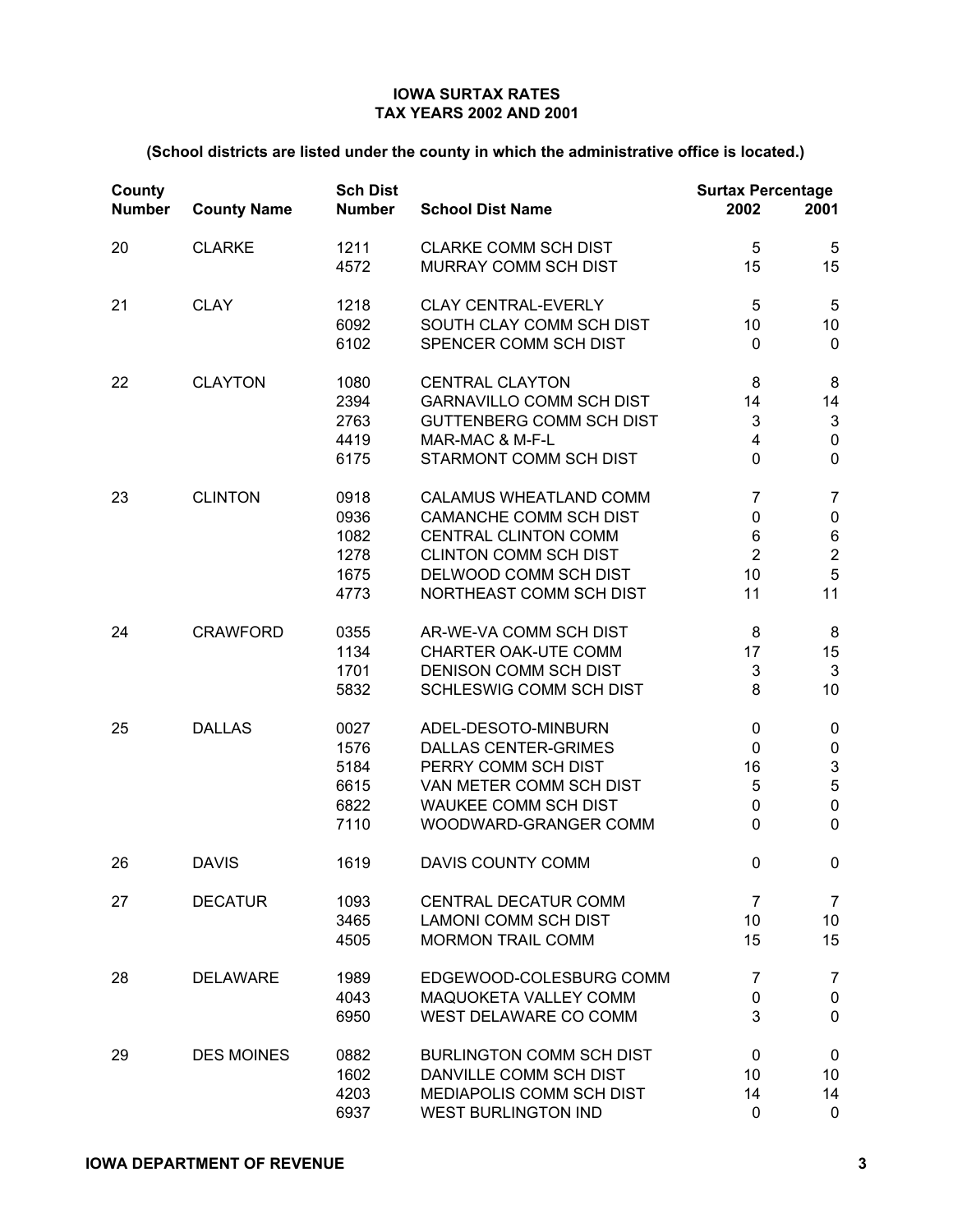| County<br><b>Number</b> | <b>County Name</b> | <b>Sch Dist</b><br><b>Number</b>     | <b>School Dist Name</b>                                                                                                                | <b>Surtax Percentage</b><br>2002           | 2001                                                       |
|-------------------------|--------------------|--------------------------------------|----------------------------------------------------------------------------------------------------------------------------------------|--------------------------------------------|------------------------------------------------------------|
| 30                      | <b>DICKINSON</b>   | 2846<br>4890<br>6120<br>6345         | <b>HARRIS-LAKE PARK COMM</b><br><b>OKOBOJI COMMUNITY</b><br>SPIRIT LAKE COMM<br>TERRIL COMM SCH DIST                                   | $\mathbf 0$<br>$\boldsymbol{2}$<br>3<br>13 | 0<br>$\overline{\mathbf{c}}$<br>3<br>13                    |
| 31                      | <b>DUBUQUE</b>     | 1863<br>6961                         | DUBUQUE COMM SCH DIST<br>WESTERN DUBUQUE CO COMM                                                                                       | 0<br>$\overline{4}$                        | 0<br>$\overline{0}$                                        |
| 32                      | <b>EMMET</b>       | 0333<br>2124                         | ARMSTRONG-RINGSTED<br>ESTHERVILLE-LINCOLN                                                                                              | 12<br>10                                   | 12<br>10                                                   |
| 33                      | <b>FAYETTE</b>     | 4774<br>4869<br>6509<br>6591<br>6943 | NORTH FAYETTE CO COMM<br>OELWEIN COMM SCH DIST<br><b>TURKEY VALLEY COMM</b><br><b>VALLEY COMM SCH DIST</b><br><b>WEST CENTRAL COMM</b> | 8<br>6<br>$\pmb{0}$<br>$\mathbf 0$<br>10   | 5<br>$\,6$<br>$\pmb{0}$<br>$\pmb{0}$<br>10                 |
| 34                      | <b>FLOYD</b>       | 1116<br>4761<br>5697                 | <b>CHARLES CITY COMM</b><br><b>NORA SPRINGS-ROCK FALLS</b><br>RUDD-ROCKFORD-MARBLE RK                                                  | 6<br>0<br>$\overline{0}$                   | 6<br>$\pmb{0}$<br>$\mathbf 0$                              |
| 35                      | <b>FRANKLIN</b>    | 0916<br>2781<br>5922                 | CAL COMM SCH DIST<br>HAMPTON-DUMONT<br>SHEFFIELD-CHAPIN COMM                                                                           | 8<br>$\overline{2}$<br>15                  | 8<br>$\overline{2}$<br>15                                  |
| 36                      | <b>FREMONT</b>     | 2205<br>2369<br>2772<br>6003         | FARRAGUT COMM SCH DIST<br><b>FREMONT-MILLS COMM</b><br><b>HAMBURG COMM SCH DIST</b><br>SIDNEY COMM SCH DIST                            | 13<br>15<br>$\overline{4}$<br>10           | 13<br>$\bf 8$<br>$\overline{\mathbf{4}}$<br>$6\phantom{1}$ |
| 37                      | <b>GREENE</b>      | 1967<br>3195<br>5139                 | <b>EAST GREENE COMM</b><br>JEFFERSON-SCRANTON<br>PATON-CHURDAN COMM                                                                    | 10<br>$\overline{7}$<br>9                  | 10<br>$\overline{7}$<br>$\boldsymbol{9}$                   |
| 38                      | <b>GRUNDY</b>      | 0540<br>1791<br>2727                 | <b>BCL-UW COMM SCH DIST</b><br><b>DIKE - NEW HARTFORD</b><br><b>GRUNDY CENTER COMM</b>                                                 | 12<br>10<br>6                              | 13<br>8<br>6                                               |
| 39                      | <b>GUTHRIE</b>     | 0018<br>2754<br>5121<br>6264         | <b>ADAIR-CASEY COMM</b><br><b>GUTHRIE CENTER COMM</b><br>PANORAMA COMM SCH DIST<br><b>WEST CENTRAL VALLEY</b>                          | 9<br>7<br>0<br>1                           | 9<br>$\overline{7}$<br>0<br>1                              |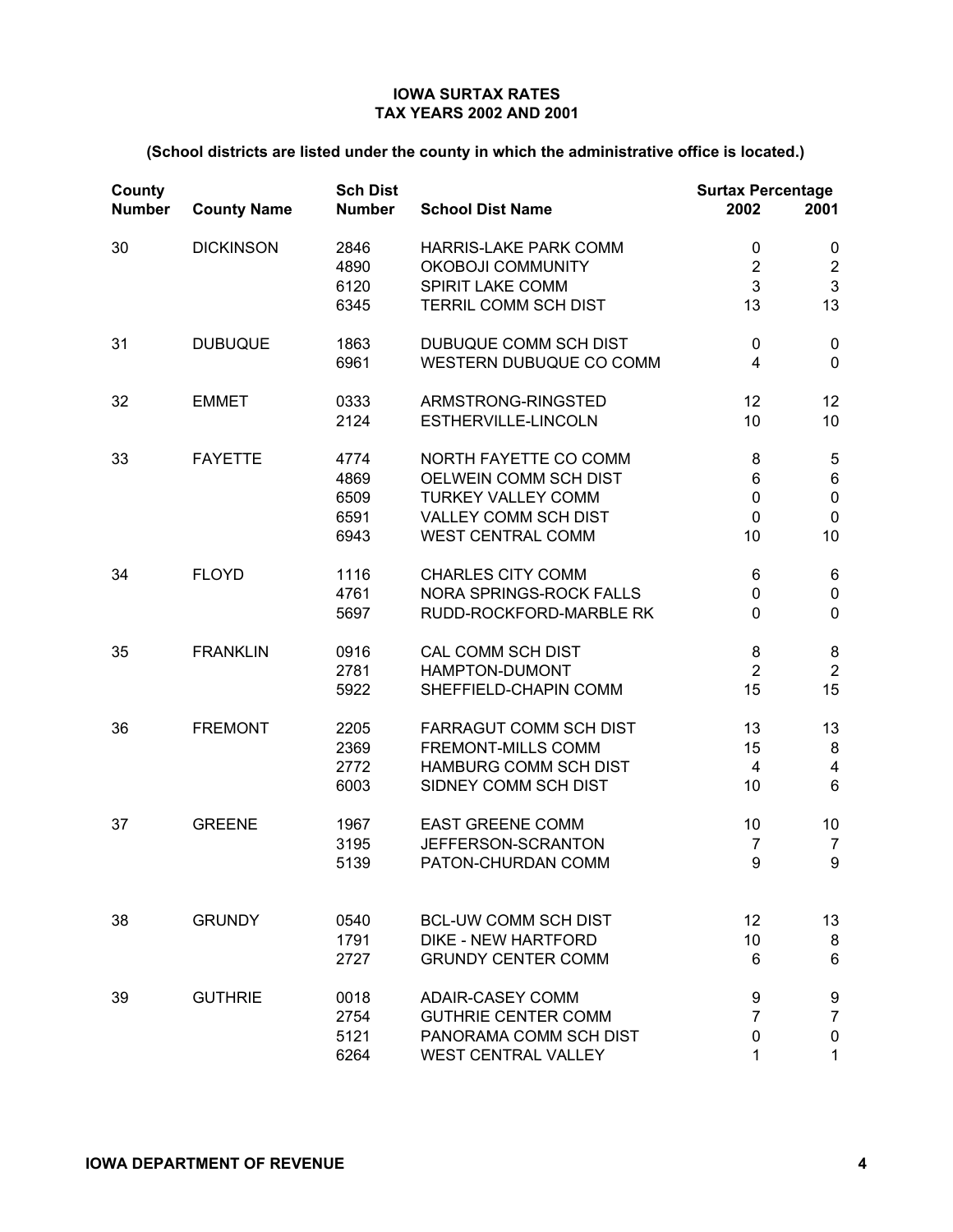| County<br><b>Number</b> | <b>County Name</b> | <b>Sch Dist</b><br><b>Number</b> | <b>School Dist Name</b>             | <b>Surtax Percentage</b><br>2002 | 2001           |
|-------------------------|--------------------|----------------------------------|-------------------------------------|----------------------------------|----------------|
| 40                      | <b>HAMILTON</b>    | 4775                             | NORTHEAST HAMILTON COMM             | 19                               | 19             |
|                         |                    | 6095                             | SOUTH HAMILTON COMM                 | 3                                | $\mathbf{3}$   |
|                         |                    | 6246                             | STRATFORD COMM SCH DIST             | 10                               | 10             |
|                         |                    | 6867                             | <b>WEBSTER CITY COMM</b>            | $\overline{2}$                   | $\overline{2}$ |
| 41                      | <b>HANCOCK</b>     | 0819                             | <b>WEST HANCOCK</b>                 | 14                               | 13             |
|                         |                    | 1449                             | CORWITH-WESLEY COMM                 | 16                               | 16             |
|                         |                    | 2403                             | <b>GARNER-HAYFIELD COMM</b>         | 8                                | 8              |
|                         |                    | 7083                             | WODEN-CRYSTAL LAKE COMM             | 20                               | 18             |
| 42                      | <b>HARDIN</b>      | 0009                             | <b>AGWSR</b>                        | 8                                | 8              |
|                         |                    | 0108                             | ALDEN COMM SCH DIST                 | 10                               | 10             |
|                         |                    | 2007                             | <b>ELDORA-NEW PROVIDENCE</b>        | $\overline{7}$                   | $\overline{7}$ |
|                         |                    | 3033                             | HUBBARD-RADCLIFFE                   | $\mathbf 0$                      | $\mathbf 0$    |
|                         |                    | 3150                             | <b>IOWA FALLS COMM SCH DIST</b>     | 10                               | 10             |
| 43                      | <b>HARRISON</b>    | 1917                             | BOYER VALLEY SCH DIST               | 6                                | 5              |
|                         |                    | 3798                             | LOGAN-MAGNOLIA COMM                 | $\pmb{0}$                        | $\pmb{0}$      |
|                         |                    | 4356                             | MISSOURI VALLEY COMM                | $6\phantom{1}$                   | $\,6$          |
|                         |                    | 6969                             | <b>WEST HARRISON COMM</b>           | 11                               | 11             |
|                         |                    | 7092                             | WOODBINE COMM SCH DIST              | 14                               | 14             |
| 44                      | <b>HENRY</b>       | 4536                             | <b>MOUNT PLEASANT COMM</b>          | 5                                | $\sqrt{5}$     |
|                         |                    | 4689                             | <b>NEW LONDON COMM</b>              | 9                                | 9              |
|                         |                    | 6700                             | WACO COMM SCH DIST                  | $\pmb{0}$                        | $\pmb{0}$      |
|                         |                    | 7047                             | WINFIELD-MT UNION COMM              | $\mathbf 0$                      | $\mathbf 0$    |
| 45                      | <b>HOWARD</b>      | 3029                             | HOWARD-WINNESHIEK COMM              | 13                               | 13             |
|                         |                    | 5508                             | RICEVILLE COMM SCH DIST             | 8                                | 8              |
| 46                      | <b>HUMBOLDT</b>    | 2493                             | <b>GILMORE CITY-BRADGATE</b>        | 15                               | 15             |
|                         |                    | 3060                             | HUMBOLDT COMM SCH DIST              | $\mathbf 0$                      | $\mathbf 0$    |
|                         |                    | 6516                             | <b>TWIN RIVERS COMM</b>             | 15                               | 11             |
| 47                      | <b>IDA</b>         | 0504                             | <b>BATTLE CREEK &amp; IDA GROVE</b> | $\overline{2}$                   | $\overline{c}$ |
|                         |                    | 2376                             | <b>GALVA-HOLSTEIN</b>               | 4                                | 4              |
| 48                      | <b>IOWA</b>        | 1647                             | DEEP RIVER-MILLERSBURG              | 12                               | 12             |
|                         |                    | 2097                             | <b>ENGLISH VALLEYS COMM</b>         | 20                               | 19             |
|                         |                    | 2766                             | H L V COMM SCH DIST                 | 6                                | 6              |
|                         |                    | 3154                             | <b>IOWA VALLEY COMM</b>             | 13                               | 11             |
|                         |                    | 7029                             | <b>WILLIAMSBURG COMM</b>            | 6                                | 6              |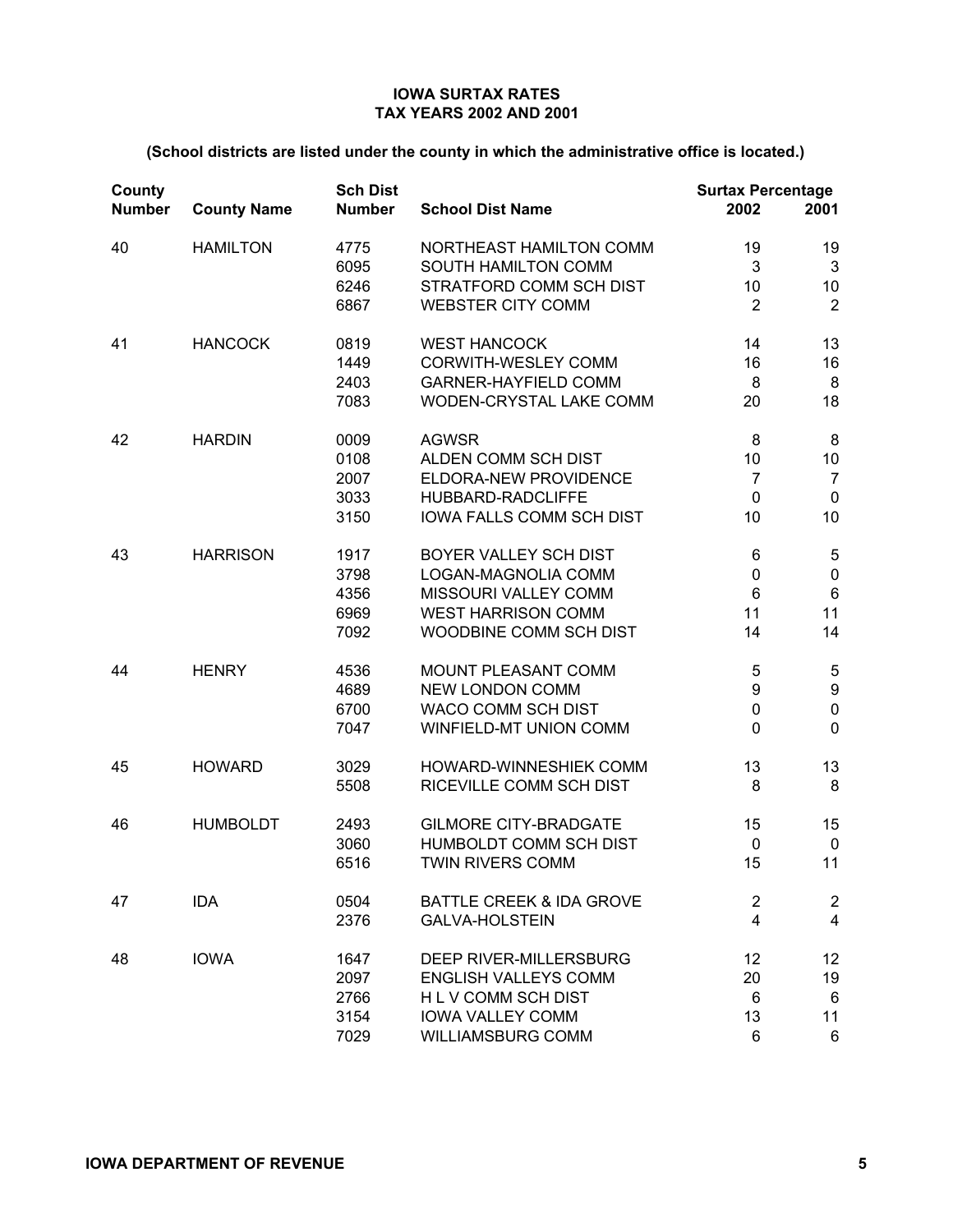| County<br><b>Number</b> | <b>County Name</b> | <b>Sch Dist</b><br><b>Number</b>     | <b>School Dist Name</b>                                                                                                        | <b>Surtax Percentage</b><br>2002                         | 2001                                                   |
|-------------------------|--------------------|--------------------------------------|--------------------------------------------------------------------------------------------------------------------------------|----------------------------------------------------------|--------------------------------------------------------|
| 49                      | <b>JACKSON</b>     | 0243<br>0585<br>1965<br>4041<br>5337 | ANDREW COMM SCH DIST<br>BELLEVUE COMM SCH DIST<br><b>EAST CENTRAL COMM</b><br>MAQUOKETA COMM SCH DIST<br>PRESTON COMM SCH DIST | 15<br>$\overline{2}$<br>$\mathbf 0$<br>10<br>$\mathbf 0$ | 15<br>$\overline{2}$<br>$\pmb{0}$<br>10<br>$\mathbf 0$ |
| 50                      | <b>JASPER</b>      | 0513<br>1332<br>3906<br>4725<br>5319 | <b>BAXTER COMM SCH DIST</b><br>COLFAX-MINGO COMM SCH<br>LYNNVILLE-SULLY COMM<br>NEWTON COMM SCH DIST<br>PCM COMMUNITY SCHOOL   | 13<br>10<br>8<br>3<br>5                                  | 14<br>10<br>8<br>3<br>5                                |
| 51                      | <b>JEFFERSON</b>   | 2169                                 | <b>FAIRFIELD COMM SCH DIST</b>                                                                                                 | $\overline{4}$                                           | 3                                                      |
| 52                      | <b>JOHNSON</b>     | 1221<br>3141<br>3816<br>6093         | <b>CLEAR CREEK-AMANA</b><br>IOWA CITY COMM SCH DIST<br>LONE TREE COMM SCH DIST<br>SOLON COMM SCH DIST                          | 10<br>$\sqrt{5}$<br>10<br>5                              | 10<br>$\sqrt{5}$<br>10<br>$6\phantom{1}$               |
| 53                      | <b>JONES</b>       | 0234<br>4269<br>4446<br>4905         | ANAMOSA COMM SCH DIST<br><b>MIDLAND</b><br>MONTICELLO COMM SCH DIST<br>OLIN CONS SCH DIST                                      | 6<br>10<br>3<br>0                                        | $\mathbf 5$<br>5<br>$\overline{2}$<br>$\mathbf 0$      |
| 54                      | <b>KEOKUK</b>      | 3330<br>5163<br>6012<br>6462         | <b>KEOTA COMM SCH DIST</b><br>PEKIN COMM SCH DIST<br>SIGOURNEY COMM SCH DIST<br>TRI-COUNTY COMM SCH DIST                       | 10<br>$\,6\,$<br>$6\phantom{1}$<br>16                    | 10<br>$\bf 8$<br>$\,6\,$<br>12                         |
| 55                      | <b>KOSSUTH</b>     | 0126<br>3897<br>4778<br>5868<br>6417 | ALGONA COMM SCH DIST<br>LU VERNE COMM SCH DIST<br><b>NORTH KOSSUTH</b><br>SENTRAL COMM SCH DIST<br>TITONKA CONS SCH DIST       | 8<br>14<br>18<br>16<br>10                                | 8<br>14<br>10<br>16<br>10                              |
| 56                      | LEE                | 1079<br>2322<br>3312                 | <b>CENTRAL LEE COMM</b><br>FORT MADISON COMM<br>KEOKUK COMM SCH DIST                                                           | 12<br>0<br>0                                             | 12<br>$\pmb{0}$<br>$\mathbf 0$                         |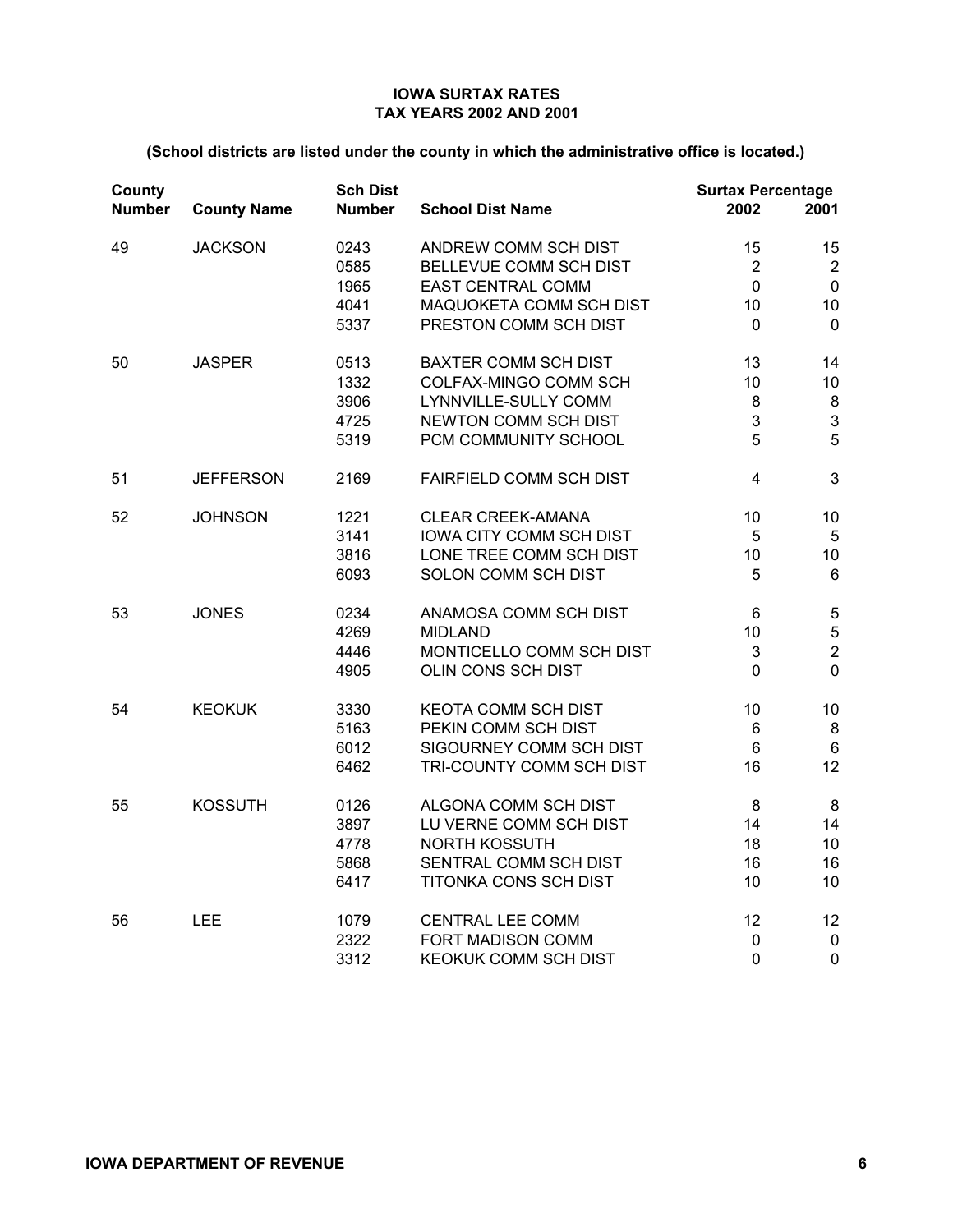| County<br><b>Number</b> | <b>County Name</b> | <b>Sch Dist</b><br><b>Number</b>                                             | <b>School Dist Name</b>                                                                                                                                                                                                                                                               | <b>Surtax Percentage</b><br>2002                                                                                            | 2001                                                                                                                                                                        |
|-------------------------|--------------------|------------------------------------------------------------------------------|---------------------------------------------------------------------------------------------------------------------------------------------------------------------------------------------------------------------------------------------------------------------------------------|-----------------------------------------------------------------------------------------------------------------------------|-----------------------------------------------------------------------------------------------------------------------------------------------------------------------------|
| 57                      | <b>LINN</b>        | 0099<br>1053<br>1062<br>1089<br>1337<br>3715<br>3744<br>4086<br>4554<br>4777 | ALBURNETT COMM SCH DIST<br><b>CEDAR RAPIDS COMM</b><br><b>CENTER POINT-URBANA</b><br><b>CENTRAL CITY COMM</b><br><b>COLLEGE COMM SCH DIST</b><br>LINN-MAR COMM SCH DIST<br><b>LISBON COMM SCH DIST</b><br><b>MARION IND SCH DIST</b><br>MOUNT VERNON COMM<br>NORTH LINN COMM SCH DIST | 0<br>3<br>$\overline{7}$<br>$\mathbf 0$<br>$\mathbf 0$<br>$\mathbf 0$<br>10<br>$\pmb{0}$<br>$\mathbf 5$<br>5<br>$\mathbf 0$ | 0<br>$\ensuremath{\mathsf{3}}$<br>$\overline{7}$<br>$\pmb{0}$<br>$\pmb{0}$<br>$\pmb{0}$<br>$\boldsymbol{9}$<br>$\pmb{0}$<br>$\,6$<br>$\overline{\mathbf{4}}$<br>$\mathbf 0$ |
| 58                      | <b>LOUISA</b>      | 6138<br>1368<br>3841<br>4509<br>6759                                         | SPRINGVILLE COMM<br><b>COLUMBUS COMM SCH DIST</b><br>LOUISA-MUSCATINE COMM<br><b>MORNING SUN COMM</b><br>WAPELLO COMM SCH DIST                                                                                                                                                        | 10<br>$\pmb{0}$<br>$\overline{7}$<br>$\overline{2}$                                                                         | $\sqrt{5}$<br>$\pmb{0}$<br>$\overline{7}$<br>$\overline{2}$                                                                                                                 |
| 59                      | <b>LUCAS</b>       | 1107<br>5715                                                                 | <b>CHARITON COMM SCH DIST</b><br>RUSSELL COMM SCH DIST                                                                                                                                                                                                                                | 8<br>12                                                                                                                     | 8<br>12                                                                                                                                                                     |
| 60                      | <b>LYON</b>        | 1095<br>2457<br>3771<br>6983                                                 | <b>CENTRAL LYON COMM</b><br><b>GEORGE COMM SCH DIST</b><br><b>LITTLE ROCK COMM</b><br>WEST LYON COMM SCH DIST                                                                                                                                                                         | 12<br>14<br>5<br>10                                                                                                         | 12<br>14<br>$\sqrt{5}$<br>10                                                                                                                                                |
| 61                      | <b>MADISON</b>     | 1953<br>3119<br>7056                                                         | EARLHAM COMM SCH DIST<br><b>INTERSTATE 35 COMM</b><br>WINTERSET COMM SCH DIST                                                                                                                                                                                                         | $\pmb{0}$<br>0<br>5                                                                                                         | 9<br>$\pmb{0}$<br>5                                                                                                                                                         |
| 62                      | <b>MAHASKA</b>     | 2367<br>4776<br>5013                                                         | FREMONT COMM SCH DIST<br>NORTH MAHASKA COMM<br>OSKALOOSA COMM SCH DIST                                                                                                                                                                                                                | 8<br>$\pmb{0}$<br>$\mathbf 0$                                                                                               | 8<br>$\pmb{0}$<br>$\mathbf 0$                                                                                                                                               |
| 63                      | <b>MARION</b>      | 3375<br>4212<br>5166<br>5256<br>6512                                         | KNOXVILLE COMM SCH DIST<br>MELCHER-DALLAS COMM<br>PELLA COMM SCH DIST<br>PLEASANTVILLE COMM<br><b>TWIN CEDARS COMM</b>                                                                                                                                                                | 5<br>5<br>$\overline{\mathbf{4}}$<br>12<br>6                                                                                | 0<br>$\,$ 5 $\,$<br>$\overline{\mathbf{4}}$<br>12<br>$6\phantom{1}$                                                                                                         |
| 64                      | <b>MARSHALL</b>    | 3582<br>4104<br>6985                                                         | <b>EAST MARSHALL COMM</b><br>MARSHALLTOWN COMM<br><b>WEST MARSHALL COMM</b>                                                                                                                                                                                                           | 15<br>0<br>6                                                                                                                | $\pmb{0}$<br>$\pmb{0}$<br>6                                                                                                                                                 |
| 65                      | <b>MILLS</b>       | 2511<br>3978<br>4751                                                         | <b>GLENWOOD COMM SCH DIST</b><br>MALVERN COMM SCH DIST<br>NISHNA VALLEY COMM                                                                                                                                                                                                          | $\pmb{0}$<br>$\overline{7}$<br>12                                                                                           | $\mathbf 0$<br>$\overline{7}$<br>12                                                                                                                                         |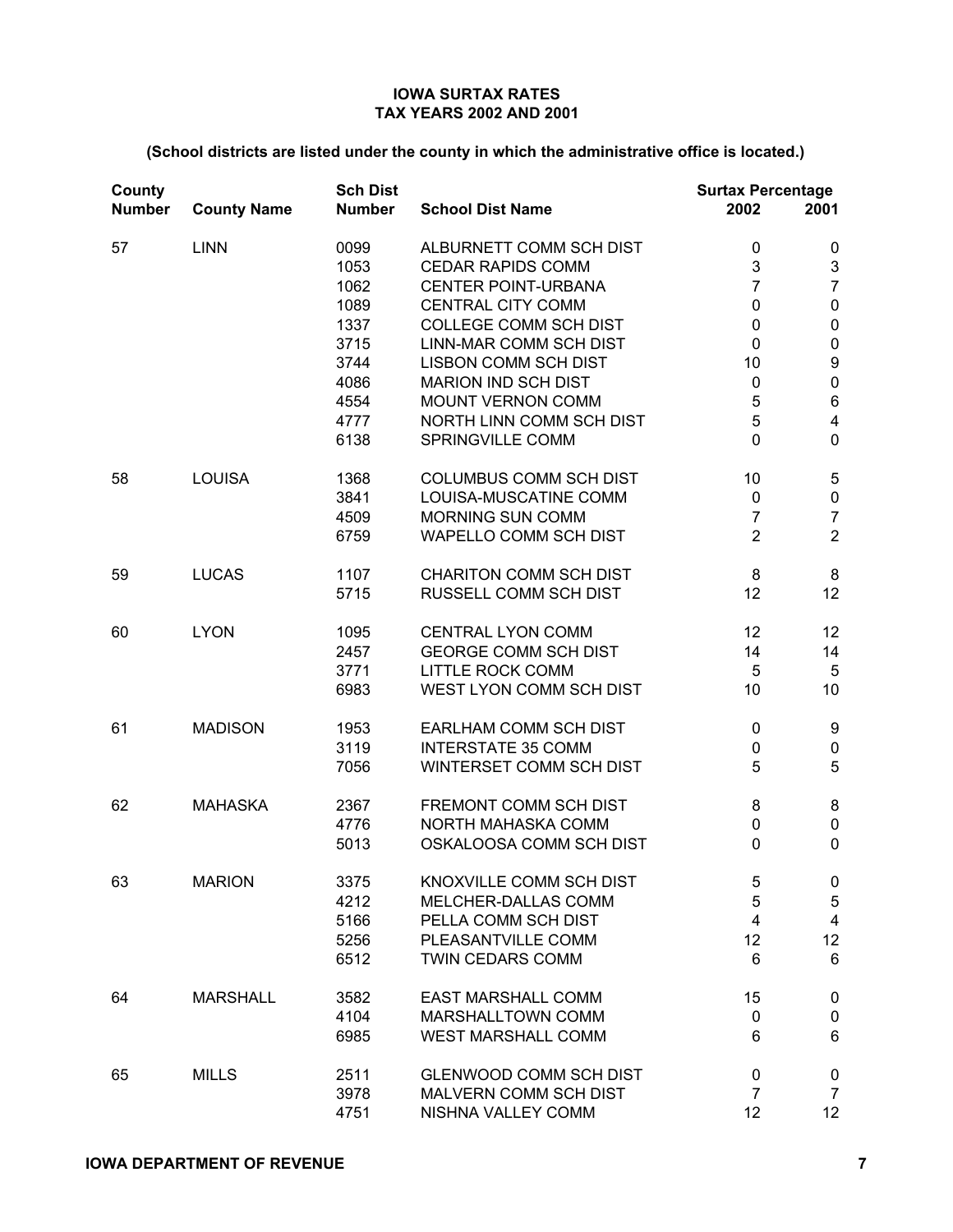| County<br><b>Number</b> | <b>County Name</b> | <b>Sch Dist</b><br><b>Number</b>     | <b>School Dist Name</b>                                                                                                           | <b>Surtax Percentage</b><br>2002         | 2001                                                         |
|-------------------------|--------------------|--------------------------------------|-----------------------------------------------------------------------------------------------------------------------------------|------------------------------------------|--------------------------------------------------------------|
| 66                      | <b>MITCHELL</b>    | 4995<br>5751                         | <b>OSAGE COMM SCH DIST</b><br><b>ST ANSGAR COMM</b>                                                                               | 4<br>12                                  | 4<br>10                                                      |
| 67                      | <b>MONONA</b>      | 1969<br>4033<br>6987<br>7002         | <b>EAST MONONA COMM</b><br>MAPLE VALLEY COMM<br><b>WEST MONONA COMM</b><br>WHITING COMM SCH DIST                                  | 12<br>13<br>3<br>10                      | 12<br>$\mathbf 0$<br>$\mathbf{3}$<br>10                      |
| 68                      | <b>MONROE</b>      | 0081                                 | ALBIA COMM SCH DIST (a)                                                                                                           | $\overline{7}$                           | $\overline{4}$                                               |
| 69                      | <b>MONTGOMERY</b>  | 5463<br>6165<br>6651                 | RED OAK COMM SCH DIST<br><b>STANTON COMM SCH DIST</b><br><b>VILLISCA COMM SCH DIST</b>                                            | $\overline{5}$<br>10<br>5                | $\bf 8$<br>10<br>5                                           |
| 70                      | <b>MUSCATINE</b>   | 4581<br>6975<br>7038                 | MUSCATINE COMM SCH DIST<br><b>WEST LIBERTY COMM</b><br><b>WILTON COMM SCH DIST</b>                                                | $\mathbf 0$<br>12<br>11                  | $\pmb{0}$<br>8<br>8                                          |
| 71                      | <b>OBRIEN</b>      | 2862<br>5949<br>5157                 | HARTLEY-MELVIN-SANBORN<br>SHELDON COMM SCH DIST<br><b>SOUTH OBRIEN</b>                                                            | 1<br>5<br>10                             | $\mathbf{1}$<br>$\sqrt{5}$<br>11                             |
| 72                      | <b>OSCEOLA</b>     | 5994                                 | SIBLEY-OCHEYEDAN COMM                                                                                                             | $\overline{7}$                           | $\overline{7}$                                               |
| 73                      | <b>PAGE</b>        | 1197<br>2113<br>5976<br>6097         | <b>CLARINDA COMM SCH DIST</b><br><b>ESSEX COMM SCH DIST</b><br>SHENANDOAH COMM SCH DIST<br>SOUTH PAGE COMM SCH DIST               | 4<br>12<br>$\overline{7}$<br>$\mathbf 0$ | $\overline{\mathbf{4}}$<br>13<br>$\overline{7}$<br>$\pmb{0}$ |
| 74                      | PALO ALTO          | 2088<br>2556<br>5724<br>6921         | <b>EMMETSBURG COMM SCH DIST</b><br><b>GRAETTINGER COMM</b><br>RUTHVEN-AYRSHIRE SCH<br><b>WEST BEND-MALLARD</b>                    | 12<br>15<br>12<br>11                     | $\sqrt{5}$<br>15<br>12<br>11                                 |
| 75                      | <b>PLYMOUTH</b>    | 0063<br>2988<br>3348<br>3600<br>5486 | AKRON-WESTFIELD COMM<br><b>HINTON COMM SCH DIST</b><br>KINGSLEY-PIERSON COMM<br>LE MARS COMM SCH DIST<br><b>REMSEN-UNION COMM</b> | 10<br>9<br>3<br>0<br>$\mathbf{0}$        | 3<br>10<br>$\mathsf 3$<br>0<br>0                             |
| 76                      | <b>POCAHONTAS</b>  | 3537<br>5283                         | LAURENS-MARATHON COMM<br>POCAHONTAS AREA                                                                                          | 8<br>0                                   | 8<br>0                                                       |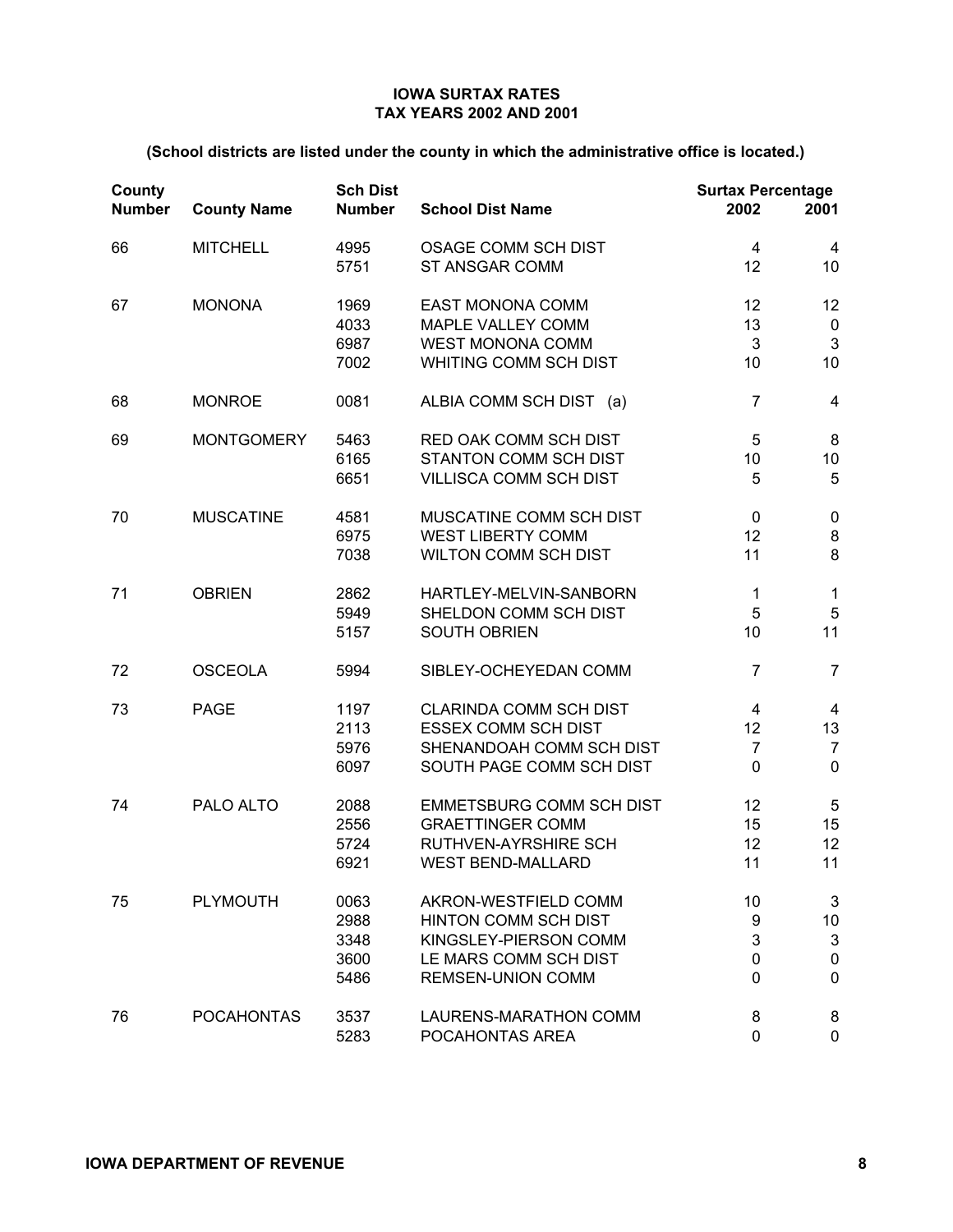| County<br><b>Number</b> | <b>County Name</b> | <b>Sch Dist</b><br><b>Number</b>                                     | <b>School Dist Name</b>                                                                                                                                                                                                      | <b>Surtax Percentage</b><br>2002                                           | 2001                                                                                                      |
|-------------------------|--------------------|----------------------------------------------------------------------|------------------------------------------------------------------------------------------------------------------------------------------------------------------------------------------------------------------------------|----------------------------------------------------------------------------|-----------------------------------------------------------------------------------------------------------|
| 77                      | <b>POLK</b>        | 0261<br>0720<br>1737<br>3231<br>4779<br>5805<br>6101<br>6579<br>6957 | ANKENY COMM SCH DIST<br>BONDURANT-FARRAR COMM<br>DES MOINES IND COMM<br>JOHNSTON COMM SCH DIST<br>NORTH POLK COMM SCH DIST<br>SAYDEL CONS SCH DIST<br>SOUTHEAST POLK COMM<br>URBANDALE COMM SCH DIST<br>WEST DES MOINES COMM | 0<br>3<br>$\mathbf 0$<br>0<br>5<br>0<br>5<br>$\mathbf 0$<br>$\overline{0}$ | 0<br>3<br>$\pmb{0}$<br>$\pmb{0}$<br>$\overline{\mathbf{4}}$<br>$\pmb{0}$<br>5<br>$\pmb{0}$<br>$\mathbf 0$ |
| 78                      | POTTAWATTAMIE 0441 | 1476<br>3645<br>4824<br>6453<br>6460<br>6534<br>6750                 | A-H-S-T<br>COUNCIL BLUFFS COMM<br><b>LEWIS CENTRAL COMM</b><br><b>RIVERSIDE</b><br>TREYNOR COMM SCH DIST<br>TRI-CENTER COMM SCH DIST<br>UNDERWOOD COMM SCH DIST<br>WALNUT COMM SCH DIST                                      | 10<br>$\pmb{0}$<br>3<br>12<br>$\mathbf 0$<br>0<br>0<br>7                   | 10<br>$\pmb{0}$<br>$\mathfrak{S}$<br>14<br>$\pmb{0}$<br>$\pmb{0}$<br>$\pmb{0}$<br>$\overline{7}$          |
| 79                      | <b>POWESHIEK</b>   | 0846<br>2709<br>4437                                                 | BROOKLYN-GUERNSEY-MALCOM<br><b>GRINNELL-NEWBURG COMM</b><br>MONTEZUMA COMM SCH DIST                                                                                                                                          | 12<br>8<br>8                                                               | 9<br>8<br>8                                                                                               |
| 80                      | <b>RINGGOLD</b>    | 1782<br>4527                                                         | <b>DIAGONAL COMM SCH DIST</b><br>MOUNT AYR COMM SCH DIST                                                                                                                                                                     | 20<br>0                                                                    | 20<br>$\pmb{0}$                                                                                           |
| 81                      | <b>SAC</b>         | 4860<br>5742<br>5823<br>6741                                         | ODEBOLT-ARTHUR COMM<br><b>SAC COMM SCH DIST</b><br>SCHALLER-CRESTLAND<br>WALL LAKE VIEW AUBURN                                                                                                                               | 8<br>0<br>15<br>4                                                          | 8<br>$\pmb{0}$<br>11<br>$\overline{\mathbf{4}}$                                                           |
| 82                      | <b>SCOTT</b>       | 0621<br>1611<br>4784<br>5250                                         | BETTENDORF COMM SCH DIST<br>DAVENPORT COMM SCH DIST<br>NORTH SCOTT COMM<br>PLEASANT VALLEY COMM                                                                                                                              | 0<br>$\mathbf 0$<br>1<br>$\mathbf 0$                                       | $\pmb{0}$<br>$\pmb{0}$<br>$\mathbf 1$<br>$\mathbf 0$                                                      |
| 83                      | <b>SHELBY</b>      | 2016<br>2826<br>3996                                                 | ELK HORN-KIMBALLTON COMM<br>HARLAN COMM SCH DIST<br>IKM COMM SCH DIST                                                                                                                                                        | 17<br>8<br>20                                                              | 17<br>$\mathbf 0$<br>17                                                                                   |
| 84                      | <b>SIOUX</b>       | 0747<br>4149<br>5607<br>6030<br>6990                                 | BOYDEN-HULL COMM<br>MOC-FLOYD VALLEY<br>ROCK VALLEY COMM<br>SIOUX CENTER COMM<br>WEST SIOUX COMM SCH DIST                                                                                                                    | 5<br>0<br>$\mathbf 0$<br>6<br>6                                            | 5<br>$\pmb{0}$<br>$\pmb{0}$<br>$\,6$<br>6                                                                 |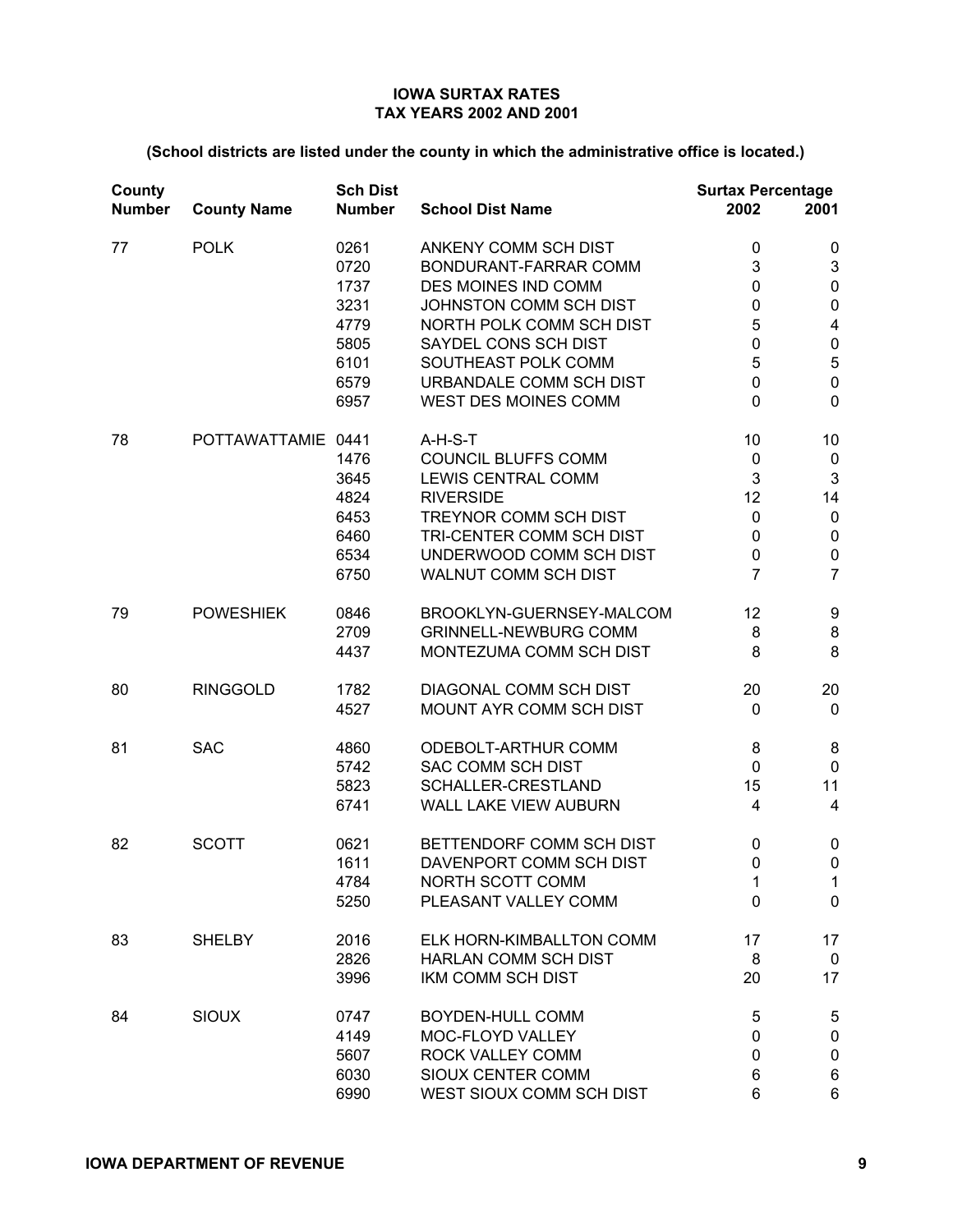| County<br><b>Number</b> | <b>County Name</b> | <b>Sch Dist</b><br><b>Number</b>                     | <b>School Dist Name</b>                                                                                                                                                                        | <b>Surtax Percentage</b><br>2002                      | 2001                                                                                                |
|-------------------------|--------------------|------------------------------------------------------|------------------------------------------------------------------------------------------------------------------------------------------------------------------------------------------------|-------------------------------------------------------|-----------------------------------------------------------------------------------------------------|
| 85                      | <b>STORY</b>       | 0225<br>0472<br>1350<br>1359<br>2466<br>4617<br>5643 | AMES COMM SCH DIST<br><b>BALLARD COMM SCH DIST</b><br>COLLINS-MAXWELL COMM SCH<br>COLO-NESCO COMM SCH DIST<br><b>GILBERT COMM SCH DIST</b><br><b>NEVADA COMM SCH DIST</b><br>ROLAND-STORY COMM | 5<br>0<br>3<br>13<br>$\pmb{0}$<br>5<br>$\overline{0}$ | 5<br>$\pmb{0}$<br>$\ensuremath{\mathsf{3}}$<br>$\pmb{0}$<br>$\pmb{0}$<br>$\mathbf 5$<br>$\mathbf 0$ |
| 86                      | <b>TAMA</b>        | 2502<br>2682<br>4785<br>6098                         | <b>GLADBROOK-REINBECK</b><br><b>GMG COMM SCH DIST</b><br>NORTH TAMA CO COMM<br>SOUTH TAMA CO COMM                                                                                              | $\overline{7}$<br>9<br>9<br>$\overline{0}$            | $\overline{7}$<br>$\boldsymbol{9}$<br>$\bf 8$<br>$\mathbf 0$                                        |
| 87                      | <b>TAYLOR</b>      | 0549<br>1224<br>3609<br>4698                         | BEDFORD COMM SCH DIST<br>CLEARFIELD COMM SCH DIST<br>LENOX COMM SCH DIST<br>NEW MARKET COMM SCH DIST                                                                                           | 10<br>14<br>18<br>10                                  | 10<br>14<br>4<br>10                                                                                 |
| 88                      | <b>UNION</b>       | 1503<br>1970                                         | <b>CRESTON COMM SCH DIST</b><br>EAST UNION COMM SCH DIST                                                                                                                                       | 0<br>$\mathbf 0$                                      | $\pmb{0}$<br>$\mathbf 0$                                                                            |
| 89                      | <b>VAN BUREN</b>   | 2327<br>2834<br>6592                                 | FOX VALLEY COMM SCH DIST<br>HARMONY COMM SCH DIST<br>VAN BUREN COMM SCH DIST                                                                                                                   | 14<br>15<br>10                                        | 14<br>15<br>10                                                                                      |
| 90                      | <b>WAPELLO</b>     | 0977<br>0657<br>5049                                 | CARDINAL COMM SCH DIST<br>EDDYVILLE-BLAKESBURG<br>OTTUMWA COMM SCH DIST                                                                                                                        | 8<br>10<br>$\mathbf 0$                                | 8<br>$\overline{\mathbf{4}}$<br>$\pmb{0}$                                                           |
| 91                      | <b>WARREN</b>      | 0981<br>3114<br>4122<br>4797<br>6094                 | CARLISLE COMM SCH DIST<br><b>INDIANOLA COMM SCH DIST</b><br>MARTENSDALE-ST MARYS<br>NORWALK COMM SCH DIST<br>SOUTHEAST WARREN COMM                                                             | $\pmb{0}$<br>0<br>9<br>$\pmb{0}$<br>10                | $\pmb{0}$<br>$\pmb{0}$<br>$\boldsymbol{9}$<br>$\pmb{0}$<br>10                                       |
| 92                      | <b>WASHINGTON</b>  | 2977<br>4271<br>6768                                 | <b>HIGHLAND COMM SCH DIST</b><br><b>MID-PRAIRIE COMM</b><br>WASHINGTON COMM SCH DIST                                                                                                           | 12<br>6<br>8                                          | 12 <sub>2</sub><br>6<br>$\overline{7}$                                                              |
| 93                      | <b>WAYNE</b>       | 3705<br>5895<br>6854                                 | LINEVILLE-CLIO COMM SCH<br>SEYMOUR COMM SCH DIST (a)<br><b>WAYNE COMM SCH DIST</b>                                                                                                             | 10<br>5<br>8                                          | 10<br>$\sqrt{5}$<br>8                                                                               |
| 94                      | <b>WEBSTER</b>     | 2313<br>5323<br>1097                                 | FORT DODGE COMM SCH DIST<br>PRAIRIE VALLEY<br>SOUTHEAST WEBSTER COMM                                                                                                                           | 0<br>10<br>6                                          | $\mathbf 0$<br>10<br>6                                                                              |